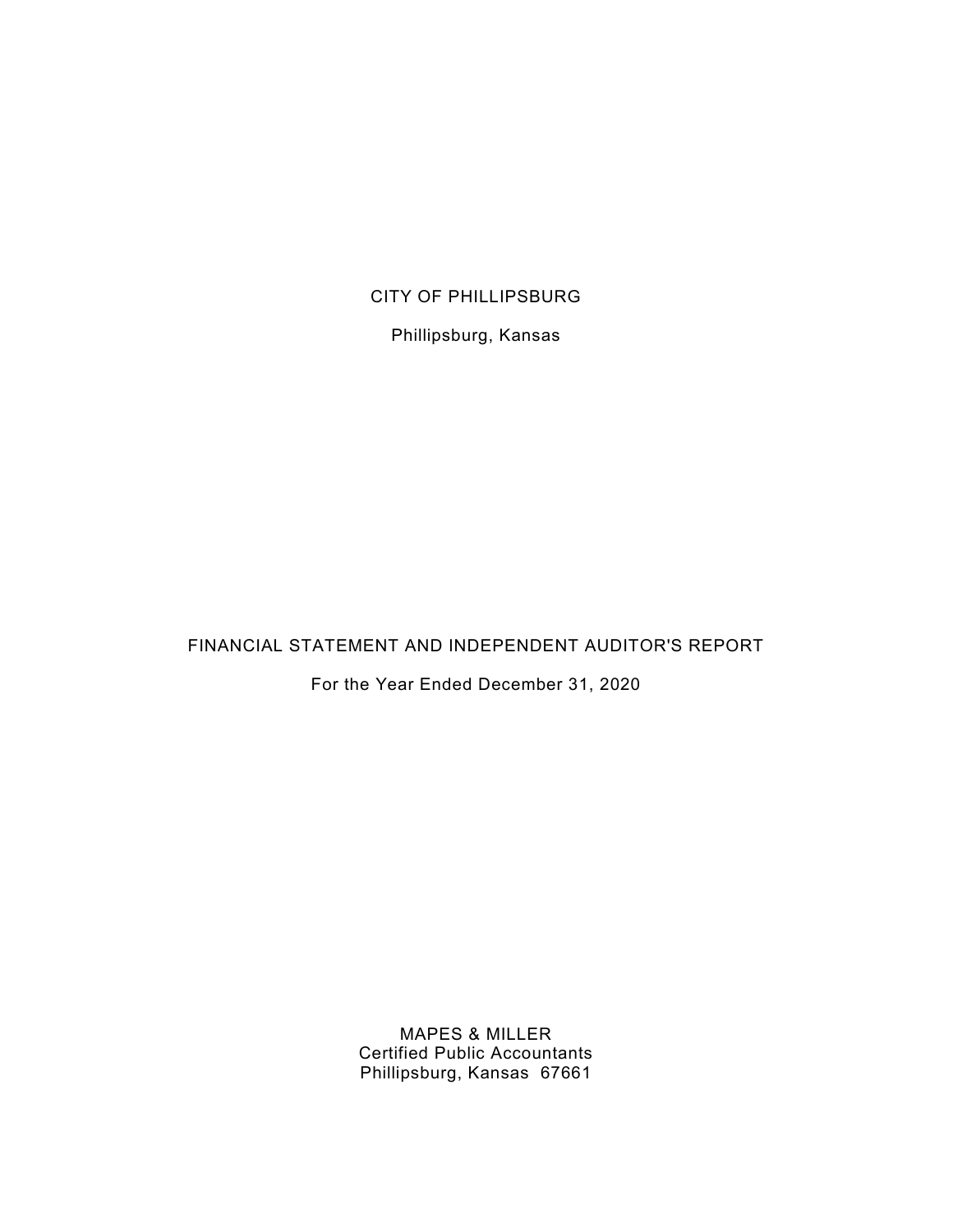#### CITY OF PHILLIPSBURG

For the Year Ended December 31, 2020

#### Lance Munyon, Mayor

#### **City Council**

Pete Rogers Tracy Sanson **Terry McConnell** 

Vickie Gibbs<br>Mike James

#### **City Offices**

Tiffini Gross City Clerk Jordyn Tweedy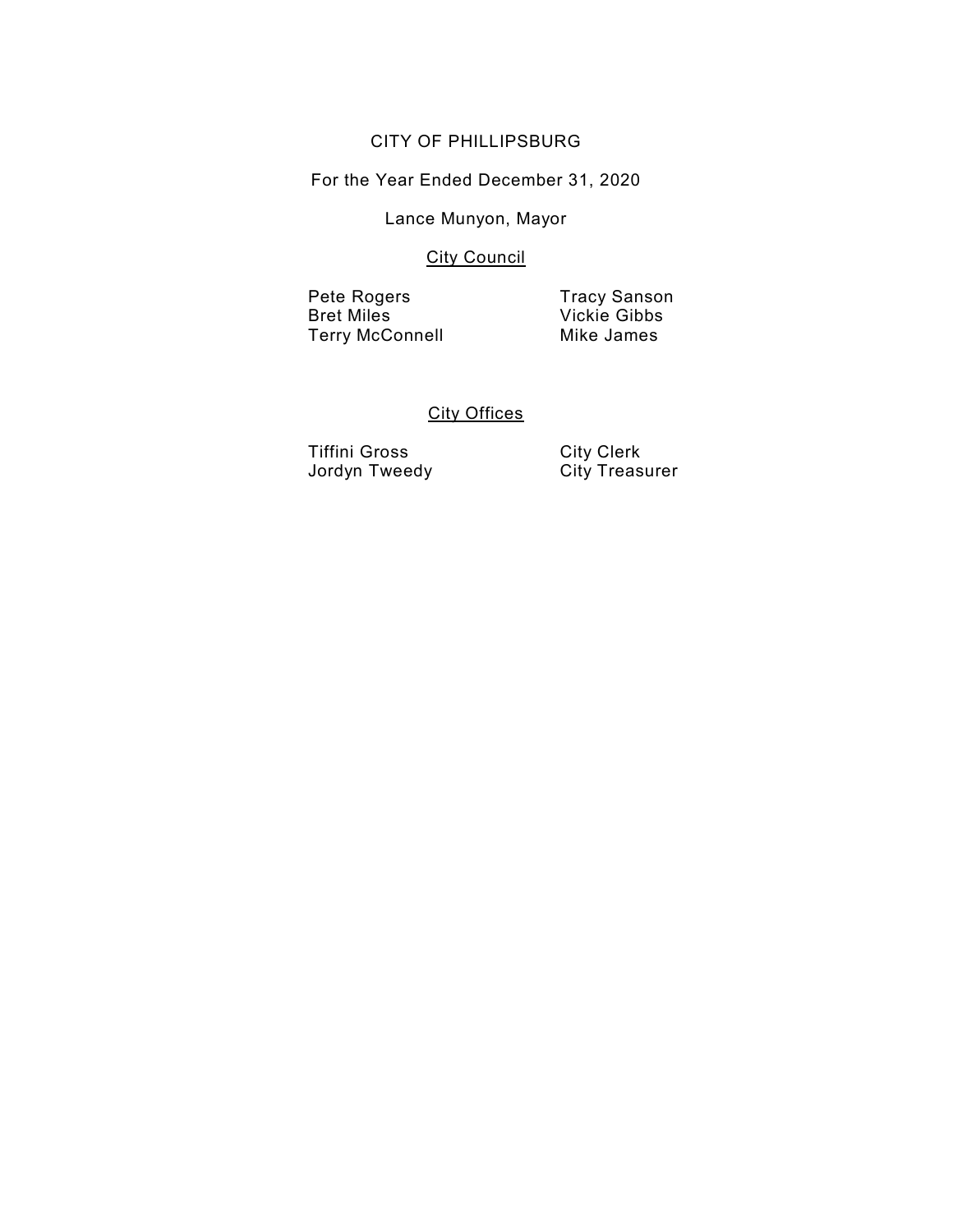|             |                                                                                                                                                  | <b>CITY OF PHILLIPSBURG</b><br>Phillipsburg, Kansas                                                                                                                                                                                                                                                                                                                                                                                                                                                                               |                                                                            |
|-------------|--------------------------------------------------------------------------------------------------------------------------------------------------|-----------------------------------------------------------------------------------------------------------------------------------------------------------------------------------------------------------------------------------------------------------------------------------------------------------------------------------------------------------------------------------------------------------------------------------------------------------------------------------------------------------------------------------|----------------------------------------------------------------------------|
|             |                                                                                                                                                  | For the Year Ended December 31, 2020                                                                                                                                                                                                                                                                                                                                                                                                                                                                                              |                                                                            |
|             |                                                                                                                                                  | <b>TABLE OF CONTENTS</b>                                                                                                                                                                                                                                                                                                                                                                                                                                                                                                          | Page<br><b>Numbers</b>                                                     |
|             |                                                                                                                                                  | <b>Independent Auditor's Report</b>                                                                                                                                                                                                                                                                                                                                                                                                                                                                                               | $1 - 3$                                                                    |
| Statement 1 |                                                                                                                                                  | <b>FINANCIAL SECTION</b><br>Summary Statement of Receipts, Expenditures and<br>Unencumbered Cash - Regulatory Basis                                                                                                                                                                                                                                                                                                                                                                                                               | $4 - 5$                                                                    |
|             |                                                                                                                                                  | Notes to the Financial Statement                                                                                                                                                                                                                                                                                                                                                                                                                                                                                                  | $6 - 14$                                                                   |
| Schedule 1  |                                                                                                                                                  | REGULATORY-REQUIRED SUPPLEMENTARY INFORMATION<br>Summary of Expenditures - Actual and Budget -<br><b>Regulatory Basis</b>                                                                                                                                                                                                                                                                                                                                                                                                         | 15                                                                         |
| Schedule 2  |                                                                                                                                                  | Schedule of Receipts and Expenditures-<br>Actual and Budget - Regulatory Basis                                                                                                                                                                                                                                                                                                                                                                                                                                                    |                                                                            |
|             | $2 - 1$                                                                                                                                          | <b>General Fund</b><br><b>General Operating Fund</b>                                                                                                                                                                                                                                                                                                                                                                                                                                                                              | $16 - 17$                                                                  |
|             | $2 - 2$<br>$2 - 3$<br>$2 - 4$<br>$2 - 5$<br>$2 - 6$<br>$2 - 7$<br>$2 - 8$<br>$2 - 9$<br>$2 - 10$<br>$2 - 11$<br>$2 - 12$<br>$2 - 13$<br>$2 - 14$ | <b>Special Purpose Funds</b><br><b>Equipment Reserve Fund</b><br><b>Library Fund</b><br><b>Employee Benefit Fund</b><br><b>Special Parks &amp; Recreation Fund</b><br><b>Law Enforcement Fund</b><br><b>Fire Department Fund</b><br>Special Highway Fund<br>Fire Equipment Capital Outlay Fund<br>Industrial Development Fund<br><b>Foundation Grants Fund</b><br><b>Capital Improvements Fund</b><br><b>Bond &amp; Interest Fund</b><br>Bond & Interest Fund<br><b>Capital Projects Fund</b><br><b>KDOT Airport Project Fund</b> | 18<br>19<br>20<br>21<br>22<br>23<br>24<br>25<br>26<br>27<br>28<br>29<br>30 |
|             | $2 - 15$<br>$2 - 16$<br>$2 - 17$                                                                                                                 | <b>Airport Grant Fund</b><br><b>KDOT Street Project Fund</b><br>Quanz Reservoir Project Fund<br>2-18 CDBG Water Project Fund<br>2-19 AMR Water Meter Fund                                                                                                                                                                                                                                                                                                                                                                         | 33<br>34<br>35<br>36<br>37                                                 |
|             | $2 - 20$<br>$2 - 21$<br>$2 - 22$                                                                                                                 | <b>Business Funds</b><br>Water & Sewer Utility Fund<br>Solid Waste Fund<br><b>Aquatic Center Fund</b>                                                                                                                                                                                                                                                                                                                                                                                                                             | 38-39<br>40<br>41                                                          |
|             |                                                                                                                                                  |                                                                                                                                                                                                                                                                                                                                                                                                                                                                                                                                   |                                                                            |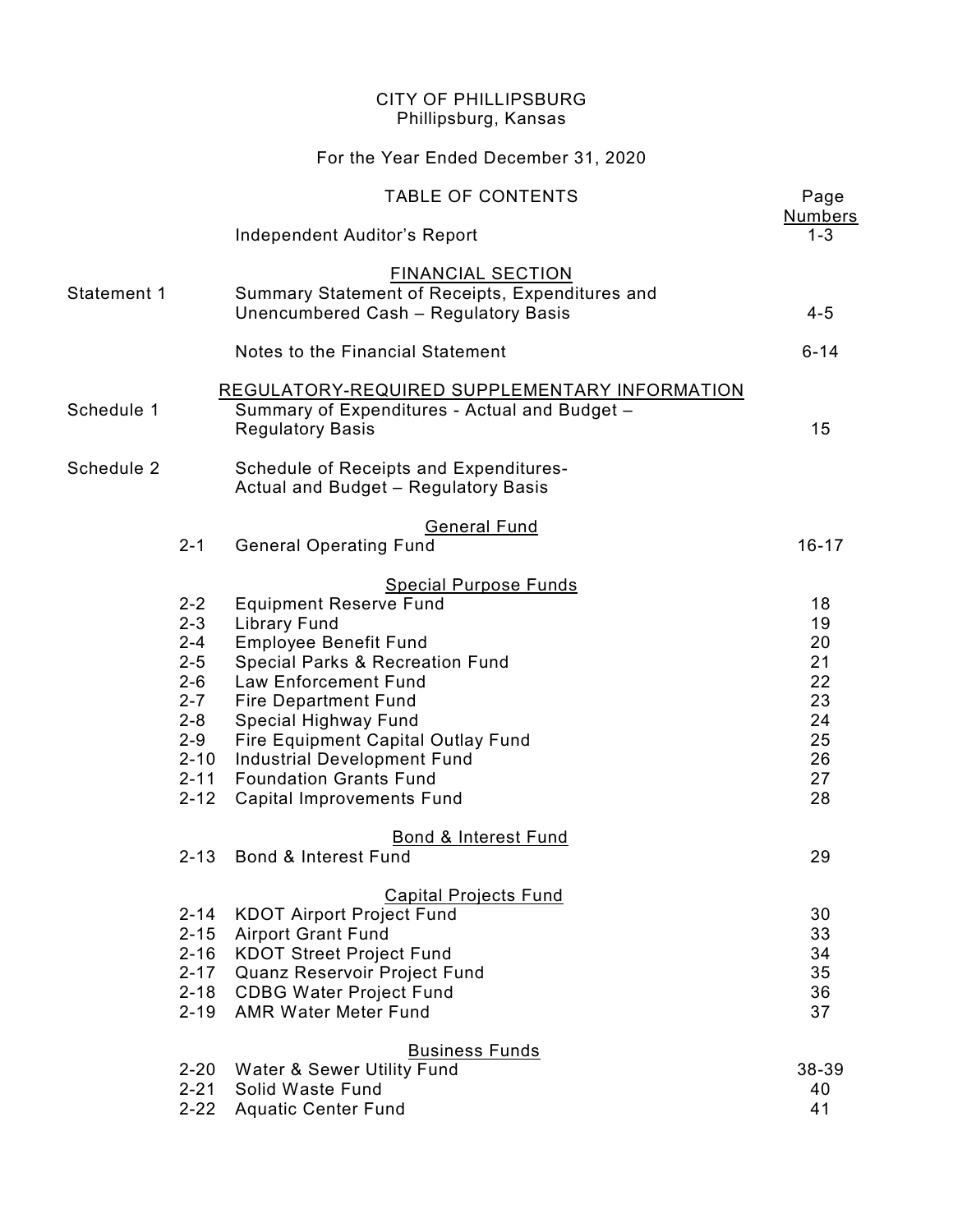### For the Year Ended December 31, 2020

### TABLE OF CONTENTS (Cont.)

|            |                    |                                                                                                                                                     | Page<br><b>Numbers</b> |
|------------|--------------------|-----------------------------------------------------------------------------------------------------------------------------------------------------|------------------------|
|            | $2 - 23$           | <b>Trust Fund</b><br><b>Endowment Fund</b>                                                                                                          | 42                     |
| Schedule 3 |                    | Schedule of Receipts and Disbursements - Agency Funds -<br><b>Regulatory Basis</b>                                                                  | 43                     |
| Schedule 4 | $4 - 1$<br>$4 - 2$ | <b>Related Municipal Entity</b><br><b>Public Building Commission</b><br>Aquatic Center Bond & Interest Fund<br>Aquatic Center Capital Projects Fund | 44<br>45               |
| Schedule 5 |                    | ADDITIONAL SUPPLEMENTARY INFORMATION<br>Water and Sewer Utility Allocation                                                                          | 46                     |
| Schedule 6 |                    | <b>Equipment Reserve Allocation</b>                                                                                                                 | 47                     |
| Exhibit 1  |                    | UNAUDITED ADDITIONAL INFORMATION<br>The City, Educational Facilities, Location, Population,<br><b>Public Safety</b>                                 | 48                     |
| Exhibit 2  |                    | Utilities, Employment History, Major Employers                                                                                                      | 49                     |
| Exhibit 3  |                    | Climate, Bank Deposits, Gross Retail Sales, Phillipsburg City<br>Sales Tax Collected by State of Kansas, Taxable Retail Sales                       | 50                     |
| Exhibit 4  |                    | <b>Transportation, Community Services</b>                                                                                                           | 51                     |
| Exhibit 5  |                    | Tax Structure, Property Tax Mill Levy Rates, Assessed<br><b>Valuation History</b>                                                                   | 52                     |
| Exhibit 6  |                    | City's Authority to Incur Debt                                                                                                                      | 53                     |
| Exhibit 7  |                    | Overlapping Indebtedness                                                                                                                            | 54                     |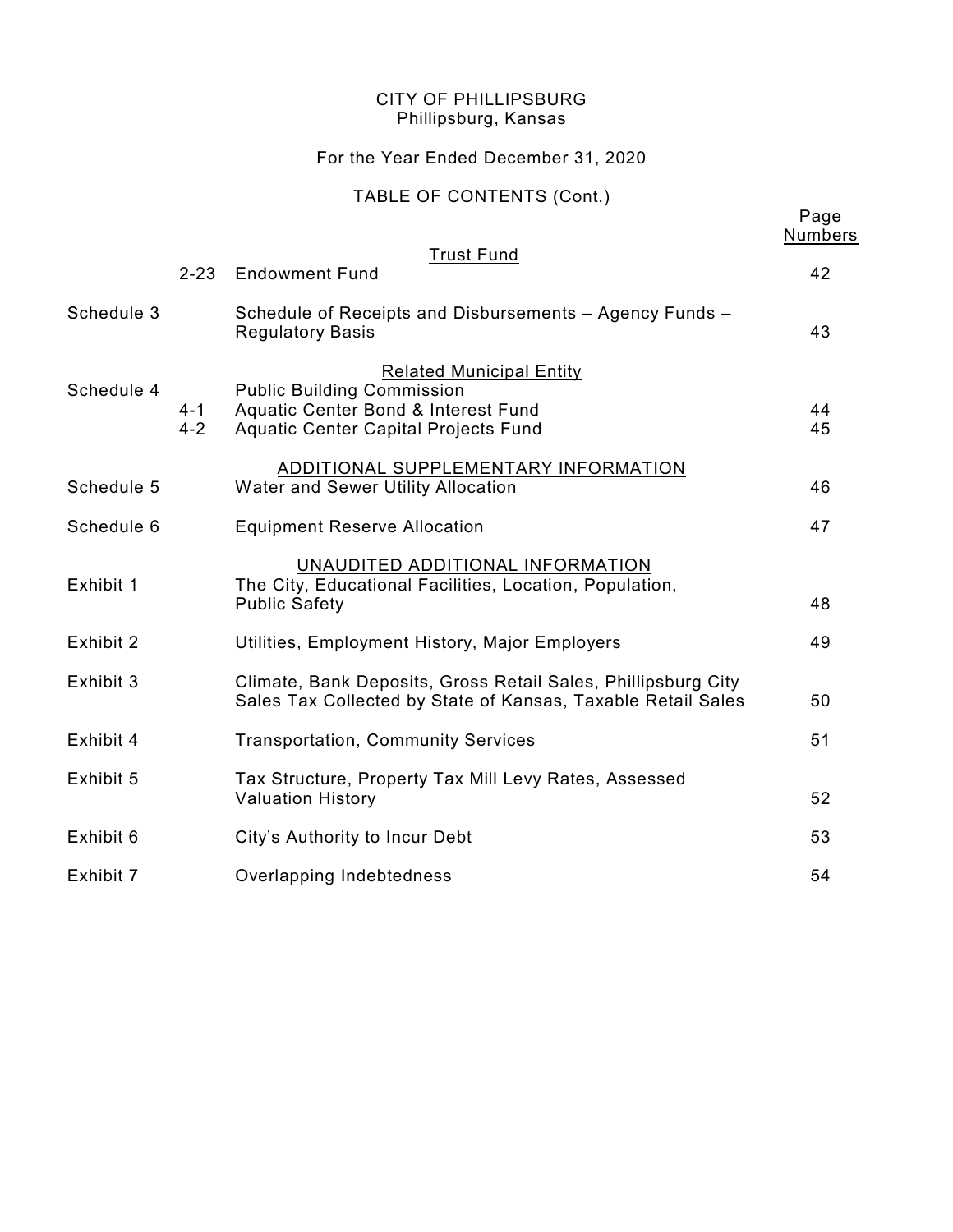

# $\mathbf{MAPES}$   $\mathbf{\&}$   $\mathbf{MILLER}\text{ LLP}$   $_{\scriptscriptstyle 418\text{ E HOLME}}$  p.o. box 412, 230 main st

CERTIFIED PUBLIC ACCOUNTANTS (785)877-5833 (785)754-2111 A PARTNERSHIP OF PROFESSIONAL CORPORATIONS

DENIS W. MILLER, CPA, PA REBECCA A. LIX, CPA, PA 711 3RD STREET 503 MAIN STREET THOMAS B. CARPENTER, CPA, PA STEPHANIE M. HEIER, CPA, PA PHILLIPSBURG, KS 67661 STOCKTON, KS 67669 DON E. TILTON, CPA, PA (785)543-6561 (785)425-6764

JOHN D. MAPES, CPA, CHTD BRIAN S. THOMPSON, CPA, PA P.O. BOX 266 P.O. BOX 508

NORTON, KS 67654 QUINTER, KS 67752

#### INDEPENDENT AUDITOR'S REPORT

Mayor and City Council City of Phillipsburg, Kansas

We have audited the accompanying fund summary statement of regulatory basis receipts, expenditures, and unencumbered cash balances of the City of Phillipsburg, Kansas, a Municipal Financial Reporting Entity as of and for the year ended December 31, 2020 and the related notes to the financial statement.

#### Management's Responsibility for the Financial Statement

Management is responsible for the preparation and fair presentation of this financial statement in accordance with the Kansas Municipal Audit and Accounting Guide as described in Note 1; this includes determining that the regulatory basis of accounting is an acceptable basis for the preparation of the financial statement in the circumstances. Management is also responsible for the design, implementation and maintenance of internal control relevant to the preparation and fair presentation of the financial statement that is free from material misstatement, whether due to fraud or error.

#### Auditors' Responsibility

Our responsibility is to express an opinion on the financial statement based on our audit. We conducted our audit in accordance with auditing standards generally accepted in the United States of America and the Kansas Municipal Audit and Accounting Guide. Those standards require we plan and perform the audit to obtain reasonable assurance about whether the financial statement is free of material misstatement.

An audit involves performing procedures to obtain audit evidence about the amounts and disclosures in the financial statement. The procedures selected depend on auditor's judgment, including the assessment of the risks of material misstatement of the financial statement, whether due to fraud or error. In making those risk assessments, the auditor considers internal control relevant to the entity's preparation and fair presentation of the financial statement in order to design audit procedures that are appropriate in the circumstances, but not for the purpose of expressing an opinion on the effectiveness of the entity's internal control. Accordingly, we express no such opinion. An audit also includes evaluating the appropriateness of accounting policies used and the reasonableness of significant accounting estimates made by management, as well as evaluating the overall presentation of the financial statement.

We believe that the audit evidence we have obtained is sufficient and appropriate to provide a basis for our audit opinion.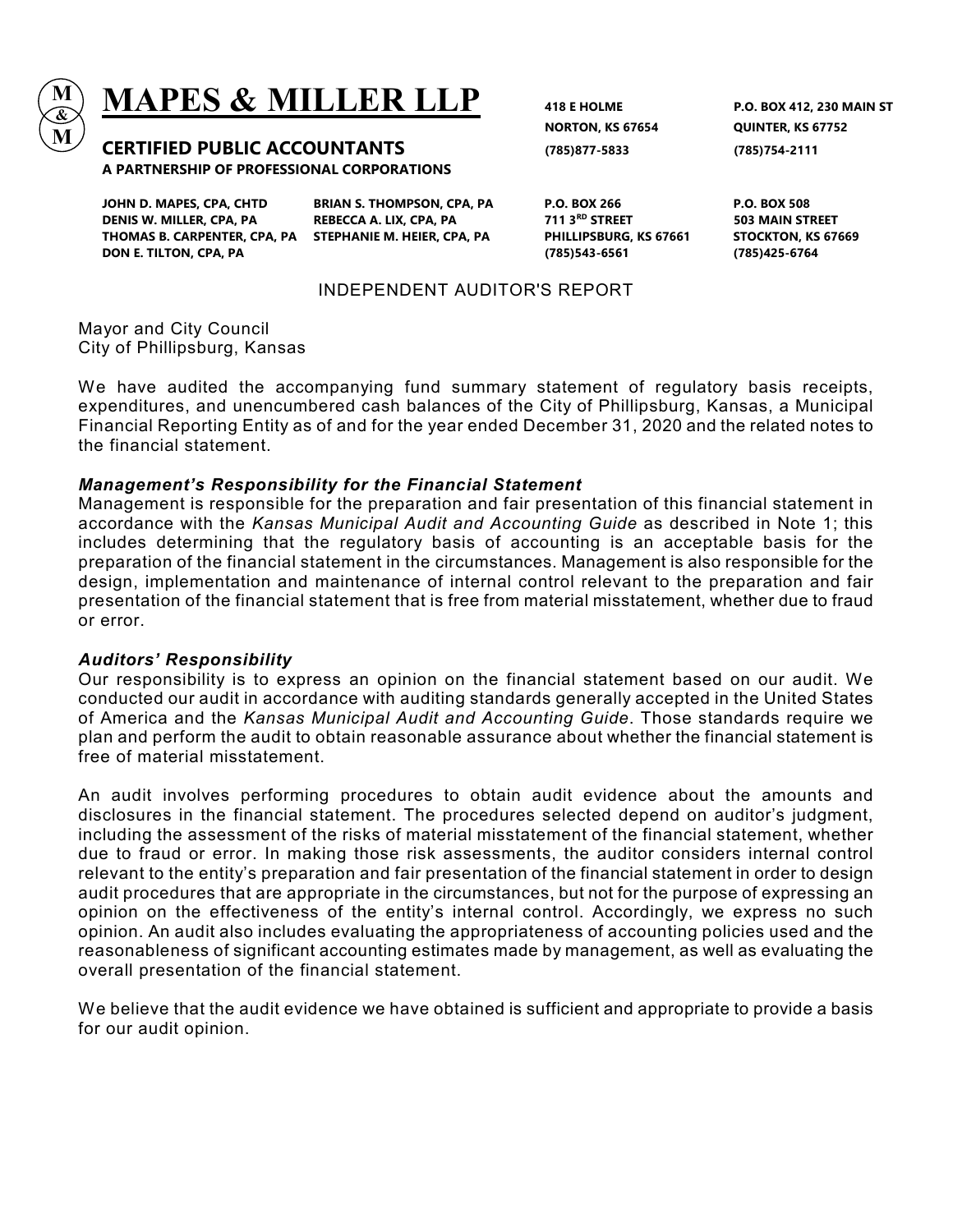Mayor and City Council City of Phillipsburg, Kansas September 7, 2021 Page 2

#### Basis for Adverse Opinion on U.S. Generally Accepted Accounting Principles

As described in Note 1 of the financial statement, the financial statement is prepared by the City of Phillipsburg, Kansas on the basis of the financial reporting provisions of the Kansas Municipal Audit and Accounting Guide, which is a basis of accounting other than accounting principles generally accepted in the United States of America.

The effects on the financial statement of the variances between the regulatory basis of accounting described in Note 1 and accounting principles generally accepted in the United States of America, although not reasonably determinable, are presumed to be material.

#### Adverse Opinion on U.S. Generally Accepted Accounting Principles

In our opinion, because of the significance of the matter discussed in the "Basis for Adverse Opinion on U.S. Generally Accepted Accounting Principles" paragraph, the financial statement referred to above does not present fairly, in conformity with accounting principles generally accepted in the United States of America, the financial position of the City of Phillipsburg, Kansas as of December 31, 2020, or changes in financial position and cash flows thereof for the year then ended.

#### Unmodified Opinion on Regulatory Basis of Accounting

In our opinion, the financial statement referred to above presents fairly, in all material respects, the aggregate cash and unencumbered cash balance of the City of Phillipsburg, Kansas, as of December 31, 2020, and the aggregate receipts and expenditures for the year then ended in accordance with the financial reporting provisions of the Kansas Municipal Audit and Accounting Guide described in Note 1.

#### Other Matters

#### Supplementary Information

Our audit was conducted for the purpose of forming an opinion on the 2020 fund summary statement of regulatory basis receipts, expenditures, and unencumbered cash balances (basic financial statement) as a whole. The summary of regulatory basis expenditures-actual and budget, individual fund schedules of regulatory basis receipts and expenditures-actual and budget, schedule of regulatory basis receipts and disbursements – agency funds, and schedule of regulatory basis receipts and expenditures-actual-related municipal entity (Schedules 1, 2, 3, and 4 as listed in the table of contents) are presented for analysis and are not a required part of the 2020 basic financial statement, however are required to presented under the provisions of the Kansas Municipal Audit and Accounting Guide. The Water and Sewer Utility Allocation and Equipment Reserve Allocation (Schedules 5 and 6 as listed in the table of contents) are presented for purposes of additional analysis and are not a required part of the basic financial statement nor required to be presented under the provisions of the Kansas Municipal Audit and Accounting Guide. Such information is the responsibility of management and was derived from and relates directly to the underlying accounting and other records used to prepare the 2020 basic financial statement.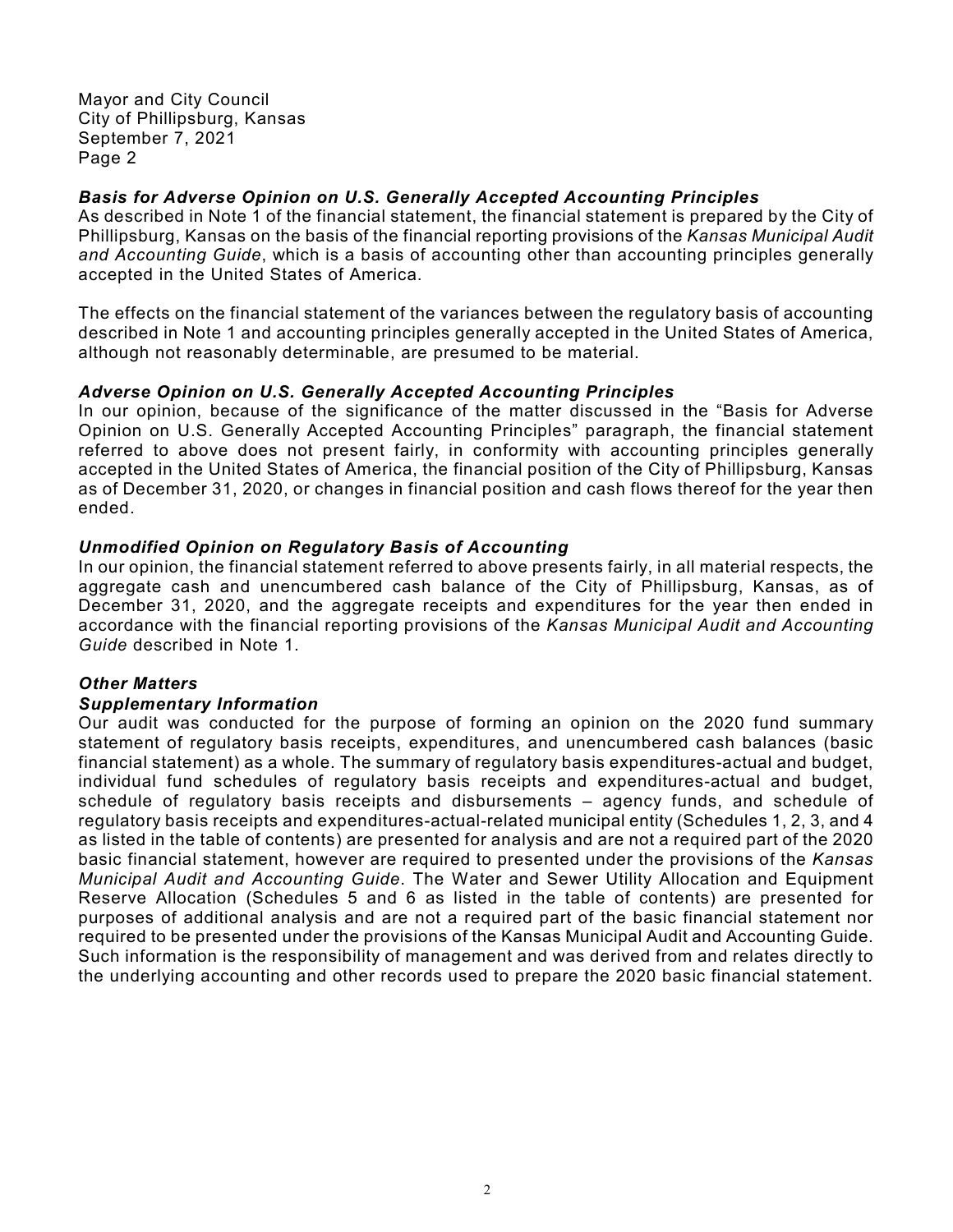Mayor and City Council City of Phillipsburg, Kansas September 7, 2021 Page 3

The 2020 information has been subjected to the auditing procedures applied in the audit of the 2020 basic financial statement and certain additional procedures, including comparing and reconciling such information directly to the underlying accounting and other records used to prepare the 2020 basic financial statement or to the 2020 basic financial statement itself, and other additional procedures in accordance with auditing standards generally accepted in the United States of America. In our opinion, the 2020 information is fairly stated in all material respects in relation to the 2020 basic financial statement as a whole, on the basis of accounting described in Note 1. The information identified in the table of contents, as unaudited additional information has not been subjected to the auditing procedures applied in the audit of the basic financial statement and, accordingly, we express no opinion on the unaudited information.

Respectfully submitted,

Mapes & Miller LLP

Certified Public Accountants

September 7, 2021 Phillipsburg, Kansas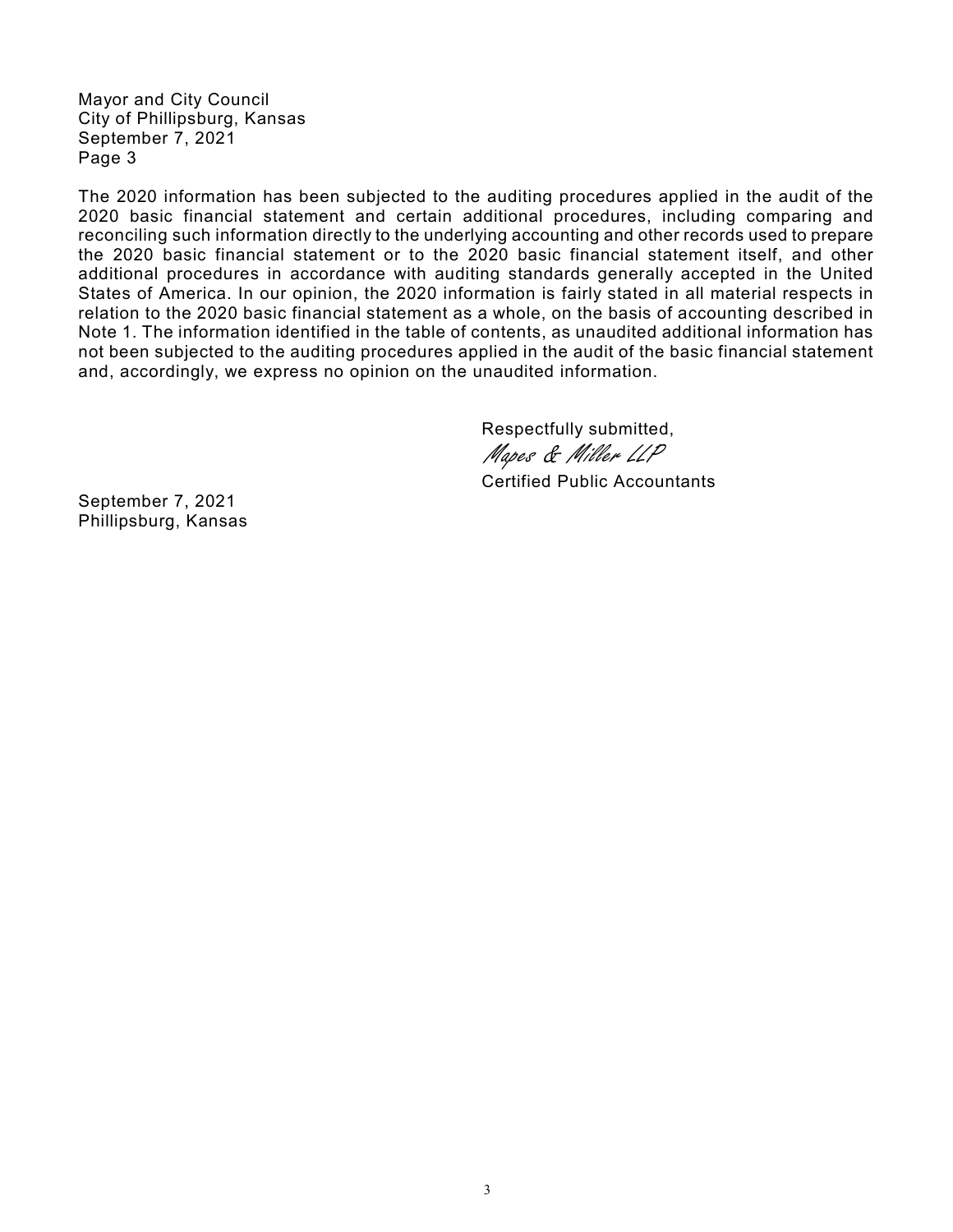#### SUMMARY STATEMENT OF RECEIPTS, EXPENDITURES, AND UNENCUMBERED CASH REGULATORY BASIS For the Year Ended December 31, 2020

|                                                                |                                                                    |                          | <b>CITY OF PHILLIPSBURG</b>          |                          |                                |                                     |                            |
|----------------------------------------------------------------|--------------------------------------------------------------------|--------------------------|--------------------------------------|--------------------------|--------------------------------|-------------------------------------|----------------------------|
|                                                                |                                                                    |                          | Phillipsburg, Kansas                 |                          |                                |                                     |                            |
|                                                                |                                                                    |                          |                                      |                          |                                |                                     | Statement 1<br>Page 1 of 2 |
|                                                                | SUMMARY STATEMENT OF RECEIPTS, EXPENDITURES, AND UNENCUMBERED CASH |                          |                                      |                          |                                |                                     |                            |
|                                                                |                                                                    |                          | <b>REGULATORY BASIS</b>              |                          |                                |                                     |                            |
|                                                                |                                                                    |                          | For the Year Ended December 31, 2020 |                          |                                |                                     |                            |
|                                                                |                                                                    |                          |                                      |                          |                                | Add                                 |                            |
|                                                                | Beginning<br>Unencumbered                                          | Prior Year<br>Cancelled  |                                      |                          | Ending<br>Unencumbered         | Encumbrances<br>and Accounts        | Ending                     |
| <b>FUNDS</b>                                                   | Cash Balance                                                       | Encumbrances             | Receipts                             | Expenditures             | Cash Balance                   | Payable                             | Cash Balance               |
| <b>General Fund</b>                                            |                                                                    |                          |                                      |                          |                                |                                     |                            |
| <b>General Operating Fund</b><br>Special Purpose Funds         | 326,361<br>\$                                                      | \$                       | 1,186,287<br>\$                      | 1,292,449<br>- \$        | 220,199<br>-\$                 | - \$<br>72,623                      | 292,822<br>-\$             |
| <b>Equipment Reserve Fund</b>                                  | 801,587                                                            |                          | 12,798                               | 49,047                   | 765,338                        | 22,561                              | 787,899                    |
| <b>Library Fund</b>                                            | 1,128                                                              | $\overline{\phantom{a}}$ | 68,633                               | 66,000                   | 3,761                          | $\sim$                              | 3,761                      |
| Employee Benefit Fund                                          | 140,873                                                            | $\sim$                   | 459,505                              | 519,878                  | 80,500                         | $\overline{\phantom{a}}$            | 80,500                     |
| Special Parks & Recreation Fund                                | 41,149                                                             | $\overline{\phantom{a}}$ | 6,581                                | 1,758                    | 45,972                         | $\overline{\phantom{a}}$            | 45,972                     |
| Law Enforcement Fund                                           | 12,224                                                             | $\overline{a}$           | 284,984                              | 297,208                  | $\overline{\phantom{a}}$       | $\sim$                              | $\overline{\phantom{a}}$   |
| Fire Department Fund<br>Special Highway Fund                   | 57,584<br>267,768                                                  | $\overline{a}$<br>$\sim$ | 76,138<br>189,006                    | 46,593<br>344,828        | 87,129<br>111,946              | 34<br>34                            | 87,163<br>111,980          |
| Fire Equipment Capital Outlay Fund                             | 271,995                                                            | $\sim$                   | 27,603                               | $\sim$                   | 299,598                        | $\sim$                              | 299,598                    |
| Industrial Development Fund                                    | 86,766                                                             | $\sim$                   | 18,352                               | 36,441                   | 68,677                         | $\overline{\phantom{a}}$            | 68,677                     |
| <b>Foundation Grants Fund</b>                                  | 7,629                                                              |                          | 10,500                               | 9,500                    | 8,629                          | $\overline{\phantom{a}}$            | 8,629                      |
| Capital Improvements Fund                                      | 224,699                                                            | $\overline{\phantom{a}}$ | 247,250                              | 106,375                  | 365,574                        | 2,983                               | 368,557                    |
| Bond & Interest Fund<br>Bond & Interest Fund                   | 51,339                                                             |                          | 81,632                               | 95,112                   | 37,859                         |                                     | 37,859                     |
| Capital Projects Fund                                          |                                                                    |                          |                                      |                          |                                | $\overline{\phantom{a}}$            |                            |
| <b>KDOT Airport Project Fund</b>                               | $\sim$                                                             |                          | 25,961                               | 332,422                  | $(306, 461)$ *                 | 318,758                             | 12,297                     |
| <b>Airport Grant Fund</b>                                      | (47, 160)                                                          |                          | 50,424                               | 406,180                  | $(402,916)$ *                  | 402,916                             | $\sim$                     |
| <b>KDOT Street Project Fund</b>                                | $\sim$                                                             | $\overline{\phantom{a}}$ | $\overline{\phantom{a}}$             | 81,753                   | $(81,753)$ *                   | 56,681                              | (25,072)                   |
| Quanz Reservoir Project Fund<br><b>CDBG Water Project Fund</b> | (181, 675)                                                         |                          | $\blacksquare$                       | 418,130<br>442,969       | $(599, 805)$ *                 | 503,432                             | (96, 373)                  |
| <b>AMR Water Meter Fund</b>                                    | (19,700)<br>(550, 660)                                             | $\sim$<br>23,911         | $\overline{\phantom{a}}$<br>443,364  | $\overline{\phantom{a}}$ | $(462, 669)$ *<br>$(83,385)$ * | 457,612<br>$\overline{\phantom{a}}$ | (5,057)<br>(83, 385)       |
| <b>Business Funds</b>                                          |                                                                    |                          |                                      |                          |                                |                                     |                            |
| Water & Sewer Utility Fund                                     | 1,058,856                                                          | $\sim$                   | 1,310,463                            | 1,171,464                | 1,197,855                      | 32,457                              | 1,230,312                  |
| Solid Waste Fund                                               | 127,418                                                            | $\overline{a}$           | 395,442                              | 303,130                  | 219,730                        | 1,193                               | 220,923                    |
| Aquatic Center Fund                                            | 177,448                                                            | $\sim$                   | 530,603                              | 489,999                  | 218,052                        | 1,056                               | 219,108                    |
| <b>Trust Fund</b><br><b>Endowment Fund</b>                     | 10,268                                                             |                          | 61                                   |                          | 10,329                         |                                     | 10,329                     |
| <b>Related Municipal Entity</b>                                |                                                                    |                          |                                      |                          |                                |                                     |                            |
| <b>Public Building Commission</b>                              |                                                                    |                          |                                      |                          |                                |                                     |                            |
| Aquatic Center Bond & Interest Fund                            | 84,130                                                             |                          | 2,213,012                            | 2,211,524                | 85,618                         |                                     | 85,618                     |
| Aquatic Center Capital Project Fund                            | 138,555                                                            | $\sim$                   | $\overline{\phantom{a}}$             | $\sim$                   | 138,555                        | $\sim$                              | 138,555                    |
| <b>Total Reporting Entity</b>                                  |                                                                    |                          |                                      |                          |                                |                                     |                            |
| (Excluding Agency Funds)                                       | 3,088,582                                                          | 23,911<br>- \$           | 7,638,599<br>\$                      | 8,722,760<br>\$          | 2,028,332<br>\$                | 1,872,340<br>- \$                   | 3,900,672<br>\$            |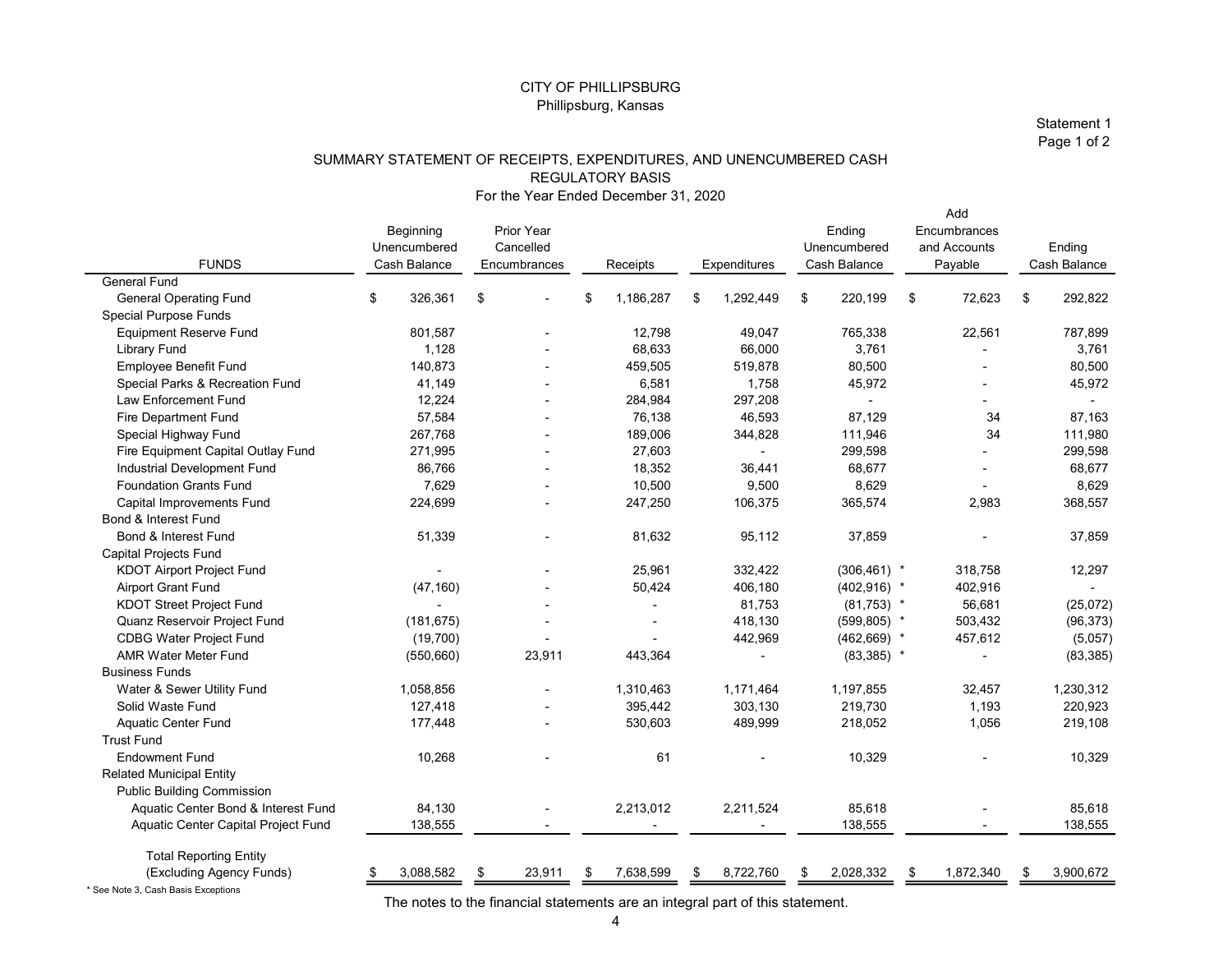#### Statement 1

#### SUMMARY STATEMENT OF RECEIPTS, EXPENDITURES, AND UNENCUMBERED CASH REGULATORY BASIS For the Year Ended December 31, 2020

| <b>CITY OF PHILLIPSBURG</b>                                        |                   |
|--------------------------------------------------------------------|-------------------|
| Phillipsburg, Kansas                                               |                   |
|                                                                    | Statement 1       |
|                                                                    | Page 2 of 2       |
| SUMMARY STATEMENT OF RECEIPTS, EXPENDITURES, AND UNENCUMBERED CASH |                   |
| <b>REGULATORY BASIS</b><br>For the Year Ended December 31, 2020    |                   |
|                                                                    |                   |
| Composition of Cash                                                |                   |
| Cash on Hand                                                       | \$<br>450         |
| <b>Checking Accounts</b><br><b>NOW Account</b>                     | 14,000<br>169,957 |
| Money Market Account                                               | 693,140           |
| <b>Certificates of Deposit</b>                                     | 2,831,548         |
| <b>Related Municipal Entity</b>                                    | 224,173           |
|                                                                    |                   |
| <b>Total Cash</b>                                                  | 3,933,268         |
| Agency Funds Per Schedule 3                                        | (32, 596)         |
| <b>Total Reporting Entity</b>                                      | 3,900,672         |

The notes to the financial statements are an integral part of this statement.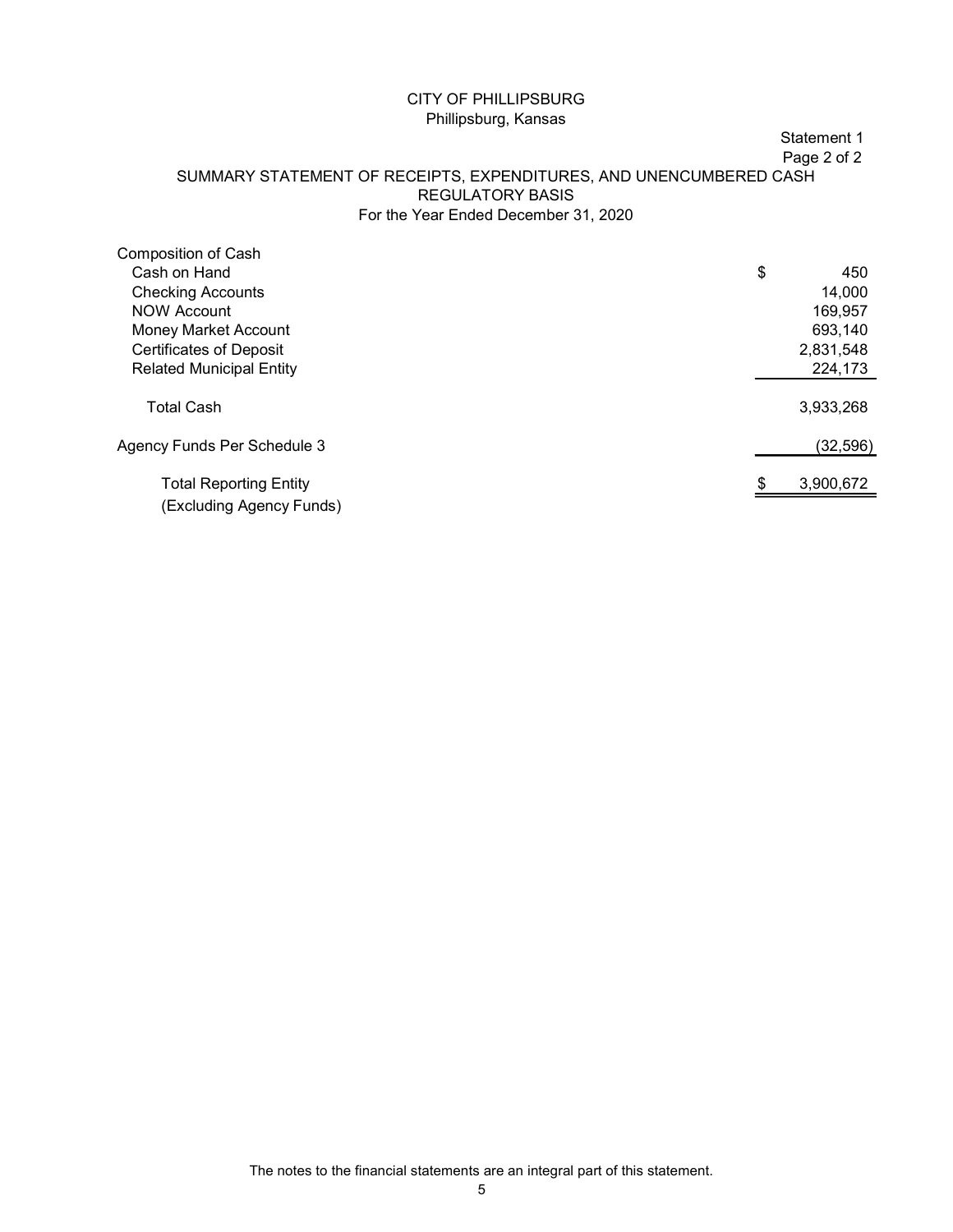#### NOTES TO THE FINANCIAL STATEMENT December 31, 2020

#### 1. SUMMARY OF SIGNIFICANT ACCOUNTING POLICIES

#### (a) Financial Reporting Entity

 The City of Phillipsburg, Kansas, is a municipal corporation governed by an elected mayor and an elected six member council. The regulatory financial statement presents the City of Phillipsburg, and one of its related municipal entities. The following related municipal entity is included in the City's reporting entity because it was established to benefit the City and/or its constituents:

 Public Building Commission. The City of Phillipsburg Public Building Commission Board operates the Public Building Commission for the purpose of providing additional and alternative methods for financing certain public buildings. The City levies taxes for the Public Building Commission. Bond issuances must be approved by the City. Complete financial records for the Public Building Commission may be reviewed at the City office.

#### (b) Regulatory Basis Fund Types

 In governmental accounting, a fund is defined as an independent fiscal and accounting entity with a self-balancing set of accounts recording cash and other financial resources, together with all related liabilities and residual equities or balances, and changes therein, which are segregated for the purpose of carrying on specific activities or attaining certain objectives in accordance with special regulations, restrictions, or limitations. The following types of funds comprise the financial activities for the City for the year ended December 31, 2020.

General Fund - the chief operating fund. Used to account for all resources except those required to be accounted for in another fund.

Special Purpose Fund - used to account for the proceeds of specific tax levies and other specific regulatory receipt sources (other than Capital Project and tax levies for long-term debts) that are intended for specified purposes.

Bond and Interest Fund - used to account for the accumulation of resources, including tax levies, transfers from other funds and payment of general long-term debt.

Capital Projects Fund - used to account for the debt proceeds and other financial resources to be used for acquisition and construction of major capital facilities or equipment.

Business Fund - funds financed in whole or in part by fees charged to users of the goods or services. (i.e. enterprise funds and internal service funds etc.).

Trust Fund - funds used to report assets held in trust for the benefit of the municipal financial reporting entity. (i.e. pension funds, investment trust funds, private purpose trust funds which benefit the municipal reporting entity, scholarship funds, etc.).

Agency Fund - funds used to report assets held by the municipal reporting entity in a purely custodial capacity. (i.e. payroll clearing fund, county treasurer tax collection accounts, etc.).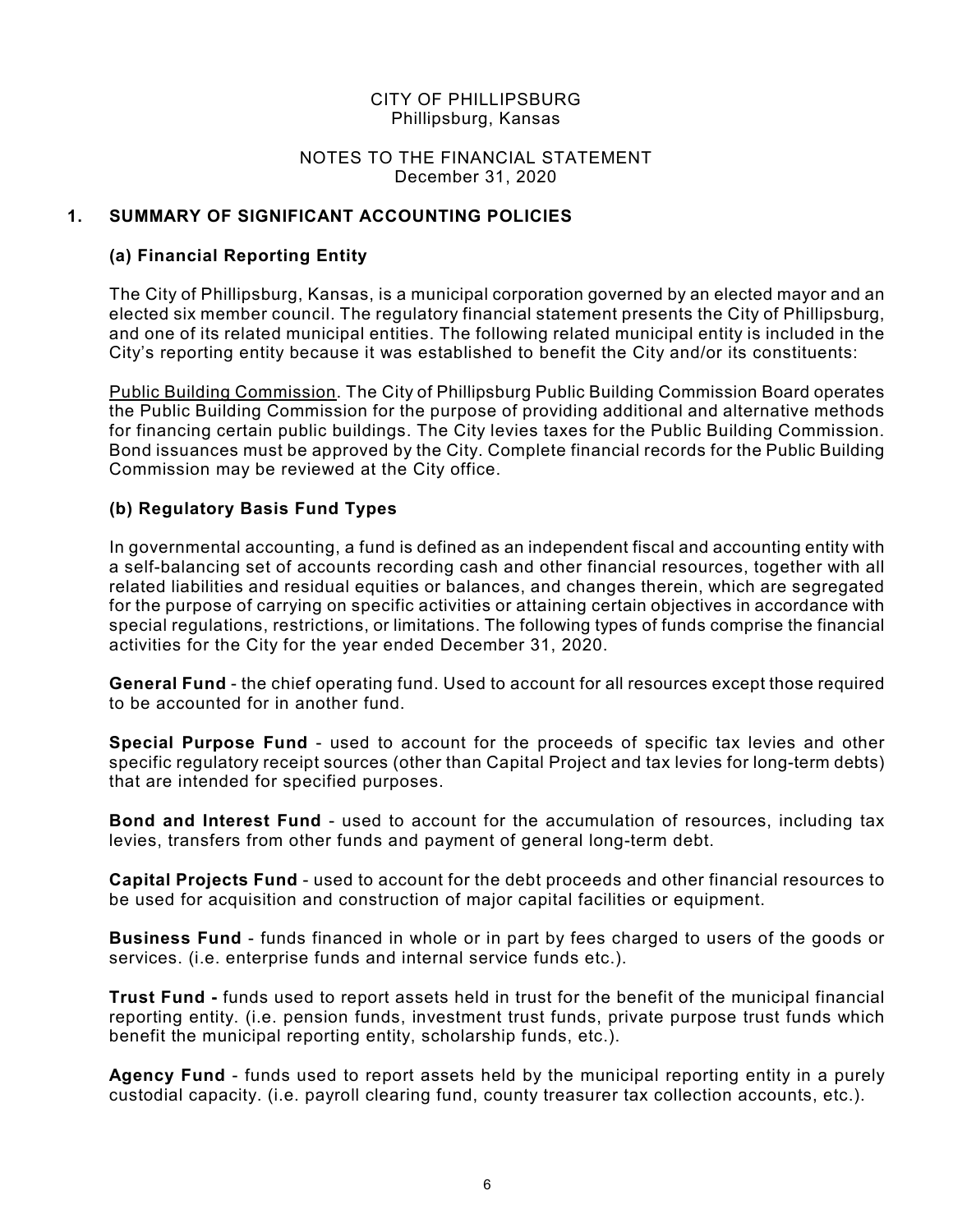#### (c) Regulatory Basis of Accounting and Departure from Accounting Principles Generally Accepted in the United States of America

The Kansas Municipal Audit and Accounting Guide (KMAAG) regulatory basis of accounting involves the recognition of cash, cash equivalents, marketable investments, and certain accounts payable and encumbrance obligations to arrive at a net unencumbered cash and investments balance on a regulatory basis for each fund, and the reporting of changes in unencumbered cash and investments of a fund resulting from the difference in regulatory basis receipts and regulatory basis expenditures for the fiscal year. All recognized assets and liabilities are measured and reported at cost, unless they have been permanently impaired and have no future cash value or represent no future obligation against cash. The KMAAG regulatory basis does not recognize capital assets, long-term debt, accrued receivables and payables, or any other assets, liabilities or deferred inflows or outflows, other than those mentioned above.

The City has approved a resolution that is in compliance with K.S.A. 75-1120a(c), waiving the requirement for application of generally accepted accounting principles and allowing the City to use the regulatory basis of accounting.

#### (d) Budgetary Information

Kansas statutes require that an annual operating budget be legally adopted for the General Fund, Special Purpose Funds (unless specifically exempted by statute), Bond and Interest Funds, and Business Funds. Although directory rather than mandatory, the statutes provide for the following sequence and timetable in the adoption of the legal annual operating budget:

- 1. Preparation of the budget for the succeeding calendar year on or before August 1st.
- 2. Publication in local newspaper on or before August  $5<sup>th</sup>$  of the proposed budget and notice of public hearing on the budget.
- 3. Public hearing on or before August 15<sup>th</sup>, but at least ten days after publication of notice hearing.
- 4. Adoption of the final budget on or before August  $25<sup>th</sup>$ .

The statutes allow for the governing body to increase the originally adopted budget for previously unbudgeted increases in regulatory receipts other than ad valorem property taxes. To do this, a notice of public hearing to amend the budget must be published in the local newspaper. At least ten days after publication, the hearing may be held and the governing body may amend the budget at that time. There were no such budget amendments for the year ended December 31, 2020.

The statutes permit transferring budgeted amounts between line items within an individual fund. However, such statutes prohibit expenditures in excess of the total amount of the adopted budget of expenditures of individual funds. Budget comparison schedules are presented for each fund showing actual receipts and expenditures compared to legally budgeted receipts and expenditures.

All legal annual operating budgets are prepared using the regulatory basis of accounting, in which, regulatory receipts are recognized when cash is received and expenditures include disbursements, accounts payable, and encumbrances, with disbursements being adjusted for prior year's accounts payable and encumbrances. Encumbrances are commitments by the City for future payments and are supported by a document evidencing the commitment, such as a purchase order or contract. Any unused budgeted expenditure authority lapses at year end.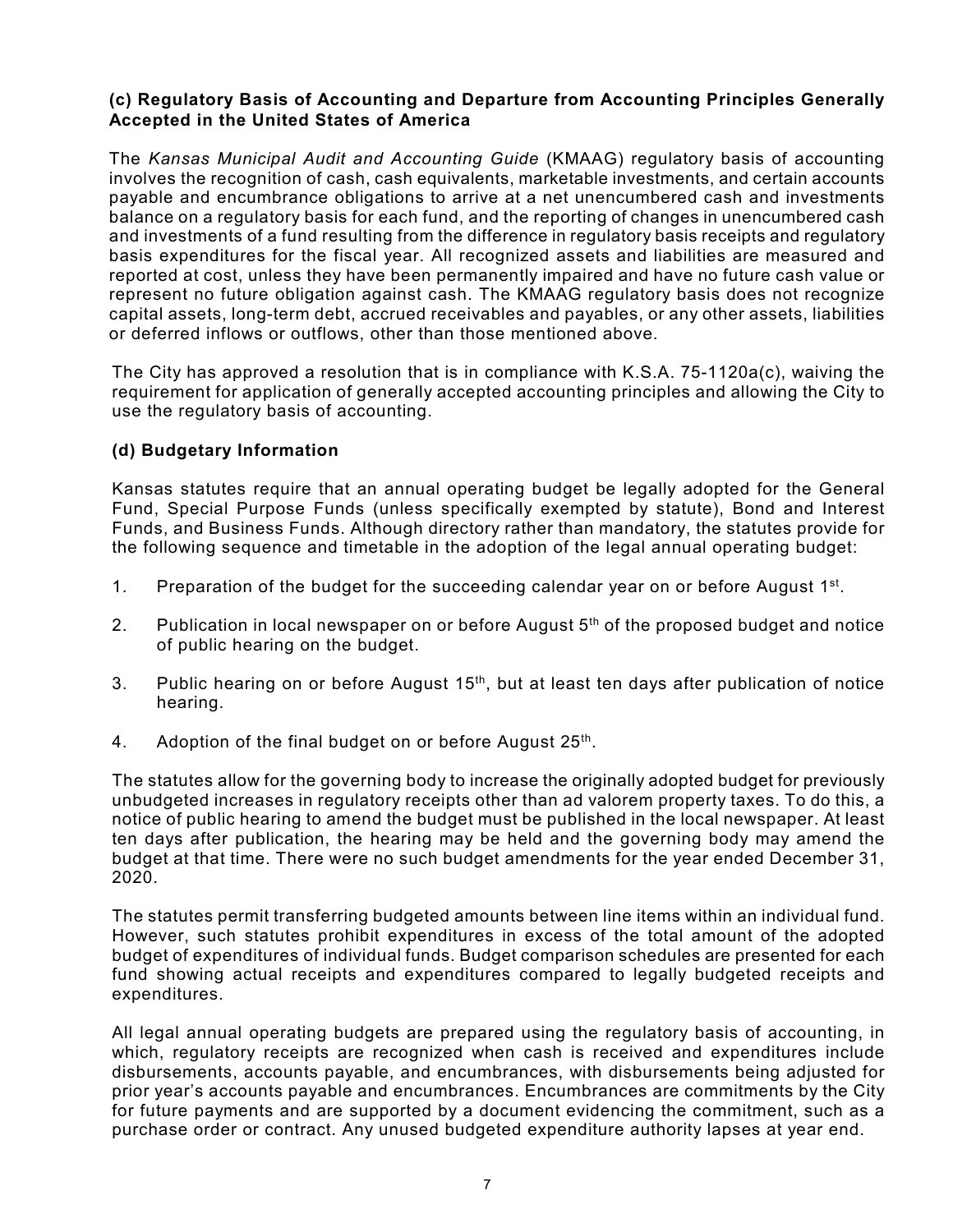A legal operating budget is not required for Capital Projects Funds, Trust Funds, Agency Funds, and the following:

 Special Purpose Funds: Equipment Reserve Fund Foundation Grants Fund Capital Improvements Fund

Spending in funds which are not subject to the legal annual operating budget requirements is controlled by federal regulations, other statutes, or by the use of internal spending limits established by the governing body.

#### 2. STEWARDSHIP, COMPLIANCE AND ACCOUNTABILITY

- A. Depository Coverage K.S.A. 9-1402 requires deposits at statutorily authorized financial institutions be secured at the market value, which is equal to 100% of the total deposits at any given time. The deposits at First National Bank & Trust were undersecured on June 11, 2021. Additional securities were obtained subsequent to the violation.
- B. Bond Payments K.S.A. 10-130 requires the City to remit the bond principal and interest due to the state fiscal agent at least 20 days prior to maturity. The payment on the Series 2011 General Obligation Bond was not remitted 20 days prior to maturity.
- C. The City is not aware of any other noncompliance with Kansas statutes.

#### 3. CASH BASIS EXCEPTIONS

- A. Authority is authorized under K.S.A. 74-8905 and the Loan Act to issue revenue bonds for the purpose of providing funds to implement the State's requirements under the Federal Act and to loan the same, together with available funds from the EPA costs. The City had a negative unencumbered cash balance in the Quanz Reservoir Project Fund and in the AMR Water Meter Fund at December 31, 2020, because the City must expend monies before they can receive the loan proceeds. K.S.A. 10-1116 provides an exception from a cash-basis law violation for the issuance of bonds. The City expended monies with the expectation of monies being reimbursed under conditions of the KDHE loan agreement.
- B. The City received a Federal Aviation Administration (FAA) Grant. The grant agreement requires the City to expend the monies before they can request reimbursement, which caused the City to have negative unencumbered cash in the Airport Grant Fund at December 31, 2020. K.S.A. 12-1664 provides an exception for a cash basis law violation for the intergovernmental grant funds to expend monies for grant purposes with the expectation of monies to be reimbursed to the City under conditions of the grant award.
- C. The City received a Community Development Block Grant (CDBG). The grant agreement requires the City to expend the monies before they can request reimbursement, which caused the City to have negative unencumbered cash in the CDBG Water Project Fund at December 31, 2020. K.S.A. 12-1664 provides an exception for a cash basis law violation for the intergovernmental grant funds to expend monies for grant purposes with the expectation of monies to be reimbursed to the City under conditions of the grant award.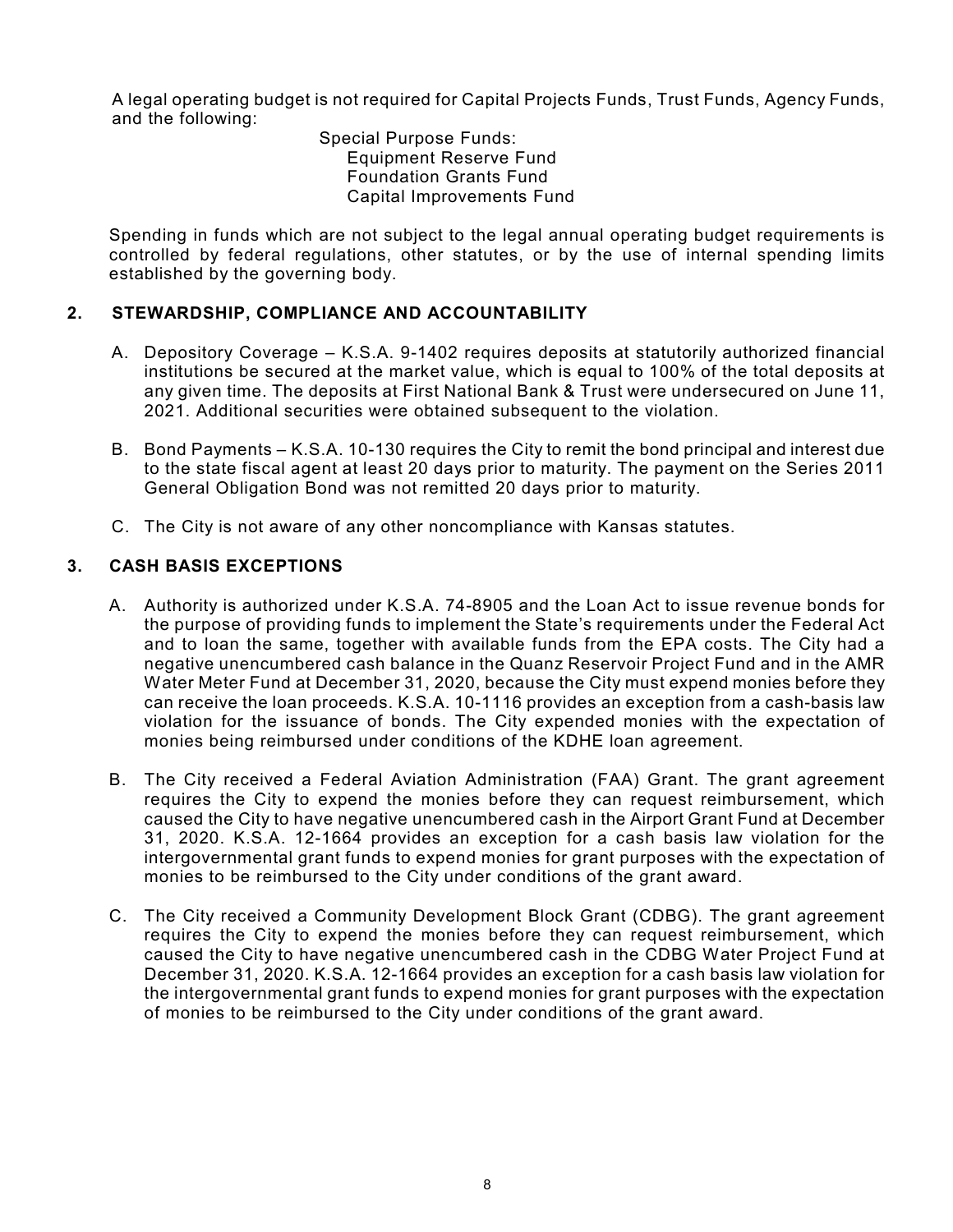D. The City received grants from the Kansas Department of Transportation (KDOT). The grant agreements requires the City to expend the monies before they can request reimbursement, which caused the City to have negative unencumbered cash in the KDOT Street Project Fund and the KDOT Airport Project Fund at December 31, 2020. K.S.A. 12-1664 provides an exception for a cash basis law violation for the intergovernmental grant funds to expend monies for grant purposes with the expectation of monies to be reimbursed to the City under conditions of the grant award.

#### 4. DEPOSITS AND INVESTMENTS

K.S.A. 9-1401 establishes the depositories which may be used by the City. The statute requires banks eligible to hold the City's funds have a main or branch bank in the county in which the City is located or in an adjoining county, if such institution has been designated as an official depository, and the banks provide an acceptable rate of return on funds. In addition, K.S.A. 9- 1402 requires the banks to pledge securities for deposits in excess of FDIC coverage. The City has no other policies that would further limit interest rate risk.

K.S.A. 12-1675 limits the City's investment of idle funds to time deposits, open accounts, and certificates of deposit with allowable financial institutions; U.S. government securities; temporary notes; no-fund warrants; repurchase agreements; and the Kansas Municipal Investment Pool. The City has no investment policy that would further limit its investment choices.

Concentration of Credit Risk. State statutes place no limit on the amount the City may invest in any one issuer as long as the investments are adequately secured under K.S.A. 9-1402 and 9- 1405.

Custodial Credit Risk – Deposits. Custodial credit risk is the risk that in the event of a bank failure, the City's deposits may not be returned to it. State statutes require the City's deposits in financial institutions to be entirely covered by federal depository insurance or by collateral held under a joint custody receipt issued by a bank within the State of Kansas, the Federal Reserve Bank of Kansas City, or the Federal Home Loan Bank of Topeka. All deposits were legally secured at December 31, 2020.

#### 5. INTERFUND TRANSFERS

|                                               | railure, the Oity S deposits may not be returned to it. State statutes require the Oity S deposits in<br>financial institutions to be entirely covered by federal depository insurance or by collateral held<br>under a joint custody receipt issued by a bank within the State of Kansas, the Federal Reserve<br>Bank of Kansas City, or the Federal Home Loan Bank of Topeka. All deposits were legally |                     |                         |
|-----------------------------------------------|-----------------------------------------------------------------------------------------------------------------------------------------------------------------------------------------------------------------------------------------------------------------------------------------------------------------------------------------------------------------------------------------------------------|---------------------|-------------------------|
| secured at December 31, 2020.                 |                                                                                                                                                                                                                                                                                                                                                                                                           |                     |                         |
| the City's name.                              | At December 31, 2020, the City's carrying amount of deposits was \$3,932,818 and the bank<br>balance was \$4,046,591. The bank balance was held by one bank resulting in a concentration of<br>credit risk. Of the bank balance \$491,839 was covered by federal depository insurance, and<br>\$3,554,752 was collateralized with securities held by the pledging financial institutions' agents in       |                     |                         |
| require investments to be adequately secured. | <b>Custodial Credit Risk – Investments.</b> For an investment, this is the risk that, in the event of the<br>failure of the issuer or counterparty, the City will not be able to recover the value of its<br>investments or collateral securities that are in the possession of an outside party. State statutes                                                                                          |                     |                         |
| <b>INTERFUND TRANSFERS</b>                    |                                                                                                                                                                                                                                                                                                                                                                                                           |                     |                         |
| A. Operating transfers were as follows:       |                                                                                                                                                                                                                                                                                                                                                                                                           |                     |                         |
|                                               |                                                                                                                                                                                                                                                                                                                                                                                                           | Statutory           |                         |
| From                                          | To                                                                                                                                                                                                                                                                                                                                                                                                        | Authority           | Amount                  |
| <b>General Operating Fund</b>                 | <b>Law Enforcement Fund</b>                                                                                                                                                                                                                                                                                                                                                                               | Home Rule Ord. 1404 | $\mathbb{S}$<br>284,984 |
| <b>General Operating Fund</b>                 | <b>Fire Department Fund</b>                                                                                                                                                                                                                                                                                                                                                                               | Home Rule Ord. 1405 | 55,000                  |
| <b>General Operating Fund</b>                 | Special Highway Fund                                                                                                                                                                                                                                                                                                                                                                                      | K.S.A. 12-1,119     | 100,000                 |
| <b>General Operating Fund</b>                 | Employee Flex Benefit Fund                                                                                                                                                                                                                                                                                                                                                                                | K.S.A. 12-16,102    | 7,000                   |
| Water & Sewer Utility Fund                    | Bond & Interest Fund                                                                                                                                                                                                                                                                                                                                                                                      | K.S.A. 12-825d      | 62,000                  |
| Solid Waste Fund                              | <b>Equipment Reserve Fund</b>                                                                                                                                                                                                                                                                                                                                                                             | K.S.A. 12-825d      | 12,798                  |
|                                               | 9                                                                                                                                                                                                                                                                                                                                                                                                         |                     |                         |
|                                               |                                                                                                                                                                                                                                                                                                                                                                                                           |                     |                         |
|                                               |                                                                                                                                                                                                                                                                                                                                                                                                           |                     |                         |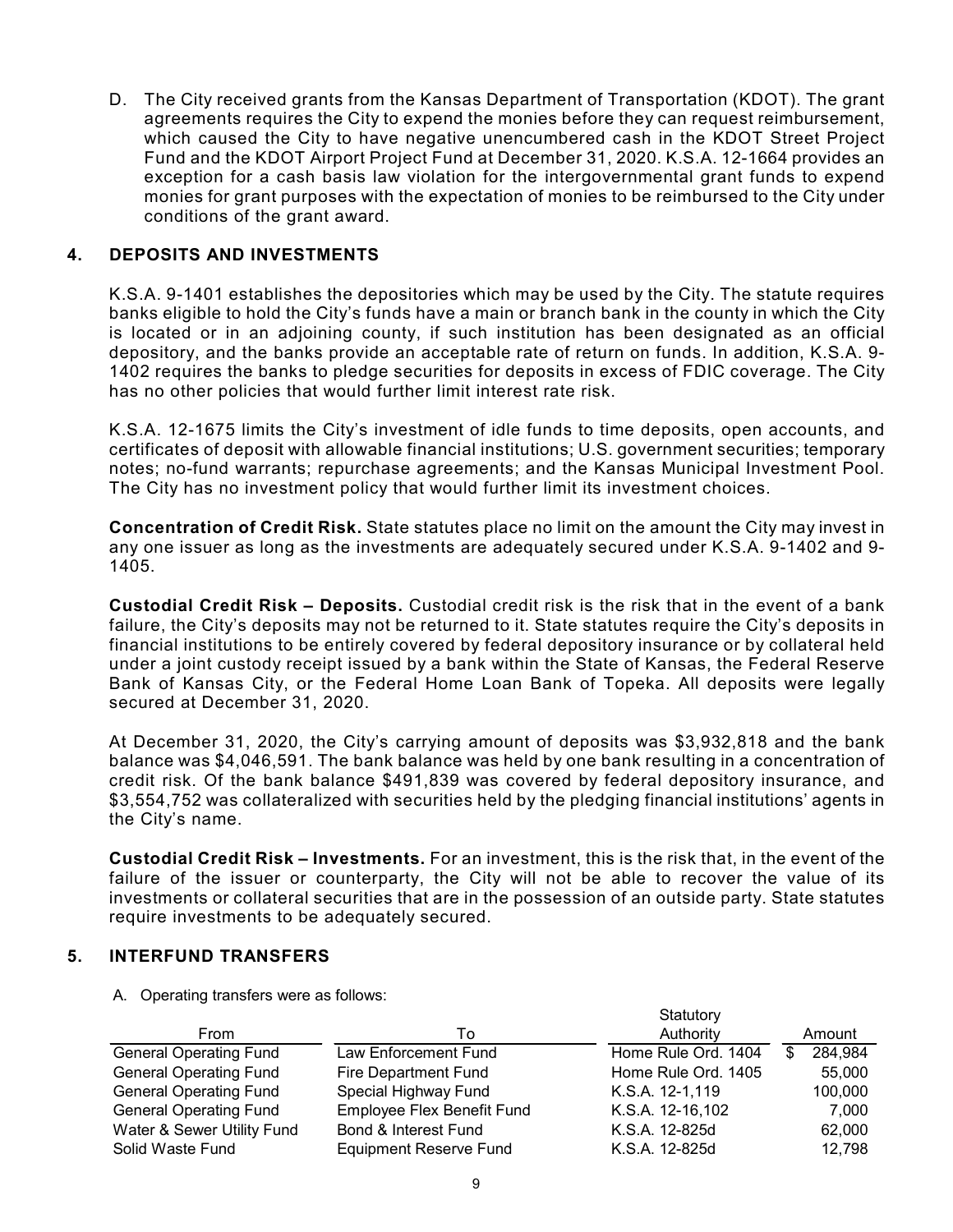#### 6. DEFINED BENEFIT PENSION PLAN

Plan description. The City participates in the Kansas Public Employees Retirement System (KPERS), a cost-sharing multiple-employer defined benefit pension plan as provided by K.S.A. 74-4901, et seq. Kansas law establishes and amends benefit provisions. KPERS issues a publicly available financial report that includes financial statements and required supplementary information. KPERS' financial statements are included in its Comprehensive Annual Financial Report which can be found on the KPERS website at www.kpers.org or by writing to KPERS (611 South Kansas, Suite 100; Topeka, KS 66603) or by calling 1-888-275-5737.

Contributions. K.S.A. 74-4919 and K.S.A. 74-49,210 establish the KPERS member-employee contribution rates. KPERS has multiple benefit structures and contribution rates depending on whether the employee is a KPERS 1, KPERS 2 or KPERS 3 member. KPERS 1 members are active and contributing members hired before July 1, 2009. KPERS 2 members were first employed in a covered position on or after July 1, 2009, and KPERS 3 members were first employed in a covered position on or after January 1, 2015. Effective January 1, 2015, Kansas law established the KPERS member-employee contribution rate at 6% of covered salary for KPERS 1, KPERS 2, and KPERS 3 members. Member contributions are withheld by their employer and paid to KPERS according to the provisions of Section 414(h) of the Internal Revenue Code.

State law provides that the employer contribution rates for KPERS 1, KPERS 2, and KPERS 3 be determined based on the results of each annual actuarial valuation. Kansas law sets a limitation on annual increases in the employer contribution rates. The actuarially determined employer contribution rate (not including the 1% contribution rate for the Death and Disability Program) and the statutory contribution rate was 8.61% for the fiscal year ended December 31, 2020. Contributions to the pension plan from the City were \$84,843 for the year ended December 31, 2020.

#### Net Pension Liability

At December 31, 2020, the City's proportionate share of the collective net pension liability reported by KPERS was \$829,103. The net pension liability was measured as of June 30, 2020, and the total pension liability used to calculate the net pension liability was determined by an actuarial valuation as of December 31, 2019, which was rolled forward to June 30, 2020. The City's proportion of the net pension liability was based on the ratio of the City's contributions to KPERS, relative to the total employer and non-employer contributions of the Local subgroup within KPERS. Since the KMAAG regulatory basis of accounting does not recognize long-term debt, this liability is not reported in this financial statement.

The complete actuarial valuation report including all actuarial assumptions and methods, and the report on the allocation of the KPERS collective net pension liability to all participating employers are publicly available on the website at www.kpers.org or can be obtained as described above.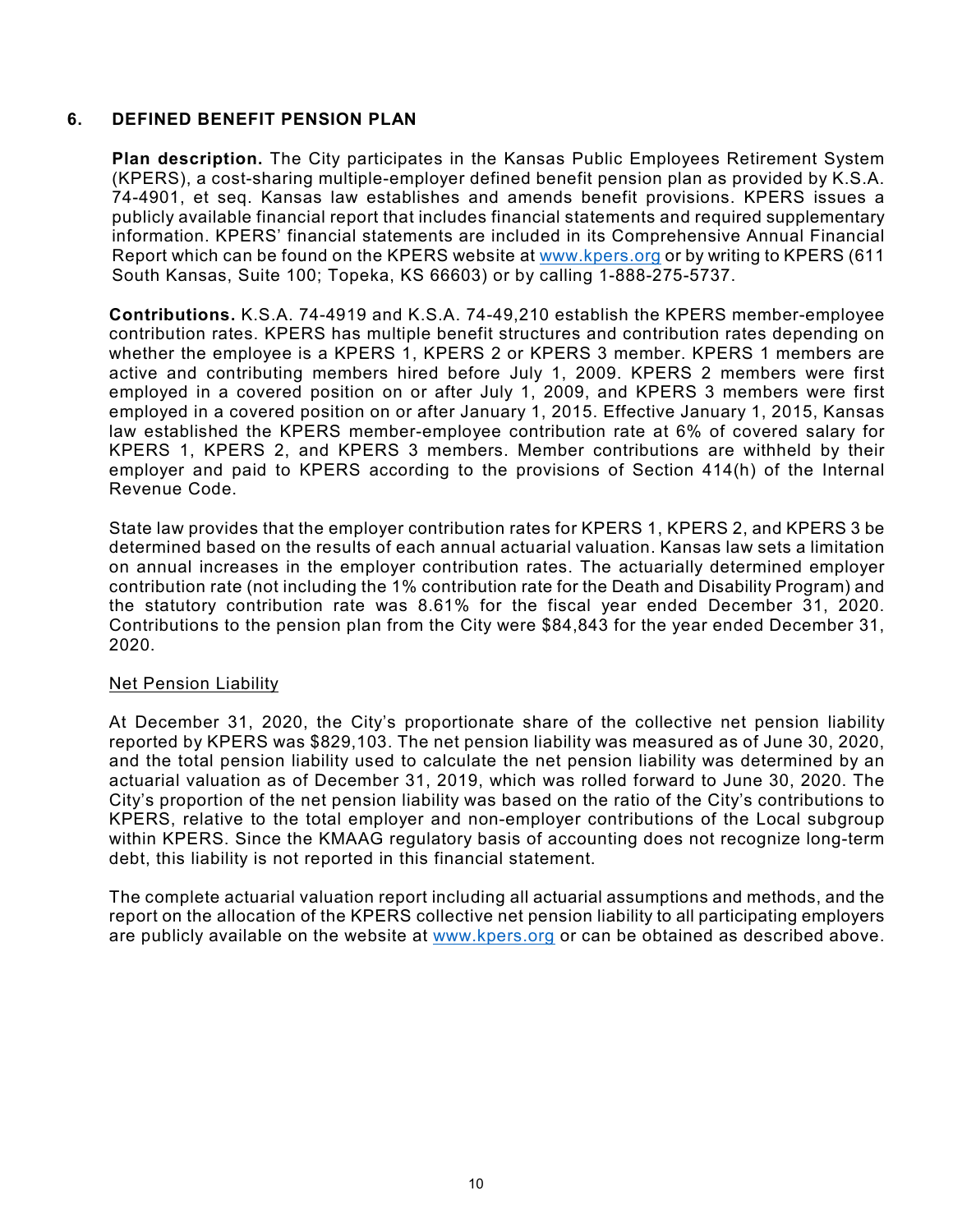#### 7. OTHER LONG-TERM OBLIGATIONS FROM OPERATIONS

#### (a) Other Post Employment Benefits

As provided by K.S.A. 12-5040, the City allows retirees to participate in the group health insurance plan. While each retiree pays the full amount of the applicable premium, conceptually, the City is subsidizing the retirees because each participant is charged a level of premium regardless of age. However, the cost of this subsidy has not been quantified in this financial statement.

Under the Consolidated Omnibus Budget Reconciliation Act (COBRA), the City makes health care benefits available to eligible former employees and eligible dependents. Certain requirements are outlined by the federal government for this coverage. The premium is paid in full by the insured.

#### (b) Death and Disability Other Post Employment Benefits

As provided by K.S.A. 74-4927, disabled members in the Kansas Public Employees Retirement System (KPERS) receive long-term disability benefits and life insurance benefits. The plan is administered through a trust held by KPERS that is funded to pay annual benefit payments. The employer contribution rate is set at 1% for the year ended December 31, 2020.

#### (c) Other Employee Benefits

#### Vacation

All employees of the City, except temporary and part-time employees, accumulate vacation leave at a rate of ten days per year after their first year of employment. The rate of accumulation increases to fifteen days per year after seven years of employment, and twenty days per year after eighteen years of employment. Following the first six months of employment, no more than 150% of accrued vacation days available per year may be carried over from one anniversary date of employment to the next. Employees are paid for all accumulated vacation leave, at their current wage rate, upon termination of employment. As of December 31, 2020, the City owed \$61,632 of accumulated vacation leave to employees.

#### Sick leave

All employees of the City, except temporary and part-time employees, accumulate sick leave at a rate of twelve days per year. They may accumulate unlimited sick leave days. Upon termination of employment, no sick leave is paid to the employee.

#### 8. RISK MANAGEMENT

The City participates in federal, state and county programs that are fully or partially funded by grants received from other governmental units. Expenditures financed by grants are subject to audit by the appropriate grantor government. If expenditures are disallowed due to noncompliance with grant program regulations, the City may be required to reimburse the grantor government. As of the date of this report, grant expenditures have not been audited, but the City believes that disallowed expenditures, if any, based on subsequent audits will not have a material effect on any of the individual governmental funds or the overall financial position of the City.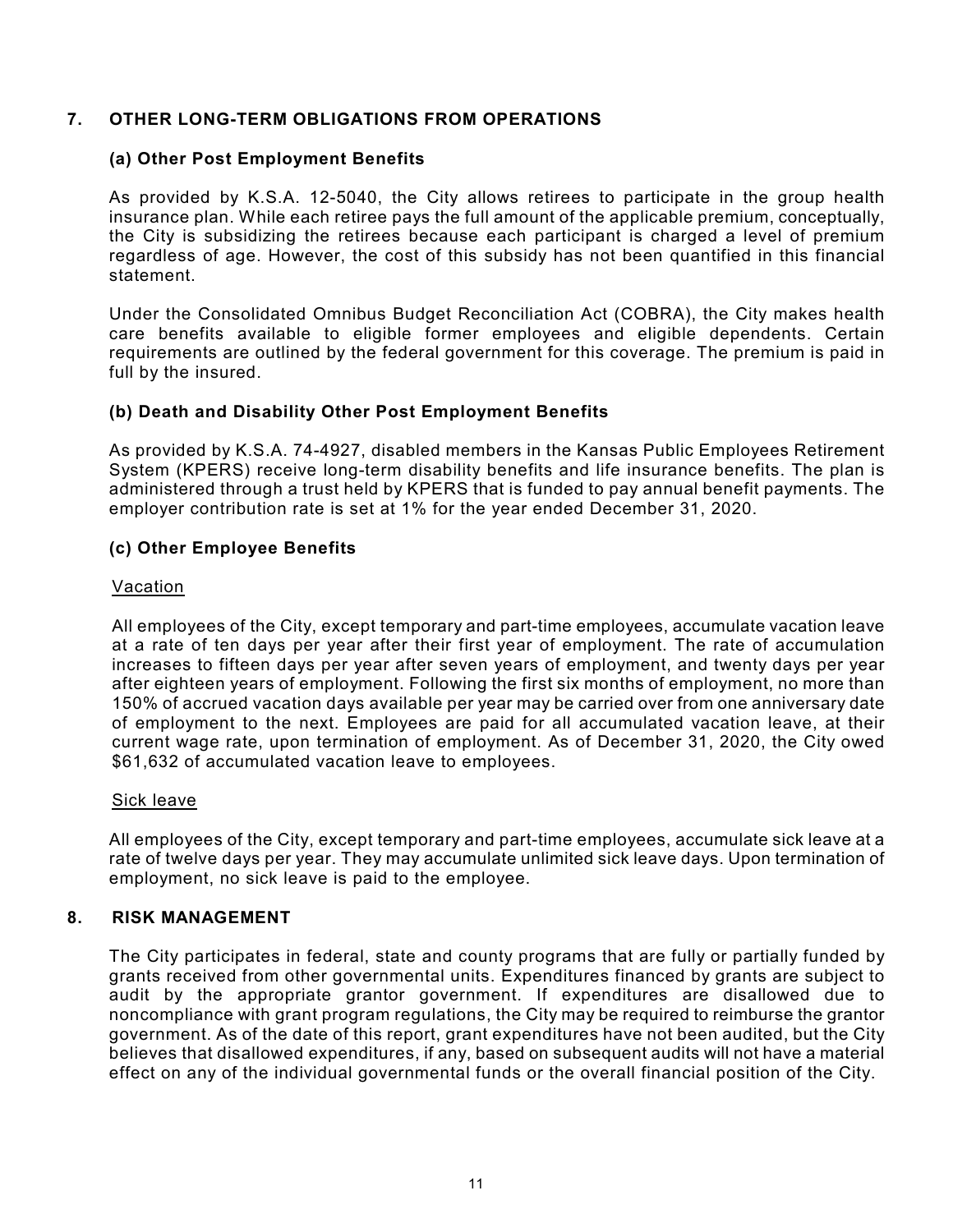Notwithstanding anything to the contrary, 2020 was marked by the COVID-19 pandemic and the unique responses at all levels of government and society. The City participated in various activities and governmental programs to address the public health, economic and societal wellbeing issues presented. The pandemic continues at the end of 2020 and the governmental program requirements are continuously evolving and unclear. The City does not currently anticipate material liability from its pandemic response.

The City is exposed to various risks of loss related to torts; theft of, damage to and destruction of assets, errors and omissions; injuries to employees; and natural disasters. The City has purchased commercial insurance for these potential risks.

During the year ended December 31, 2020, the City did not reduce insurance coverage from levels in place during the prior year. No settlements have exceeded coverage levels in place during the past three fiscal years.

#### 9. OPERATING LEASE

The City entered into an amended lease agreement, dated August 5, 2020 with the Public Building Commission, a related municipal entity of the City, to lease the swimming pool recreational facility. The agreement states that the City will, during the term of the lease, keep and maintain the swimming pool facility and all parts in good condition and repair. The lease agreement provides for semi-annual lease payments. The City has imposed a 1% city-wide retailer's sales tax to cover these payments. rious risks of loss related to torts; theft of, damage to and destruction of<br>sisons; injuries to employees; and natural disasters. The City has<br>sisons; injuries to employees; and natural disasters. The City has<br>sisurance f nrious risks of loss related to torts; theft of, damage to and destruction of<br>
ssions; injuries to employees; and natural disasters. The City has<br>
nesurance for these potential risks.<br>
December 31, 2020, the City did not r Solution, injuries to employees, and inducal disasters. The City rias<br>
sharance for these potential risks.<br>
December 31, 2020, the City did not reduce insurance coverage from<br>
e prior year. No settlements have exceeded co Islamice for these potential risks.<br>
December 31, 2020, the City did not reduce insurance coverage from<br>
e prior year. No settlements have exceeded coverage levels in place<br>
and years.<br>
In amended lease agreement, dated Au December 31, 2020, the City did not reduce insurance coverage from<br>
e prior year. No settlements have exceeded coverage levels in place<br>
cal years.<br>
In a mended lease agreement, dated August 5, 2020 with the Public<br>
a rel December 31, 2020, the Chy dia not reduce insurance coverage from<br>the prior year. No settlements have exceeded coverage levels in place<br>fiscal years.<br>A an amended lease agreement, dated August 5, 2020 with the Public<br>a rel Lease Payments<br>
Into an amended lease agreement, dated August 5, 2020 with the Public<br>
Ono, a related municipal entity of the City, to lease the swimming pool<br>
I. The agreement states that the City will, during the term of

|  |  |  |  | Future minimum rental commitments are as follows: |
|--|--|--|--|---------------------------------------------------|
|--|--|--|--|---------------------------------------------------|

| Year                        |     | Amount    |
|-----------------------------|-----|-----------|
| 2021                        | \$. | 218,333   |
| 2022                        |     | 219,000   |
| 2023                        |     | 215,300   |
| 2024                        |     | 221,600   |
| 2025                        |     | 222,700   |
| 2026-2030                   |     | 987,100   |
| <b>Total Future Minimum</b> |     |           |
| Lease Payments              |     | 2,084,033 |

#### 10. CAPITAL PROJECTS

 Capital project authorizations with approved change orders compared with expenditures from inception are as follows:

|                                | <b>Project Authorization</b> | <b>Expenditures to Date</b> |
|--------------------------------|------------------------------|-----------------------------|
| <b>Quanz Reservoir Project</b> | \$925,675                    | \$201,375                   |
| <b>AMR Water Meters</b>        | \$535,329                    | \$535,329                   |
| Airport Improvement Project    | \$880,220                    | \$724,335                   |
| <b>KDOT Street Project</b>     | \$1,052,632                  | \$86,006                    |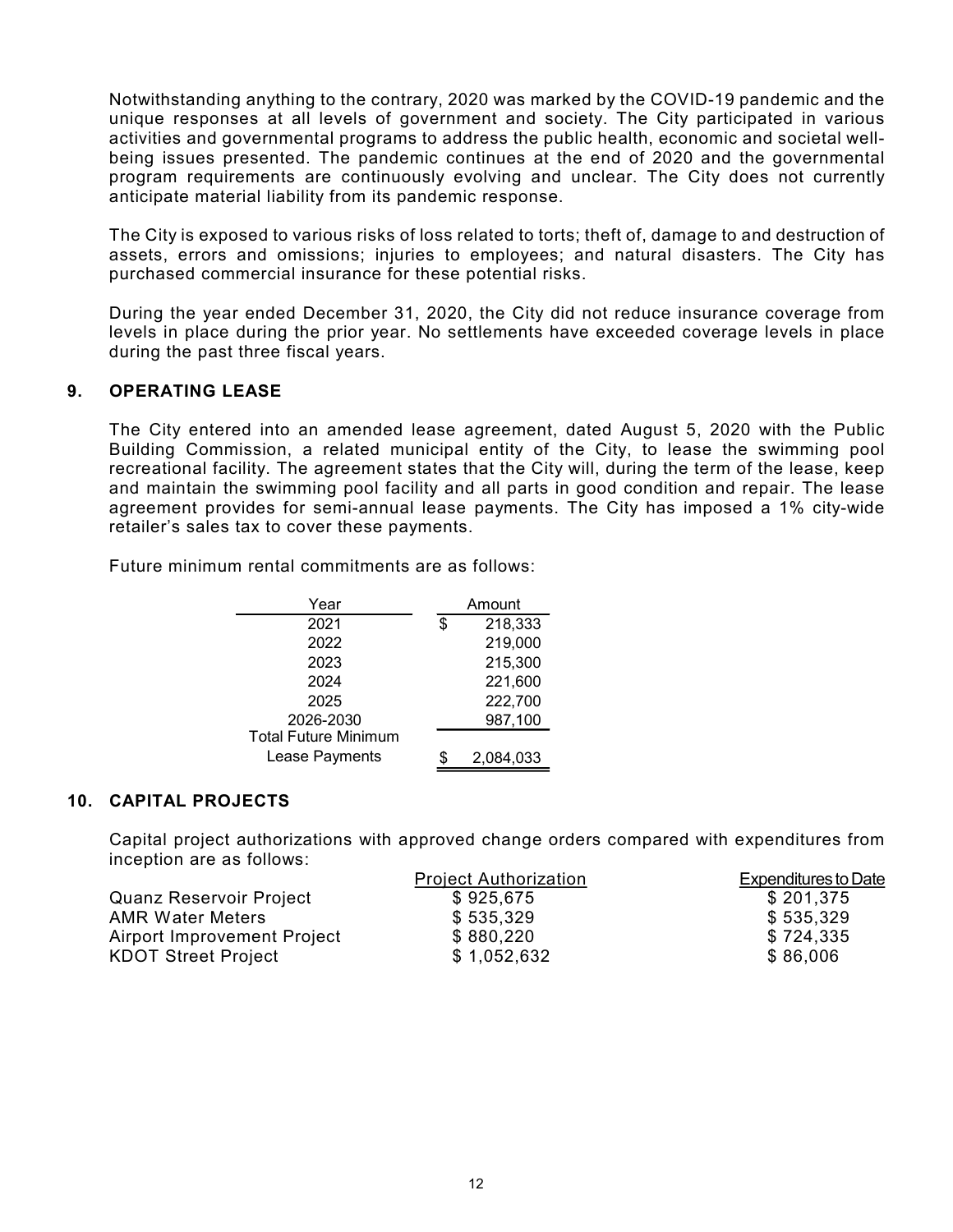#### 11. COVID-19 NOTE

On January 30, 2020, the World Health Organization ("WHO") announced a global health emergency because of a new strain of coronavirus in Wuhan, China (the "COVID-19 outbreak") and the risks to the international community as the virus spreads globally beyond its point of origin. In March 2020, the WHO classified the COVID-19 outbreak as a pandemic, based on the rapid increase in exposure globally. The full impact of the COVID-19 outbreak continues to evolve as of the date of this report. As such, it is uncertain as to the full magnitude that the pandemic will have on the City's financial condition, liquidity and future results of operations. Management is actively monitoring the global and local situation on its financial condition, liquidity, operations, suppliers, industry and workforce. Given the daily evolution of the COVID-19 outbreak and the global responses to curb its spread, the City is not able to estimate the effects of the COVID-19 outbreak on its results of operations, financial condition or liquidity for fiscal year 2021. Future potential impacts may include a decrease in certain revenues, reduced customer traffic and the temporary closure of operating hours of our offices.

As a result of COVID-19, the State of Kansas has received Coronavirus Relief Funds (CRF) under the Coronavirus Aid, Relief and Economic Security (CARES) Act. The CRF were passed through to the counties of Kansas through Strengthening People and Revitalizing Kansas (SPARK). SPARK's first round distribution was to local governments in the amount of \$400 million. The City received CRF in the amount of \$17,325 during 2020. The City is encouraged to share the CRF with local businesses within the City. The CRF are to be used to strengthen health, to allow the economy to reopen safely and to remain open. The goals are to be fair, impactful and timely. Additional information and updates on SPARK, the CARES Act and CRF, which includes audit requirements, can be found at https://covid.ks.gov/.

#### 12. SUBSEQUENT EVENTS

Management has evaluated events subsequent to year end through the date of this report, and does not believe any events through the date of this report have occurred, which effect the financial statement as presented.

The City approved amendment number one, dated 7/9/21, for the KDHE Kansas Public Water Supply Loan for the AMR Water Meter Project. The amendment reduced the principal amount of the loan from \$667,674 to \$535,329 and interest/service fees were reduced from \$53,341 to \$45,435.

Due to increased costs of the Quanz Reservoir project, the City is updating the KDHE Kansas Public Water Supply Loan. The amendment will increase the principal amount of the loan by \$225,000 less principal forgiveness of \$138,250, bringing the total loan amount to \$547,587. The interest rate of the loan will remain at 2.54%. Semi-annual payments are expected to increase from \$14,765 to \$17,545. The date of final maturity of the loan will be changed to February 1, 2042.

The City is expected to receive \$370,923 in American Rescue Plan Act (ARPA) funds. These economic stimulus funds are to assist in the long-term recovery from the economic and public health impacts related to the COVID-19 pandemic. The City received half of the ARPA funds, \$185,461, in July 2021. These funds must be obligated by December 31, 2024.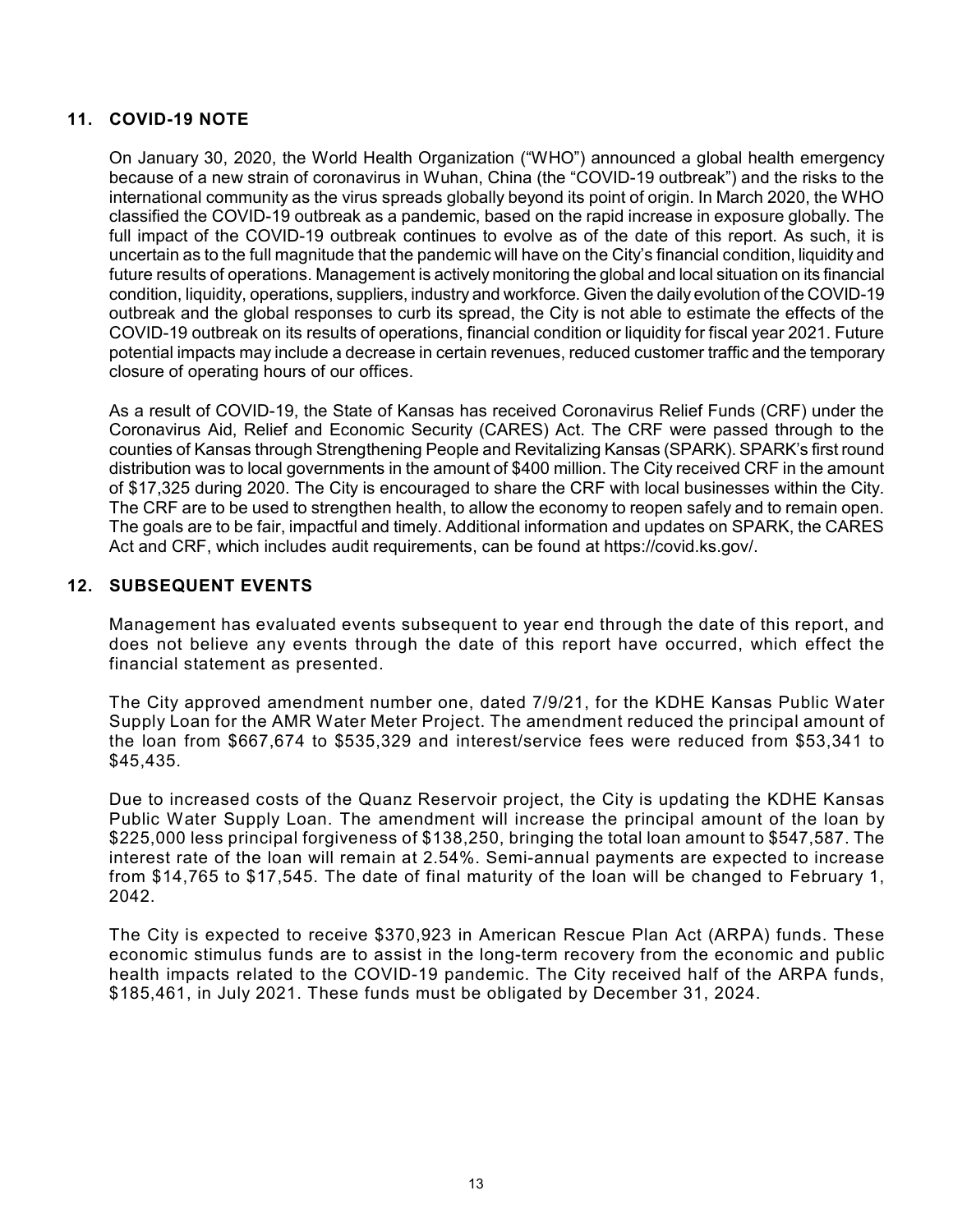### 13. LONG-TERM DEBT

| <b>LONG-TERM DEBT</b><br>13.                                                                                                              |                        |                                |            |                        |                        |                         |                          |                                       |      |                          |                    |        |            |                      |
|-------------------------------------------------------------------------------------------------------------------------------------------|------------------------|--------------------------------|------------|------------------------|------------------------|-------------------------|--------------------------|---------------------------------------|------|--------------------------|--------------------|--------|------------|----------------------|
|                                                                                                                                           |                        |                                |            |                        |                        |                         |                          |                                       |      |                          |                    |        |            |                      |
|                                                                                                                                           |                        |                                |            |                        |                        |                         |                          |                                       |      |                          |                    |        |            |                      |
|                                                                                                                                           |                        |                                |            |                        |                        |                         |                          |                                       |      |                          |                    |        |            |                      |
|                                                                                                                                           |                        |                                |            |                        |                        |                         |                          |                                       |      |                          |                    |        |            |                      |
|                                                                                                                                           |                        |                                |            |                        |                        |                         |                          |                                       |      |                          |                    |        |            |                      |
| Changes in long-term liabilities for the City for the year ended December 31, 2020, were as follows:                                      |                        |                                |            |                        |                        |                         |                          |                                       |      |                          |                    |        |            |                      |
|                                                                                                                                           |                        |                                |            |                        | Date of                |                         | Beginning                |                                       |      |                          | Ending             |        |            | Interest/            |
|                                                                                                                                           | Interest               | Date of                        |            | Amount of              | Final                  |                         | Balance                  |                                       |      | Reductions/              | Balance            |        |            | Service Fees         |
| Issue<br><b>General Obligation Bonds</b>                                                                                                  | Rates                  | Issue                          |            | Issue                  | Maturity               |                         | 1/1/2020                 | Additions                             |      | Payments                 | 12/31/2020         |        | Paid       |                      |
| 2011 General                                                                                                                              |                        |                                |            |                        |                        |                         |                          |                                       |      |                          |                    |        |            |                      |
| <b>Obligation Bonds</b>                                                                                                                   | 2.85-2.90%             | 09/01/11                       | \$         | 245,000                | 9/1/2021               | -\$                     | 60,000                   | - \$<br>$\overline{\phantom{a}}$      |      | 30,000                   | \$                 | 30,000 | $\sqrt{3}$ | 1,725                |
| 2015 General<br><b>Obligation Bonds</b>                                                                                                   | 2.25-2.95%             | 06/01/15                       | -\$        | 1,635,000              | 8/1/2024               |                         | 270,000                  | $\overline{\phantom{a}}$              |      | 55,000                   | 215,000            |        |            | 6,388                |
| <b>Total General Obligation Bonds</b>                                                                                                     |                        |                                |            |                        |                        |                         | 330,000                  | $\overline{\phantom{a}}$              |      | 85,000                   | 245,000            |        |            | 8,113                |
|                                                                                                                                           |                        |                                |            |                        |                        |                         |                          |                                       |      |                          |                    |        |            |                      |
| KDHE Loans<br>Kansas Public Water Supply                                                                                                  |                        | 01/21/19                       |            |                        | 8/1/2040               |                         |                          |                                       |      |                          |                    |        |            |                      |
| Kansas Public Water Supply                                                                                                                | 2.54%<br>1.65%         | 01/06/20                       | - \$<br>\$ | 460,837<br>535,329     | 8/1/2030               |                         | $\overline{\phantom{a}}$ | 443,364                               |      | $\overline{\phantom{a}}$ | 443,364            |        |            | 1,992                |
| <b>Total KDHE Loans</b>                                                                                                                   |                        |                                |            |                        |                        |                         |                          | 443,364                               |      |                          | 443,364            |        |            | 1,992                |
|                                                                                                                                           |                        |                                |            |                        |                        |                         |                          |                                       |      |                          |                    |        |            |                      |
| <b>Public Building Commission</b><br>Revenue Bonds Series 2011                                                                            |                        |                                | \$         |                        |                        |                         |                          |                                       |      |                          |                    |        |            |                      |
| Revenue Bonds Series 2020                                                                                                                 | 3.25-4.1%<br>2.00-4.1% | 09/01/11<br>08/05/20           | \$         | 3,070,000<br>1,875,000 | 10/1/2031<br>10/1/2030 |                         | 2,080,000<br>$\sim$      | $\overline{\phantom{a}}$<br>1,875,000 |      | 2,080,000<br>$\sim$      | 1,875,000          | $\sim$ |            | 83,352<br>$\sim$ $-$ |
| <b>Total Public Building Commission</b>                                                                                                   |                        |                                |            |                        |                        |                         | 2,080,000                | 1,875,000                             |      | 2,080,000                | 1,875,000          |        |            |                      |
|                                                                                                                                           |                        |                                |            |                        |                        |                         |                          |                                       |      |                          |                    |        |            | 83,352               |
| <b>Total Contractual Indebtedness</b>                                                                                                     |                        |                                |            |                        |                        |                         | 2,410,000                | 2,318,364<br>\$                       | - 35 | 2,165,000                | 2,563,364<br>- \$  |        | -95        | 93,457               |
|                                                                                                                                           |                        |                                |            |                        |                        |                         |                          |                                       |      |                          |                    |        |            |                      |
| Current maturities of long-term debt and interest for the next five years and in five year increments through maturity<br>are as follows: |                        |                                |            |                        |                        |                         |                          | Revenue Bond                          |      |                          |                    |        |            |                      |
|                                                                                                                                           |                        | <b>General Obligation Bond</b> |            |                        |                        | KDHE Loans              |                          | (Public Building Commission)          |      |                          |                    | Total  |            |                      |
|                                                                                                                                           | Year                   | Principal                      |            | Interest               | Principal              |                         | Interest                 | Principal                             |      | Interest                 | Principal          |        |            | Interest             |
|                                                                                                                                           | 2021                   | 80,000<br>\$                   | $\sqrt{2}$ | 6,196                  | 57,861<br>\$           | $\sqrt[6]{\frac{1}{2}}$ | 7,143                    | $\sqrt[6]{\frac{1}{2}}$<br>175,000    | \$   | 43,333                   | 312,861<br>\$      |        | $\sqrt{3}$ | 56,672               |
|                                                                                                                                           | 2022                   | 55,000                         |            | 4,115                  | 49,632                 |                         | 7,674                    | 185,000                               |      | 34,000                   | 289,632            |        |            | 45,789               |
|                                                                                                                                           | 2023<br>2024           | 55,000<br>55,000               |            | 2,791<br>1,254         | 50,455<br>51,291       |                         | 6,852<br>6,016           | 185,000<br>195,000                    |      | 30,300<br>26,600         | 290,455<br>301,291 |        |            | 39,943<br>33,870     |
|                                                                                                                                           | 2025                   |                                |            | $\sim$                 | 52,140                 |                         | 5,166                    | 200,000                               |      | 22,700                   | 252,140            |        |            | 27,866               |
|                                                                                                                                           | 2026-2030              |                                |            | $\sim$                 | 181,985                |                         | 11,185                   | 935,000                               |      | 52,100                   | 1,116,985          |        |            | 63,285               |
|                                                                                                                                           |                        |                                |            | 14,356                 | 443,364<br>- \$        |                         |                          |                                       |      | 209,033                  | 2,563,364          |        |            | 267,425              |
|                                                                                                                                           |                        | 245,000                        | \$         |                        |                        | - 35                    | 44,036                   | 1,875,000<br>\$                       |      |                          | - \$               |        | S          |                      |

|     |         |           |                          |                                     |         |           | Interest |            | Principal |   | Interest |                              | Principal | Interest     |
|-----|---------|-----------|--------------------------|-------------------------------------|---------|-----------|----------|------------|-----------|---|----------|------------------------------|-----------|--------------|
| \$  | 80.000  | ъ         | 6.196                    | S                                   | 57.861  | \$        | 7,143    | æ          | 175.000   | ა | 43.333   | \$                           | 312.861   | \$<br>56,672 |
|     | 55.000  |           | 4.115                    |                                     | 49,632  |           | 7.674    |            | 185.000   |   | 34.000   |                              | 289.632   | 45,789       |
|     | 55.000  |           | 2,791                    |                                     | 50.455  |           | 6,852    |            | 185.000   |   | 30,300   |                              | 290.455   | 39,943       |
|     | 55.000  |           | 1,254                    |                                     | 51.291  |           | 6.016    |            | 195.000   |   | 26,600   |                              | 301.291   | 33,870       |
|     |         |           | $\overline{\phantom{0}}$ |                                     | 52.140  |           | 5,166    |            | 200,000   |   | 22.700   |                              | 252.140   | 27,866       |
|     |         |           |                          |                                     | 181,985 |           | 11,185   |            | 935,000   |   | 52,100   |                              | 1,116,985 | 63,285       |
| \$. | 245,000 |           | 14,356                   |                                     | 443.364 | \$        | 44,036   |            | 875,000   |   | 209.033  |                              | 2,563,364 | 267,425      |
|     |         | Principal |                          | General Obligation Bond<br>Interest |         | Principal |          | KDHE Loans |           |   |          | (Public Building Commission) |           | Total        |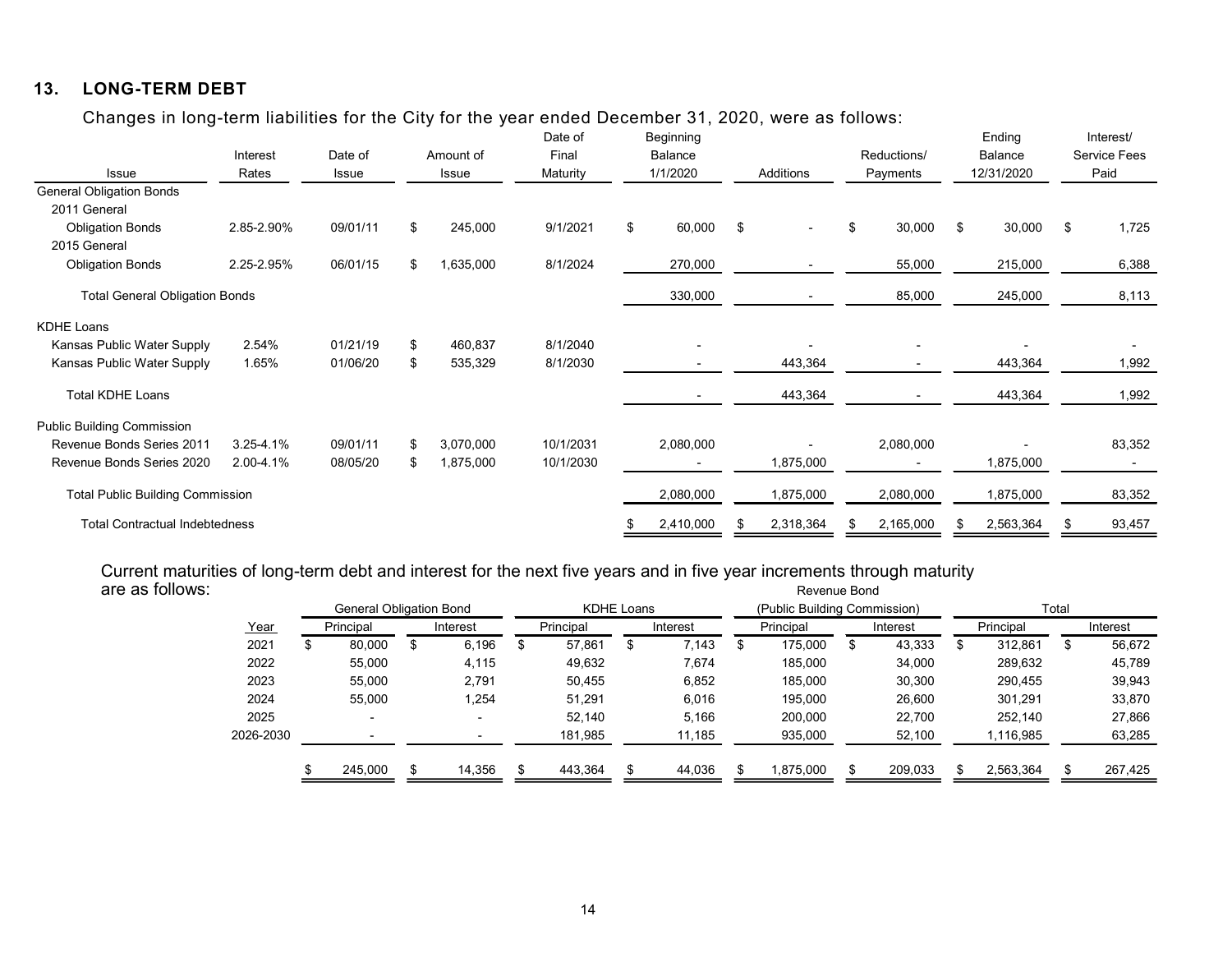# CITY OF PHILLIPSBURG, KANSAS REGULATORY-REQUIRED SUPPLEMENTARY INFORMATION FOR THE YEAR ENDED DECEMBER 31, 2020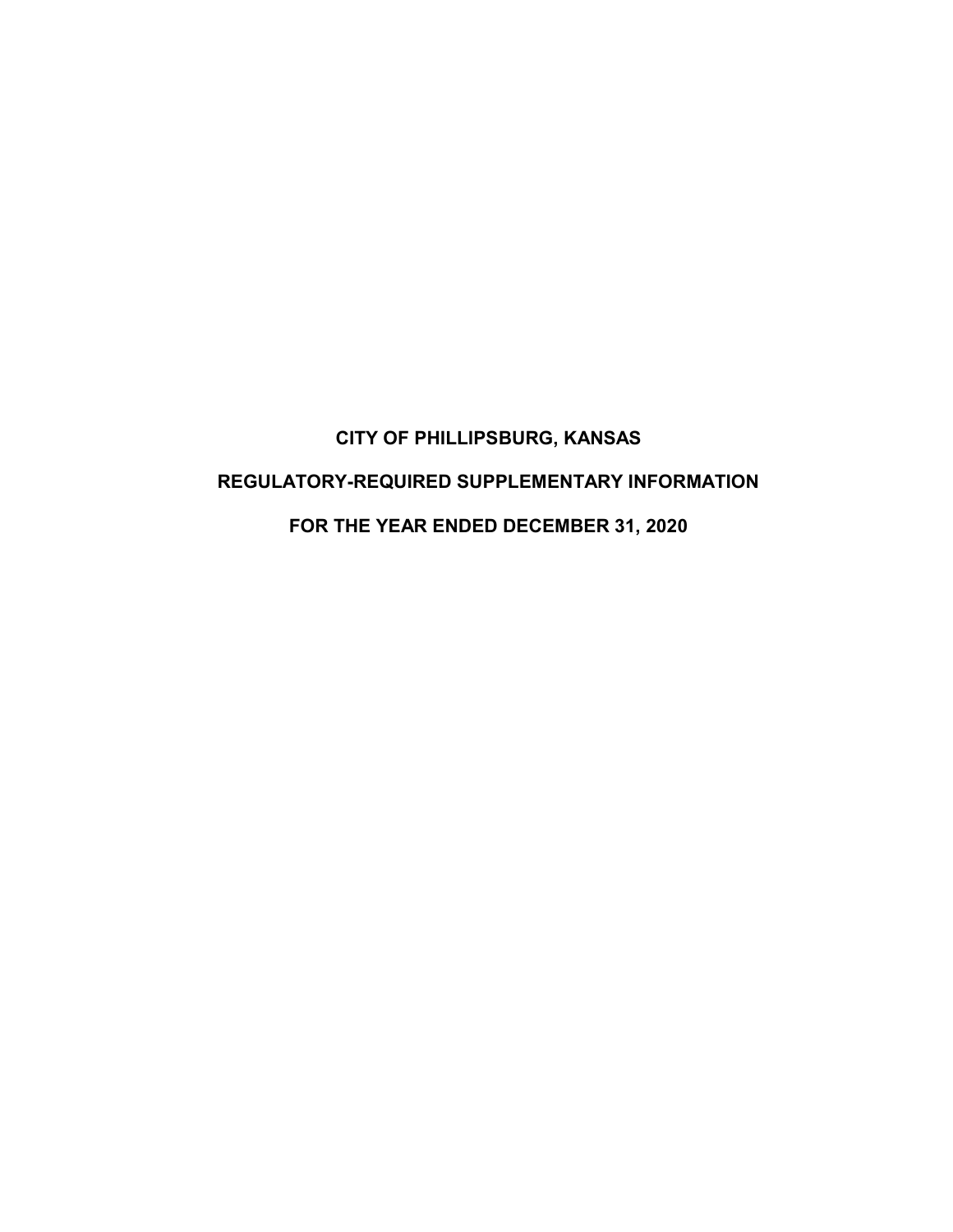#### SUMMARY OF EXPENDITURES - ACTUAL AND BUDGET REGULATORY BASIS For the Year Ended December 31, 2020

|                                                                   |                                             | <b>CITY OF PHILLIPSBURG</b><br>Phillipsburg, Kansas |                                      |                                 |                                      |                              |
|-------------------------------------------------------------------|---------------------------------------------|-----------------------------------------------------|--------------------------------------|---------------------------------|--------------------------------------|------------------------------|
|                                                                   | SUMMARY OF EXPENDITURES - ACTUAL AND BUDGET |                                                     |                                      |                                 |                                      | Schedule 1                   |
|                                                                   |                                             | <b>REGULATORY BASIS</b>                             | For the Year Ended December 31, 2020 |                                 |                                      |                              |
|                                                                   |                                             |                                                     | Adjustment for                       | Total                           | Expenditures                         | Variance                     |
| <b>FUNDS</b>                                                      |                                             | Certified<br><b>Budget</b>                          | Qualifying<br><b>Budget Credits</b>  | <b>Budget for</b><br>Comparison | Chargeable to<br><b>Current Year</b> | Over<br>(Under)              |
| General Fund                                                      |                                             |                                                     |                                      |                                 |                                      |                              |
| <b>General Operating Fund</b>                                     |                                             | \$<br>1,644,446                                     | \$                                   | \$<br>1,644,446                 | 1,292,449<br>- \$                    | (351, 997)<br>\$             |
| <b>Special Purpose Funds</b>                                      |                                             |                                                     |                                      |                                 |                                      |                              |
| <b>Library Fund</b><br>Employee Benefit Fund                      |                                             | 66,000<br>624,500                                   |                                      | 66,000<br>624,500               | 66,000<br>519,878                    | $\blacksquare$<br>(104, 622) |
| Special Parks & Recreation Fund                                   |                                             | 39,091                                              |                                      | 39,091                          | 1,758                                | (37, 333)                    |
| Law Enforcement Fund                                              |                                             | 297,208                                             |                                      | 297,208                         | 297,208                              | $\sim$                       |
| <b>Fire Department Fund</b>                                       |                                             | 89,314                                              |                                      | 89,314                          | 46,593                               | (42, 721)                    |
| Special Highway Fund                                              |                                             | 561,182<br>203,090                                  |                                      | 561,182<br>203,090              | 344,828                              | (216, 354)                   |
| Fire Equipment Capital Outlay Fund<br>Industrial Development Fund |                                             | 70,600                                              |                                      | 70,600                          | 36,441                               | (203,090)<br>(34, 159)       |
| Bond & Interest Fund                                              |                                             |                                                     |                                      |                                 |                                      |                              |
| Bond & Interest Fund                                              |                                             | 129,213                                             | ۰.                                   | 129,213                         | 95,112                               | (34, 101)                    |
| <b>Business Funds</b>                                             |                                             |                                                     |                                      |                                 |                                      |                              |
| Water & Sewer Utility Fund                                        |                                             | 2,079,491                                           |                                      | 2,079,491                       | 1,171,464                            | (908, 027)                   |
| Solid Waste Fund                                                  |                                             | 487,042                                             |                                      | 487,042                         | 303,130                              | (183, 912)                   |
| <b>Aquatic Center Fund</b>                                        |                                             | 615,006                                             | $\blacksquare$                       | 615,006                         | 489,999                              | (125,007)                    |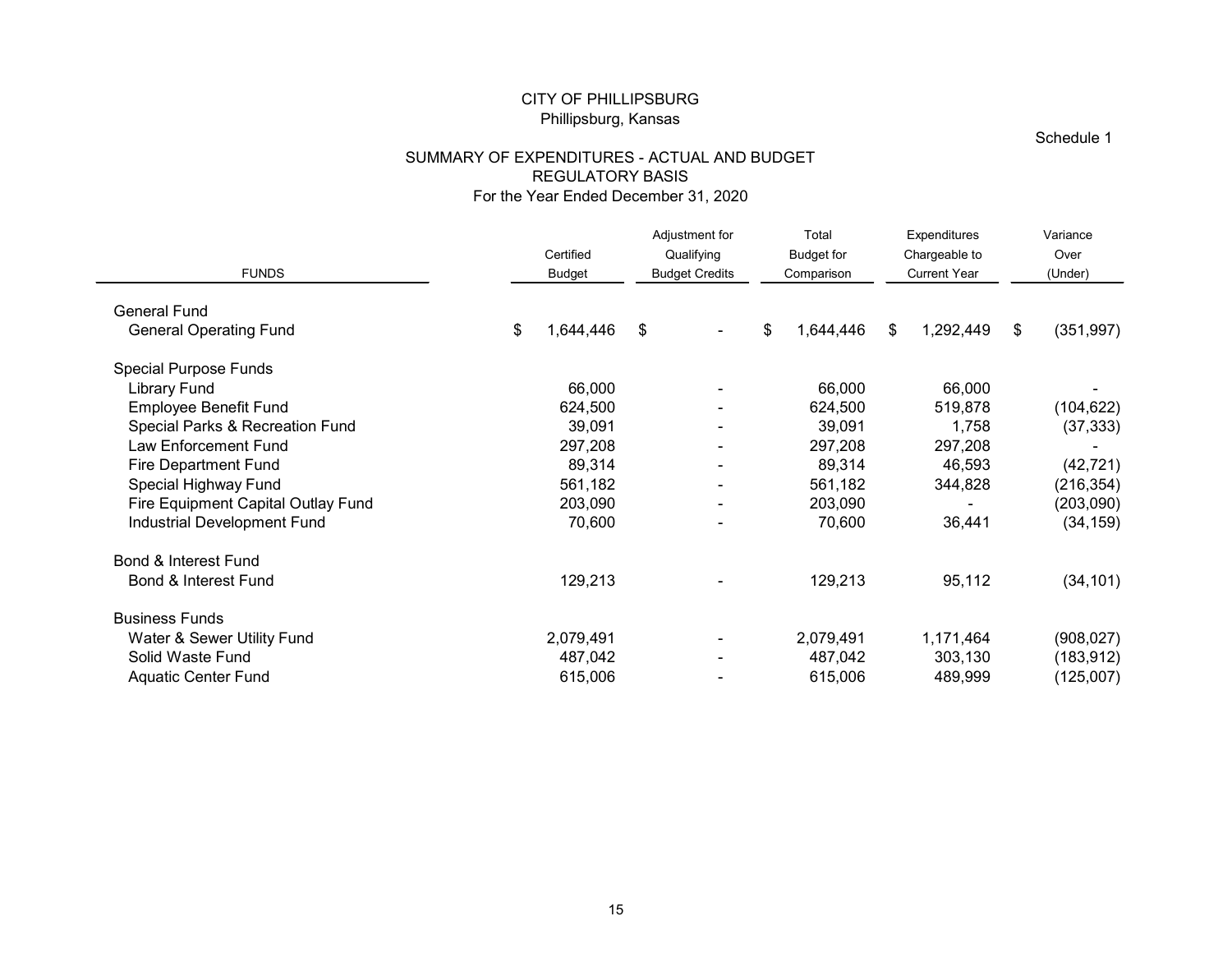#### SCHEDULE OF RECEIPTS AND EXPENDITURES - ACTUAL AND BUDGET REGULATORY BASIS For the Year Ended December 31, 2020

#### GENERAL OPERATING FUND

|                                                                                                                                                                                                                                                                                                                                                                                                                                                                                                                                                                                                                                                                                                                                                                                                                                                                                           | <b>CITY OF PHILLIPSBURG</b><br>Phillipsburg, Kansas             |                                                                                                                                                                                                                                                                                                   |      |                                                                                                                                                                                                                                                                                                           | Schedule 2-1<br>Page 1 of 4                                                                                                                                                                                                                                                                                                                  |
|-------------------------------------------------------------------------------------------------------------------------------------------------------------------------------------------------------------------------------------------------------------------------------------------------------------------------------------------------------------------------------------------------------------------------------------------------------------------------------------------------------------------------------------------------------------------------------------------------------------------------------------------------------------------------------------------------------------------------------------------------------------------------------------------------------------------------------------------------------------------------------------------|-----------------------------------------------------------------|---------------------------------------------------------------------------------------------------------------------------------------------------------------------------------------------------------------------------------------------------------------------------------------------------|------|-----------------------------------------------------------------------------------------------------------------------------------------------------------------------------------------------------------------------------------------------------------------------------------------------------------|----------------------------------------------------------------------------------------------------------------------------------------------------------------------------------------------------------------------------------------------------------------------------------------------------------------------------------------------|
| SCHEDULE OF RECEIPTS AND EXPENDITURES - ACTUAL AND BUDGET                                                                                                                                                                                                                                                                                                                                                                                                                                                                                                                                                                                                                                                                                                                                                                                                                                 | <b>REGULATORY BASIS</b><br>For the Year Ended December 31, 2020 |                                                                                                                                                                                                                                                                                                   |      |                                                                                                                                                                                                                                                                                                           |                                                                                                                                                                                                                                                                                                                                              |
|                                                                                                                                                                                                                                                                                                                                                                                                                                                                                                                                                                                                                                                                                                                                                                                                                                                                                           | <b>GENERAL OPERATING FUND</b>                                   |                                                                                                                                                                                                                                                                                                   |      |                                                                                                                                                                                                                                                                                                           | Variance                                                                                                                                                                                                                                                                                                                                     |
| <b>RECEIPTS</b>                                                                                                                                                                                                                                                                                                                                                                                                                                                                                                                                                                                                                                                                                                                                                                                                                                                                           |                                                                 | Actual                                                                                                                                                                                                                                                                                            |      | <b>Budget</b>                                                                                                                                                                                                                                                                                             | Over<br>(Under)                                                                                                                                                                                                                                                                                                                              |
| Ad Valorem Tax<br>Delinquent Tax<br>Motor Vehicle Tax<br>Intangibles Tax<br><b>Recreational Vehicle Tax</b><br><b>Excise Tax</b><br>16/20M Vehicle Tax<br><b>Commercial Vehicle Tax</b><br><b>Watercraft Tax</b><br>Neighborhood Revitalization Rebate<br><b>Special Assessment</b><br>Local Alcoholic Liquor Tax<br>Interest on Idle Funds<br>Franchise Tax<br><b>Animal Tags</b><br><b>Federal Grants</b><br>Fines<br>Reimbursements<br><b>Campground Fees</b><br>Local Retailer's Sales Tax<br><b>Licenses &amp; Permits</b><br>Miscellaneous<br>Nonfederal Grants & Gifts<br><b>Building Rents</b><br>Cemetery Lots & Care<br><b>Airport Rents &amp; Grains</b><br>Airport Aviation Gas & Oil<br><b>Airport Courtesy Car</b><br>Airport Sales Tax Collected<br><b>Airport Miscellaneous</b><br><b>Zoning Applications</b><br><b>Transportation Passes</b><br>Northwest Kansas Transit | \$                                                              | 453,865<br>13,249<br>83,365<br>24,903<br>2,024<br>5<br>1,506<br>2,799<br>486<br>(10, 643)<br>3,309<br>6,581<br>28,565<br>145,511<br>715<br>17,325<br>20,773<br>9,044<br>247,250<br>3,608<br>993<br>10,000<br>14,226<br>8,765<br>6,985<br>15,019<br>28<br>1,352<br>4,182<br>400<br>7,880<br>59,805 | \$   | 463,650<br>15,000<br>58,021<br>23,190<br>1,239<br>108<br>1,469<br>1,839<br>453<br>(10, 545)<br>150<br>7,482<br>70,000<br>180,000<br>2,200<br>62,600<br>60,000<br>35,000<br>4,800<br>240,000<br>6,000<br>2,400<br>100,000<br>16,000<br>7,500<br>10,000<br>27,000<br>100<br>2,600<br>500<br>8,500<br>50,000 | \$<br>(9,785)<br>(1,751)<br>25,344<br>1,713<br>785<br>(103)<br>37<br>960<br>33<br>(98)<br>3,159<br>(901)<br>(41, 435)<br>(34, 489)<br>(1, 485)<br>(45, 275)<br>(39, 227)<br>(35,000)<br>4,244<br>7,250<br>(2, 392)<br>(1, 407)<br>(90,000)<br>(1,774)<br>1,265<br>(3,015)<br>(11,981)<br>(72)<br>(1,248)<br>4,182<br>(100)<br>(620)<br>9,805 |
| <b>Bad Checks/Debt Collected</b><br><b>Total Receipts</b>                                                                                                                                                                                                                                                                                                                                                                                                                                                                                                                                                                                                                                                                                                                                                                                                                                 |                                                                 | 2,412<br>1,186,287                                                                                                                                                                                                                                                                                | - \$ | $\blacksquare$<br>1,447,256                                                                                                                                                                                                                                                                               | 2,412<br>(260, 969)                                                                                                                                                                                                                                                                                                                          |
|                                                                                                                                                                                                                                                                                                                                                                                                                                                                                                                                                                                                                                                                                                                                                                                                                                                                                           |                                                                 |                                                                                                                                                                                                                                                                                                   |      |                                                                                                                                                                                                                                                                                                           | \$                                                                                                                                                                                                                                                                                                                                           |
| <b>EXPENDITURES</b><br><b>General Government</b><br><b>Personal Services</b><br><b>Contractual Services</b><br>Commodities<br><b>Capital Outlay</b>                                                                                                                                                                                                                                                                                                                                                                                                                                                                                                                                                                                                                                                                                                                                       |                                                                 | 199,774<br>40,814<br>20,205<br>57,572                                                                                                                                                                                                                                                             | \$   | 161,000<br>75,000<br>40,000<br>104,543                                                                                                                                                                                                                                                                    | \$<br>38,774<br>(34, 186)<br>(19, 795)<br>(46, 971)                                                                                                                                                                                                                                                                                          |
| <b>Total General Government</b>                                                                                                                                                                                                                                                                                                                                                                                                                                                                                                                                                                                                                                                                                                                                                                                                                                                           |                                                                 | 318,365                                                                                                                                                                                                                                                                                           |      | 380,543                                                                                                                                                                                                                                                                                                   | (62, 178)                                                                                                                                                                                                                                                                                                                                    |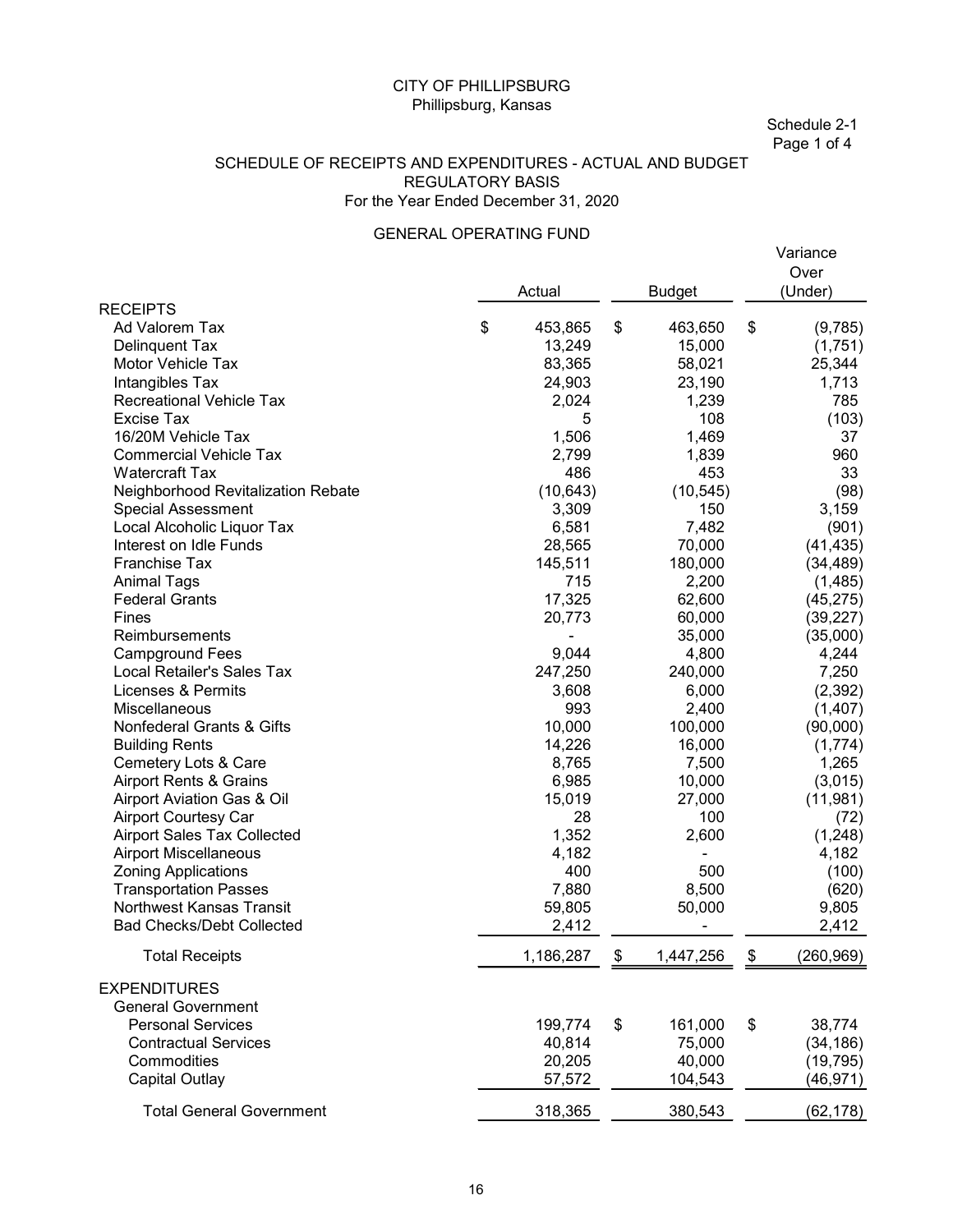Schedule 2-1 Page 2 of 4

#### SCHEDULE OF RECEIPTS AND EXPENDITURES - ACTUAL AND BUDGET REGULATORY BASIS For the Year Ended December 31, 2020

### GENERAL OPERATING FUND (Cont.)

|                                 |                |               | Variance<br>Over |
|---------------------------------|----------------|---------------|------------------|
|                                 | Actual         | <b>Budget</b> | (Under)          |
| EXPENDITURES (Cont.)            |                |               |                  |
| <b>Community Building</b>       |                |               |                  |
| <b>Personal Services</b>        | \$<br>13,398   | \$<br>12,000  | \$<br>1,398      |
| <b>Contractual Serices</b>      | 12,893         | 20,000        | (7, 107)         |
| Commodities                     | 1,773          | 15,000        | (13, 227)        |
| <b>Capital Outlay</b>           | 31,530         | 11,519        | 20,011           |
| <b>Total Community Building</b> | 59,594         | 58,519        | 1,075            |
| <b>Municipal Court</b>          |                |               |                  |
| <b>Personal Services</b>        | 26,066         | 30,000        | (3,934)          |
| <b>Contractual Services</b>     | 8,633          | 20,000        | (11, 367)        |
| Commodities                     | 393            | 3,000         | (2,607)          |
| <b>Total Municipal Court</b>    | 35,092         | 53,000        | (17,908)         |
| Park Department                 |                |               |                  |
| <b>Personal Services</b>        | 22,486         | 32,200        | (9,714)          |
| <b>Contractual Services</b>     | 11,840         | 17,000        | (5, 160)         |
| Commodities                     | 10,796         | 23,000        | (12, 204)        |
| Capital Outlay                  |                | 7,500         | (7,500)          |
|                                 |                |               |                  |
| <b>Total Park Department</b>    | 45,122         | 79,700        | (34, 578)        |
| Cemetery                        |                |               |                  |
| <b>Personal Services</b>        | 16,499         | 30,000        | (13, 501)        |
| <b>Contractual Services</b>     | 12,378         | 12,000        | 378              |
| Commodities                     | 5,097          | 7,000         | (1,903)          |
| <b>Total Cemetery</b>           | 33,974         | 49,000        | (15,026)         |
| <b>Street Lighting</b>          |                |               |                  |
| <b>Contractual Services</b>     | 42,929         | 55,000        | (12,071)         |
| Airport                         |                |               |                  |
| <b>Personal Services</b>        | 15,954         | 14,000        | 1,954            |
| <b>Contractual Services</b>     | 121,504        | 30,000        | 91,504           |
| Commodities                     | 15,324         | 45,000        | (29, 676)        |
| Capital Outlay                  | $\blacksquare$ | 5,000         | (5,000)          |
| <b>Total Airport</b>            | 152,782        | 94,000        | 58,782           |
| <b>Planning Department</b>      |                |               |                  |
| <b>Contractual Services</b>     | 451            | 4,000         | (3, 549)         |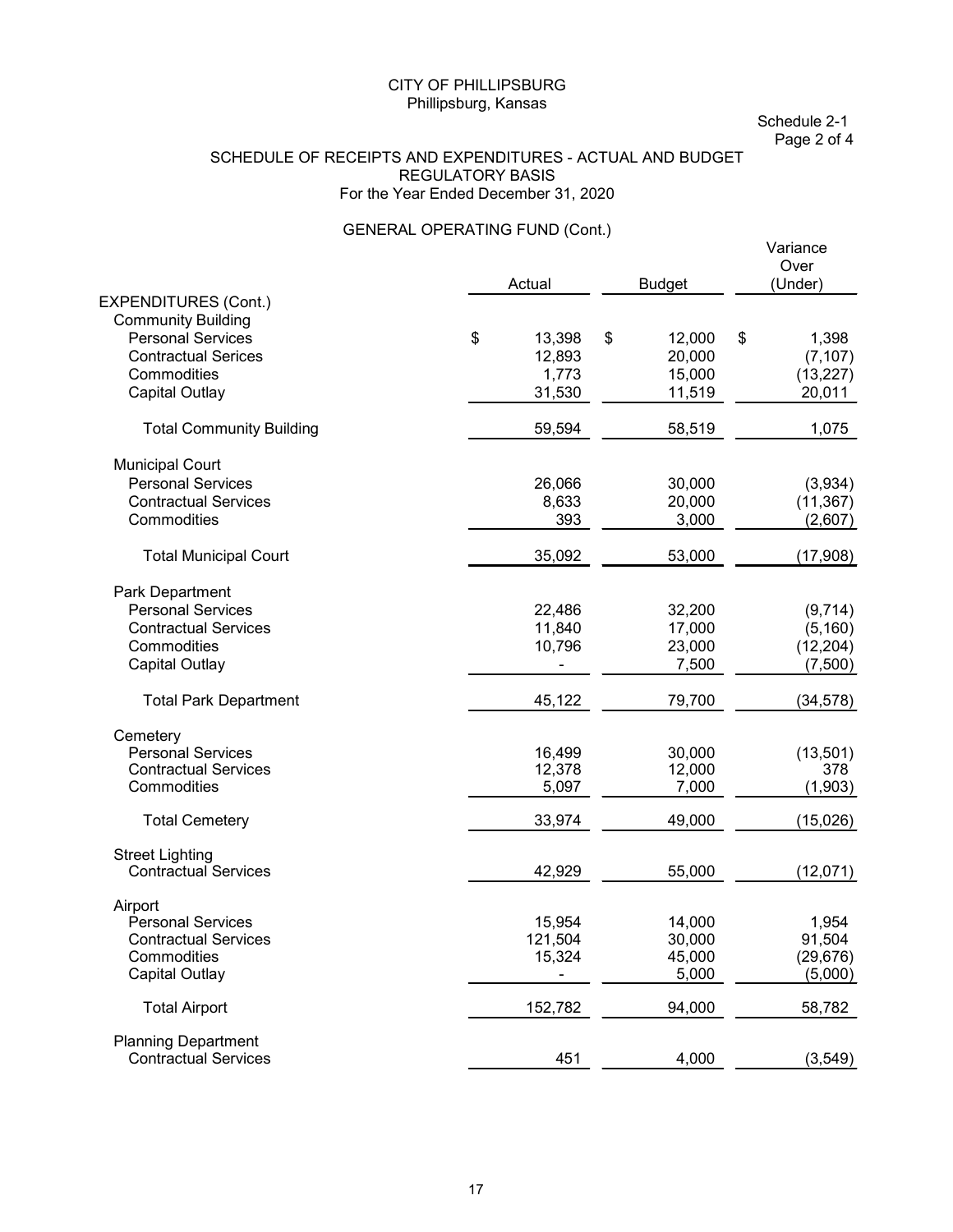Schedule 2-1 Page 3 of 4

#### SCHEDULE OF RECEIPTS AND EXPENDITURES - ACTUAL AND BUDGET REGULATORY BASIS For the Year Ended December 31, 2020

### GENERAL OPERATING FUND (Cont.)

|                                        |                |               | Variance<br>Over<br>(Under) |
|----------------------------------------|----------------|---------------|-----------------------------|
| EXPENDITURES (Cont.)                   | Actual         | <b>Budget</b> |                             |
| <b>Transportation Department</b>       |                |               |                             |
| <b>Personal Services</b>               | \$<br>36,511   | \$<br>42,000  | \$<br>(5,489)               |
| <b>Contractual Services</b>            | 4,991          | 10,000        | (5,009)                     |
| Commodities                            | 7,352          | 7,000         | 352                         |
| <b>Capital Outlay</b>                  |                | 10,000        | (10,000)                    |
| <b>Total Transportation Department</b> | 48,854         | 69,000        | (20, 146)                   |
| <b>Library Support</b>                 |                |               |                             |
| <b>Personal Services</b>               | 4,791          | 10,000        | (5,209)                     |
| <b>Contractual Services</b>            | 39,943         | 40,000        | (57)                        |
| Commodities                            | 480            | 1,000         | (520)                       |
| <b>Capital Outlay</b>                  | $\blacksquare$ | 3,000         | (3,000)                     |
| <b>Total Library Support</b>           | 45,214         | 54,000        | (8,786)                     |
| Shade Tree                             |                |               |                             |
| <b>Contractual Services</b>            | 700            | 6,000         | (5,300)                     |
| Armory                                 |                |               |                             |
| <b>Personal Services</b>               | 11,045         | 6,000         | 5,045                       |
| <b>Contractual Services</b>            | 13,621         | 20,000        | (6, 379)                    |
| Commodities                            | 4,721          | 8,000         | (3, 279)                    |
| Capital Outlay                         | 28,160         | 10,000        | 18,160                      |
| <b>Total Armory</b>                    | 57,547         | 44,000        | 13,547                      |
| Concrete Improvements                  |                |               |                             |
| Commodities                            | 1,360          | 30,000        | (28, 640)                   |
| <b>Code Enforcement</b>                |                |               |                             |
| <b>Personal Services</b>               | 1,802          | 3,000         | (1, 198)                    |
| <b>Contractual Services</b>            |                | 1,000         | (1,000)                     |
| <b>Total Code Enforcement</b>          | 1,802          | 4,000         | (2, 198)                    |
| <b>Animal Control</b>                  |                |               |                             |
| <b>Personal Services</b>               | 1,106          | 1,200         | (94)                        |
| <b>Contractual Services</b>            | 335            | 1,000         | (665)                       |
| Commodities                            | 238            | 1,500         | (1, 262)                    |
|                                        |                |               |                             |
| <b>Total Animal Control</b>            | 1,679          | 3,700         | (2,021)                     |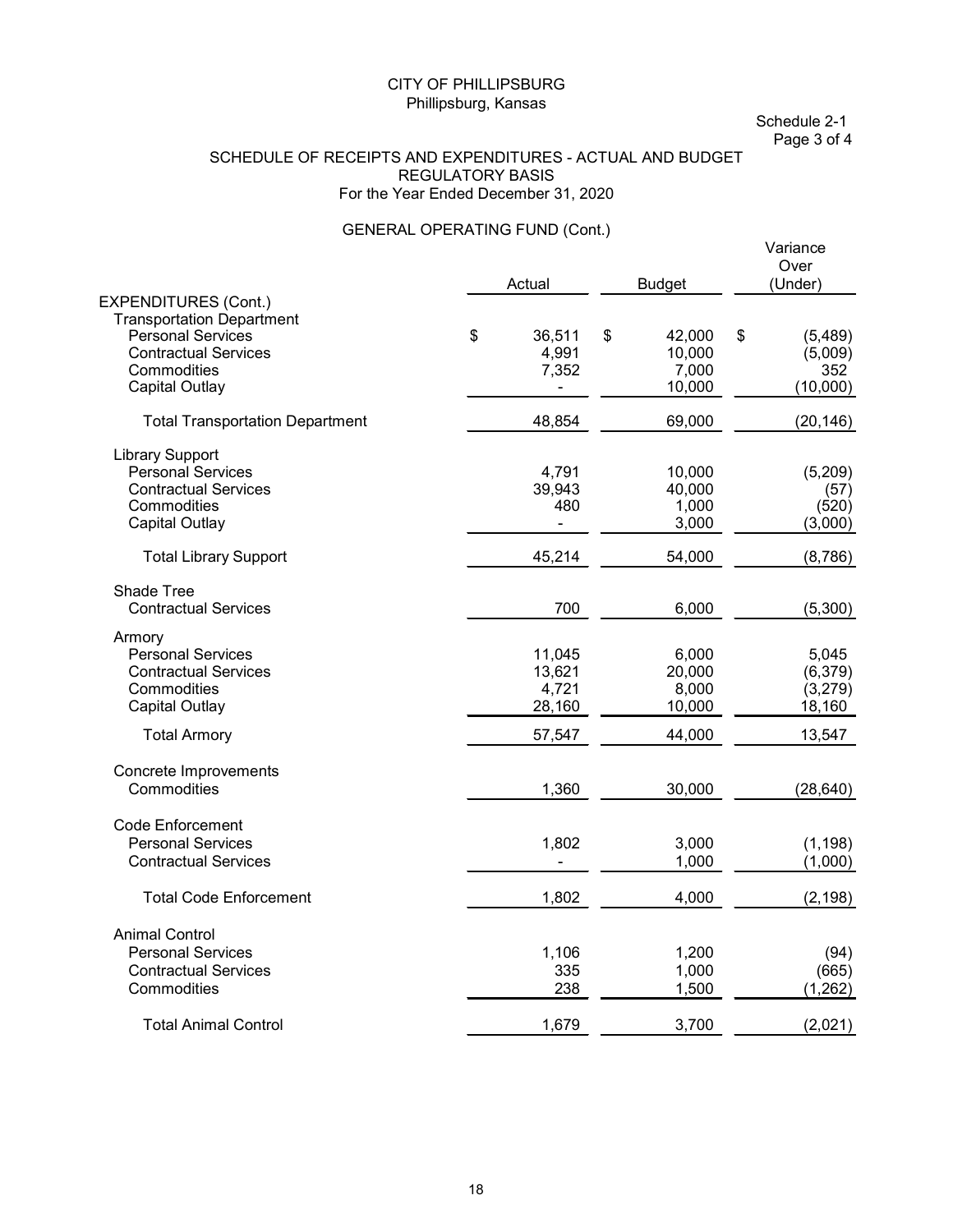Schedule 2-1 Page 4 of 4

#### SCHEDULE OF RECEIPTS AND EXPENDITURES - ACTUAL AND BUDGET REGULATORY BASIS For the Year Ended December 31, 2020

### GENERAL OPERATING FUND (Cont.)

|                                      | Actual     | <b>Budget</b> | Variance<br>Over<br>(Under) |  |
|--------------------------------------|------------|---------------|-----------------------------|--|
| <b>EXPENDITURES (Cont.)</b>          |            |               |                             |  |
| Miscellaneous                        |            | 50,000        | (50,000)                    |  |
| <b>Outgoing Transfers</b>            |            |               |                             |  |
| Law Enforcement Fund                 | 284,984    | 284,984       |                             |  |
| <b>Fire Department Fund</b>          | 55,000     | 55,000        |                             |  |
| Special Highway Fund                 | 100,000    | 190,000       | (90,000)                    |  |
| <b>Equipment Reserve Fund</b>        |            | 80,000        | (80,000)                    |  |
| <b>Employee Flex Benefits Fund</b>   | 7,000      |               | 7,000                       |  |
| <b>Total Outgoing Transfers</b>      | 446,984    | 609,984       | (163,000)                   |  |
| <b>Total Expenditures</b>            | 1,292,449  | 1,644,446     | (351,997)                   |  |
| Receipts Over (Under) Expenditures   | (106, 162) |               |                             |  |
| UNENCUMBERED CASH, January 1, 2020   | 326,361    |               |                             |  |
| UNENCUMBERED CASH, December 31, 2020 | 220,199    |               |                             |  |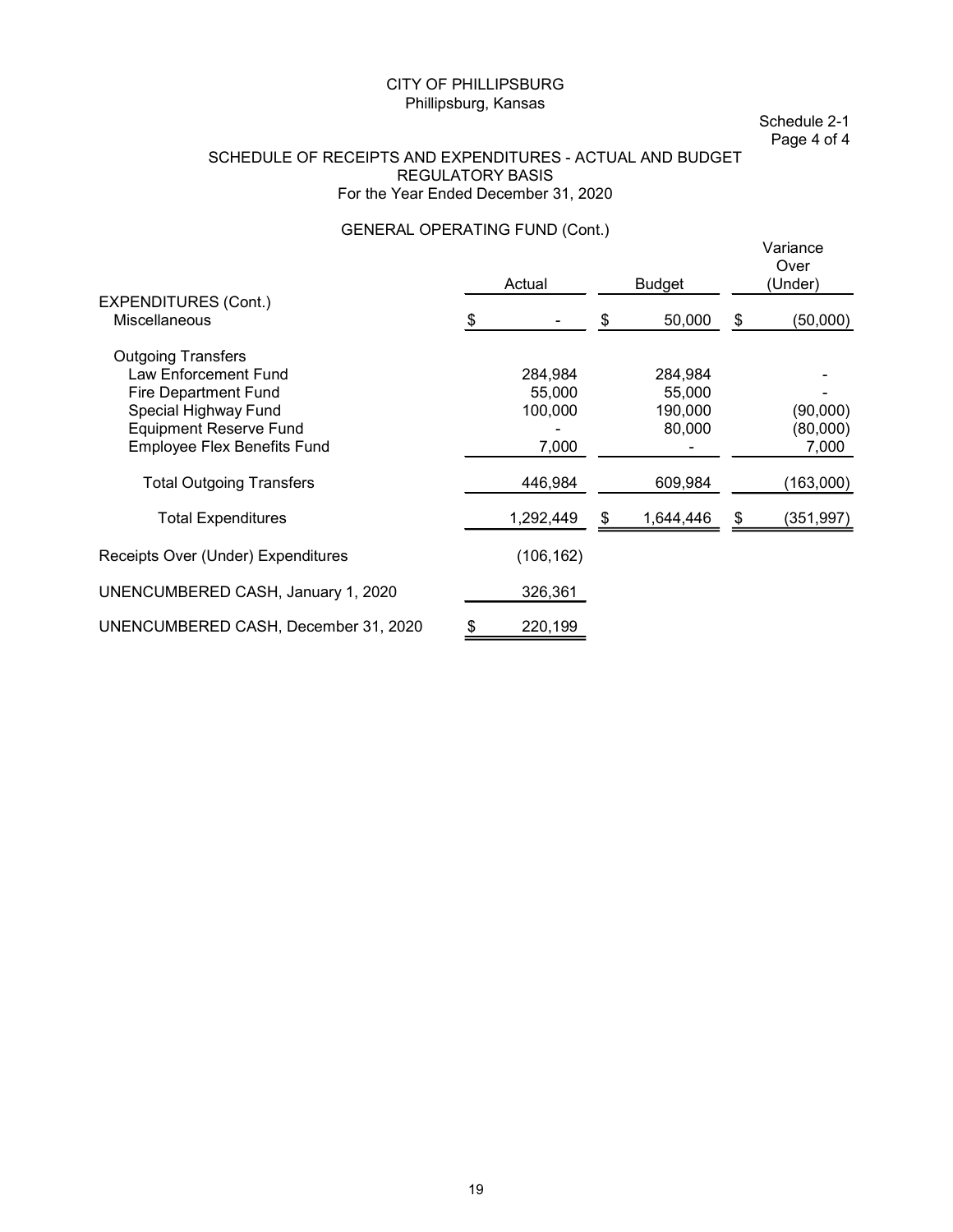#### Schedule 2-2

#### SCHEDULE OF RECEIPTS AND EXPENDITURES - ACTUAL REGULATORY BASIS For the Year Ended December 31, 2020

#### EQUIPMENT RESERVE FUND

| <b>CITY OF PHILLIPSBURG</b><br>Phillipsburg, Kansas                                                               | Schedule 2-2 |
|-------------------------------------------------------------------------------------------------------------------|--------------|
| SCHEDULE OF RECEIPTS AND EXPENDITURES - ACTUAL<br><b>REGULATORY BASIS</b><br>For the Year Ended December 31, 2020 |              |
| <b>EQUIPMENT RESERVE FUND</b>                                                                                     |              |
| <b>RECEIPTS</b>                                                                                                   | Actual       |
| Incoming Transfer<br>Solid Waste Fund                                                                             | 12,798<br>S  |
| <b>EXPENDITURES</b><br><b>Capital Outlay</b>                                                                      | 49,047       |
| Receipts Over (Under) Expenditures                                                                                | (36, 249)    |
| UNENCUMBERED CASH, January 1, 2020                                                                                | 801,587      |
| UNENCUMBERED CASH, December 31, 2020                                                                              | 765,338      |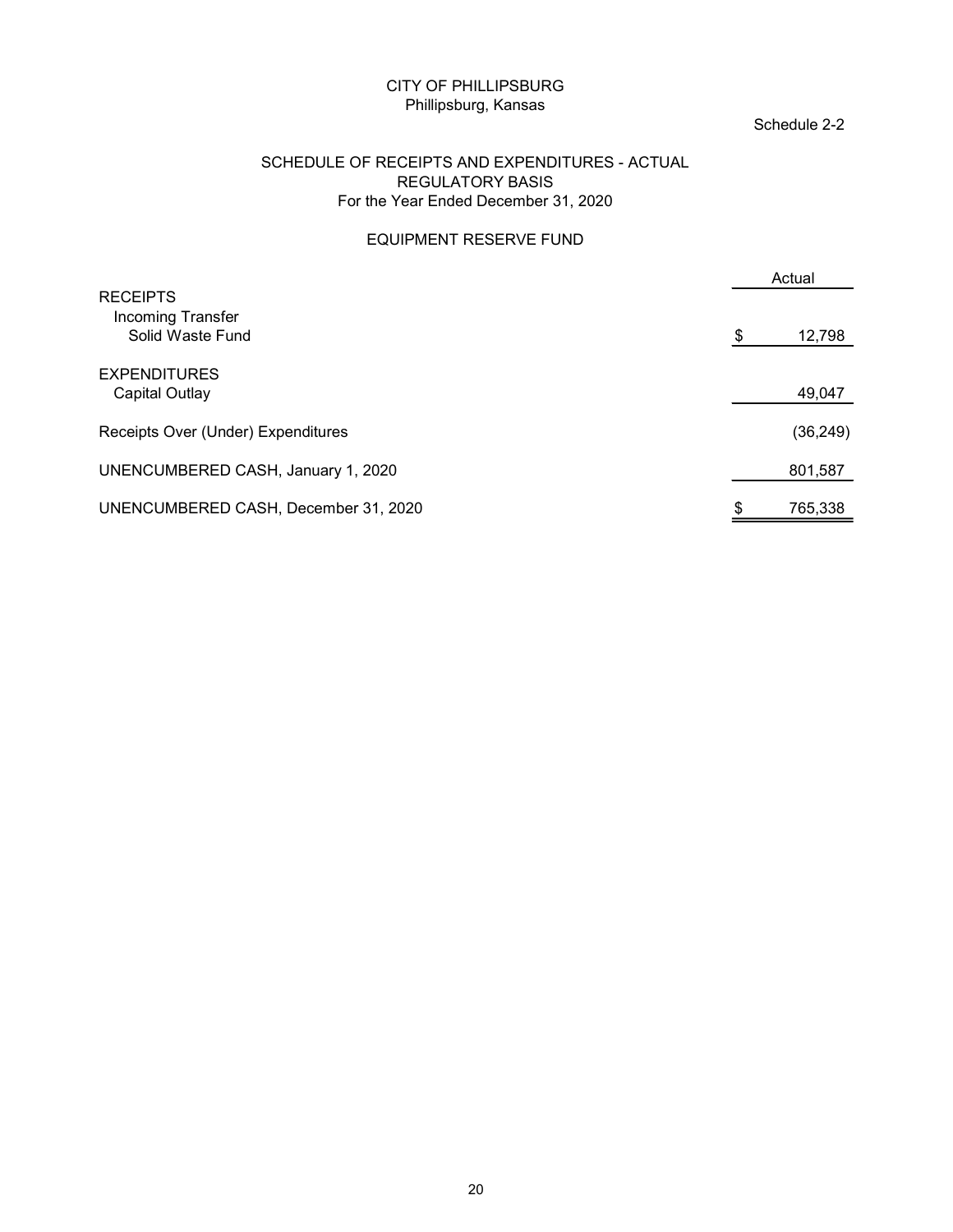#### SCHEDULE OF RECEIPTS AND EXPENDITURES - ACTUAL AND BUDGET REGULATORY BASIS For the Year Ended December 31, 2020

### LIBRARY FUND

|                                                                                                                                                                                                                                                 | Phillipsburg, Kansas    | <b>CITY OF PHILLIPSBURG</b>                                           |     |                                                                       |            | Schedule 2-3                                                       |
|-------------------------------------------------------------------------------------------------------------------------------------------------------------------------------------------------------------------------------------------------|-------------------------|-----------------------------------------------------------------------|-----|-----------------------------------------------------------------------|------------|--------------------------------------------------------------------|
| SCHEDULE OF RECEIPTS AND EXPENDITURES - ACTUAL AND BUDGET<br>For the Year Ended December 31, 2020                                                                                                                                               | <b>REGULATORY BASIS</b> |                                                                       |     |                                                                       |            |                                                                    |
|                                                                                                                                                                                                                                                 | <b>LIBRARY FUND</b>     | Actual                                                                |     | <b>Budget</b>                                                         |            | Variance<br>Over<br>(Under)                                        |
| <b>RECEIPTS</b><br>Ad Valorem Tax<br>Delinquent Tax<br>Motor Vehicle Tax<br><b>Recreational Vehicle Tax</b><br>Excise Tax<br>16/20M Vehicle Tax<br><b>Commercial Vehicle Tax</b><br><b>Watercraft Tax</b><br>Neighborhood Revitalization Rebate | \$                      | 56,653<br>1,865<br>10,554<br>254<br>1<br>224<br>350<br>60<br>(1, 328) | \$  | 57,882<br>2,500<br>7,193<br>153<br>13<br>182<br>228<br>56<br>(1, 307) | $\sqrt{3}$ | (1,229)<br>(635)<br>3,361<br>101<br>(12)<br>42<br>122<br>4<br>(21) |
| <b>Total Receipts</b>                                                                                                                                                                                                                           |                         | 68,633                                                                | \$  | 66,900                                                                | \$         | 1,733                                                              |
| <b>EXPENDITURES</b><br>Appropriation to Library Board                                                                                                                                                                                           |                         | 66,000                                                                | \$  | 66,000                                                                | \$         |                                                                    |
| <b>Total Expenditures</b>                                                                                                                                                                                                                       |                         | 66,000                                                                | -\$ | 66,000                                                                | \$         |                                                                    |
| Receipts Over (Under) Expenditures                                                                                                                                                                                                              |                         | 2,633                                                                 |     |                                                                       |            |                                                                    |
| UNENCUMBERED CASH, January 1, 2020                                                                                                                                                                                                              |                         | 1,128                                                                 |     |                                                                       |            |                                                                    |
| UNENCUMBERED CASH, December 31, 2020                                                                                                                                                                                                            | $\boldsymbol{\theta}$   | 3,761                                                                 |     |                                                                       |            |                                                                    |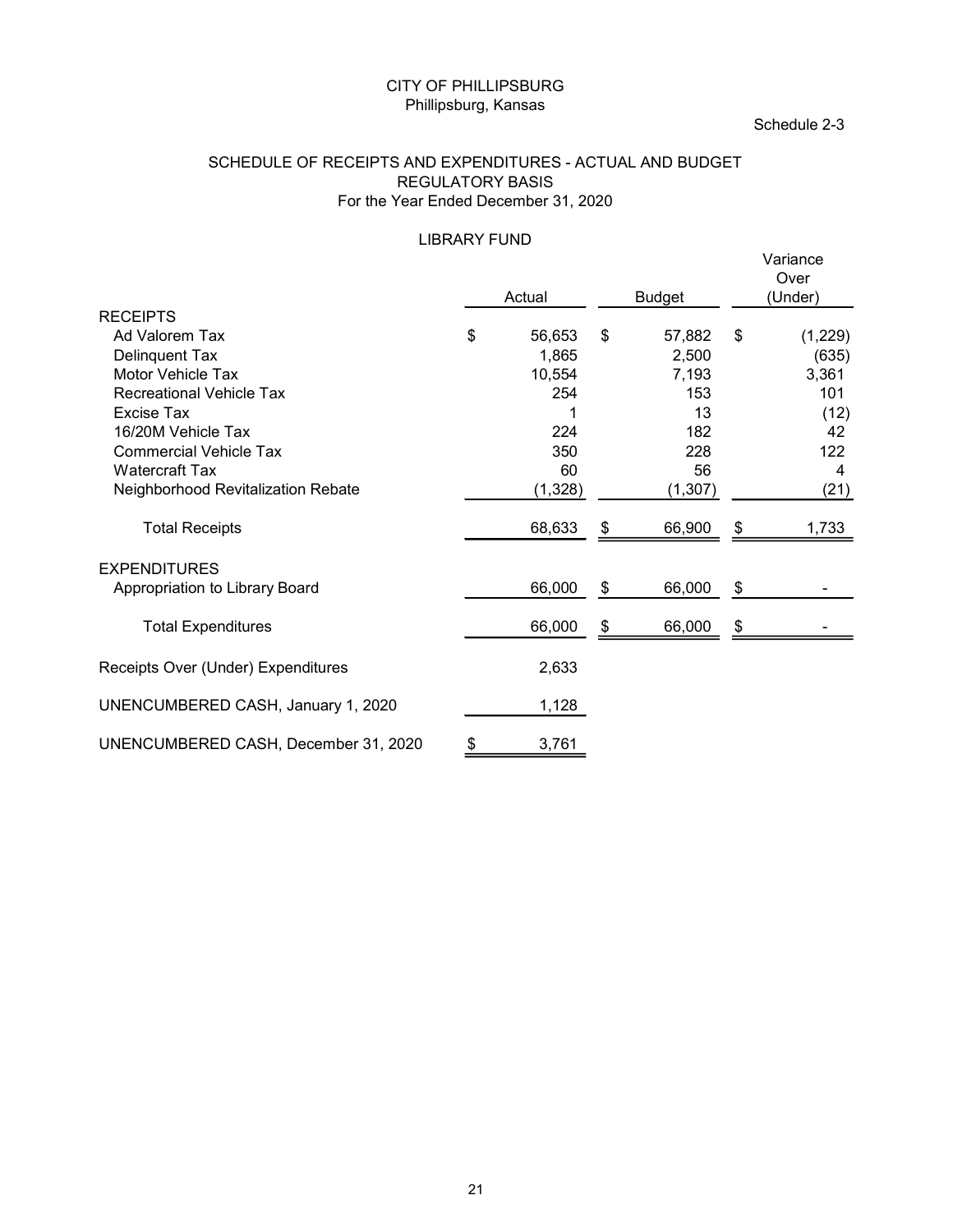#### SCHEDULE OF RECEIPTS AND EXPENDITURES - ACTUAL AND BUDGET REGULATORY BASIS For the Year Ended December 31, 2020

#### EMPLOYEE BENEFIT FUND

|                                                           | <b>CITY OF PHILLIPSBURG</b><br>Phillipsburg, Kansas             |    |               |     | Schedule 2-4     |
|-----------------------------------------------------------|-----------------------------------------------------------------|----|---------------|-----|------------------|
| SCHEDULE OF RECEIPTS AND EXPENDITURES - ACTUAL AND BUDGET | <b>REGULATORY BASIS</b><br>For the Year Ended December 31, 2020 |    |               |     |                  |
|                                                           | <b>EMPLOYEE BENEFIT FUND</b>                                    |    |               |     | Variance<br>Over |
|                                                           | Actual                                                          |    | <b>Budget</b> |     | (Under)          |
| <b>RECEIPTS</b><br>Ad Valorem Tax                         | 131,994<br>\$                                                   | \$ | 134,820       | \$  | (2,826)          |
| Delinquent Tax                                            | 5,525                                                           |    | 7,500         |     | (1, 975)         |
| Motor Vehicle Tax                                         | 25,439                                                          |    | 16,323        |     | 9,116            |
| <b>Recreational Vehicle Tax</b>                           | 603                                                             |    | 348           |     | 255              |
| Excise Tax                                                | $\overline{c}$                                                  |    | 30            |     | (28)             |
| 16/20M Vehicle Tax                                        | 762                                                             |    | 413           |     | 349              |
| <b>Commercial Vehicle Tax</b>                             | 811                                                             |    | 517           |     | 294              |
| <b>Watercraft Tax</b>                                     | 137                                                             |    | 127           |     | 10               |
| Neighborhood Revitalization Rebate                        | (3,095)                                                         |    | (2,966)       |     | (129)            |
| <b>Employee/Employer Contributions</b>                    | 293,873                                                         |    | 336,000       |     | (42, 127)        |
| Miscellaneous                                             | 640                                                             |    | 2,000         |     | (1,360)          |
| Reimbursements                                            | 2,814                                                           |    | 2,200         |     | 614              |
|                                                           |                                                                 |    |               |     |                  |
| <b>Total Receipts</b>                                     | 459,505                                                         | S  | 497,312       | \$. | (37, 807)        |
| <b>EXPENDITURES</b>                                       |                                                                 |    |               |     |                  |
| Social Security & Medicare                                | 72,567                                                          | \$ | 100,000       | \$  | (27, 433)        |
| Retirement                                                | 89,633                                                          |    | 100,000       |     | (10, 367)        |
| <b>Workman's Compensation</b>                             | 20,821                                                          |    | 40,000        |     | (19, 179)        |
| Unemployment Insurance                                    | 8,204                                                           |    | 5,500         |     | 2,704            |
| Life & Disability Insurance                               | 2,876                                                           |    | 5,000         |     | (2, 124)         |
| <b>Account Administration</b>                             | 606                                                             |    | 4,000         |     | (3, 394)         |
| Health Savings Account Contribution                       | 1,000                                                           |    |               |     | 1,000            |
| Health Insurance                                          | 318,171                                                         |    | 370,000       |     | (51, 829)        |
| Other Insurance Premium                                   | 6,000                                                           |    |               |     | 6,000            |
| <b>Total Expenditures</b>                                 | 519,878                                                         | \$ | 624,500       | \$  | (104, 622)       |
| Receipts Over (Under) Expenditures                        | (60, 373)                                                       |    |               |     |                  |
| UNENCUMBERED CASH, January 1, 2020                        | 140,873                                                         |    |               |     |                  |
| UNENCUMBERED CASH, December 31, 2020                      | 80,500<br>\$                                                    |    |               |     |                  |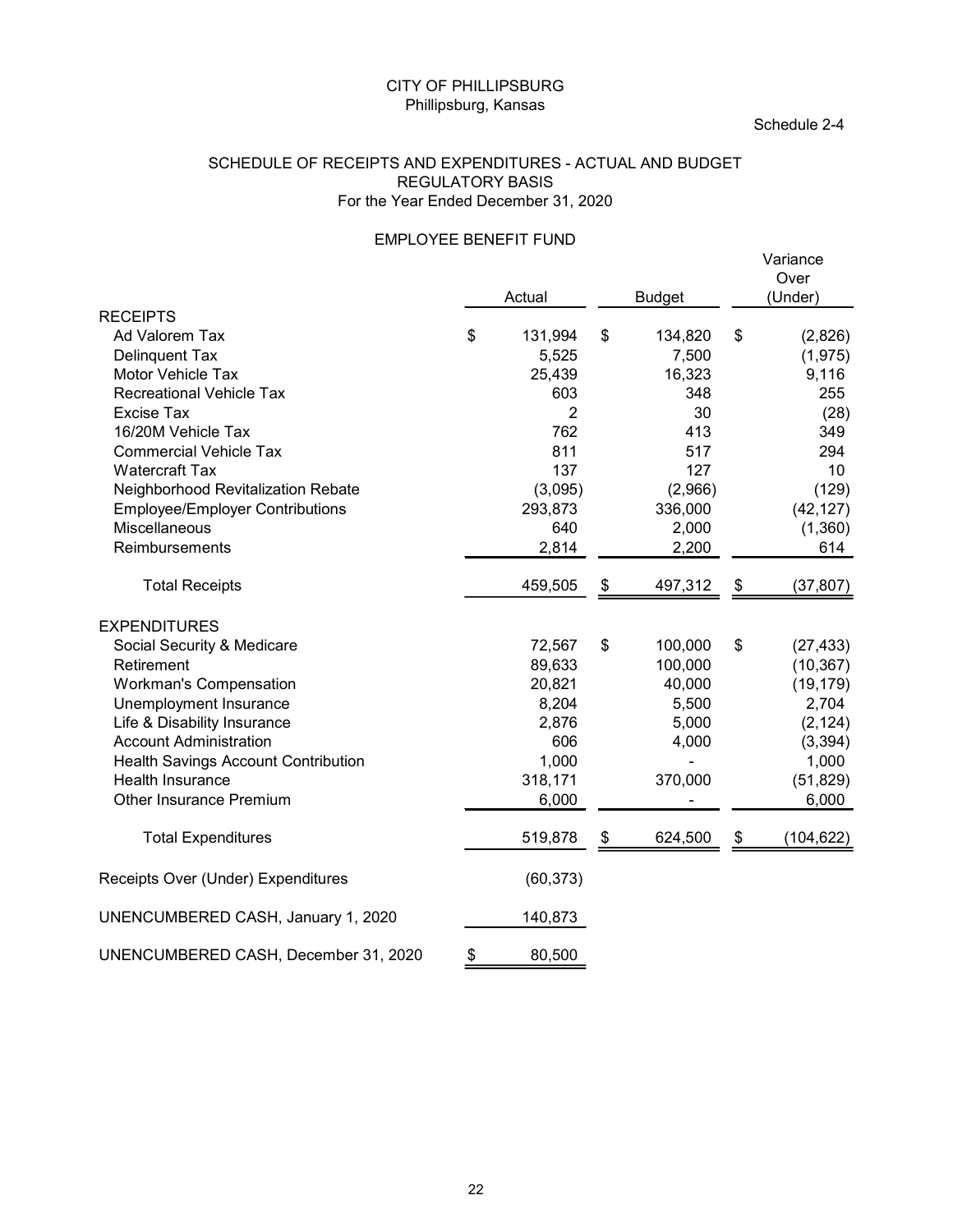#### SCHEDULE OF RECEIPTS AND EXPENDITURES - ACTUAL AND BUDGET REGULATORY BASIS For the Year Ended December 31, 2020

### SPECIAL PARKS & RECREATION FUND

|                                                                                            | CITY OF PHILLIPSBURG<br>Phillipsburg, Kansas                    |                                          |                       |                           |                            | Schedule 2-5                      |
|--------------------------------------------------------------------------------------------|-----------------------------------------------------------------|------------------------------------------|-----------------------|---------------------------|----------------------------|-----------------------------------|
| SCHEDULE OF RECEIPTS AND EXPENDITURES - ACTUAL AND BUDGET                                  | <b>REGULATORY BASIS</b><br>For the Year Ended December 31, 2020 |                                          |                       |                           |                            |                                   |
|                                                                                            | SPECIAL PARKS & RECREATION FUND                                 | Actual                                   |                       | <b>Budget</b>             |                            | Variance<br>Over<br>(Under)       |
| <b>RECEIPTS</b><br>Local Alcoholic Liquor Tax<br>Nonfederal Grants & Gifts                 | \$                                                              | 6,581                                    | \$                    | 7,482<br>250              | \$                         | (901)<br>(250)                    |
| <b>Total Receipts</b>                                                                      |                                                                 | 6,581                                    | $\boldsymbol{\theta}$ | 7,732                     | $\boldsymbol{\mathsf{\$}}$ | (1, 151)                          |
| <b>EXPENDITURES</b><br><b>Contractual Services</b><br>Commodities<br><b>Capital Outlay</b> |                                                                 | 215<br>$\overline{\phantom{a}}$<br>1,543 | $\frac{1}{2}$         | 20,000<br>3,250<br>15,841 | $\frac{1}{2}$              | (19, 785)<br>(3,250)<br>(14, 298) |
| <b>Total Expenditures</b>                                                                  |                                                                 | 1,758                                    | \$                    | 39,091                    | \$                         | (37, 333)                         |
| Receipts Over (Under) Expenditures                                                         |                                                                 | 4,823                                    |                       |                           |                            |                                   |
| UNENCUMBERED CASH, January 1, 2020                                                         |                                                                 | 41,149                                   |                       |                           |                            |                                   |
| UNENCUMBERED CASH, December 31, 2020                                                       | \$                                                              | 45,972                                   |                       |                           |                            |                                   |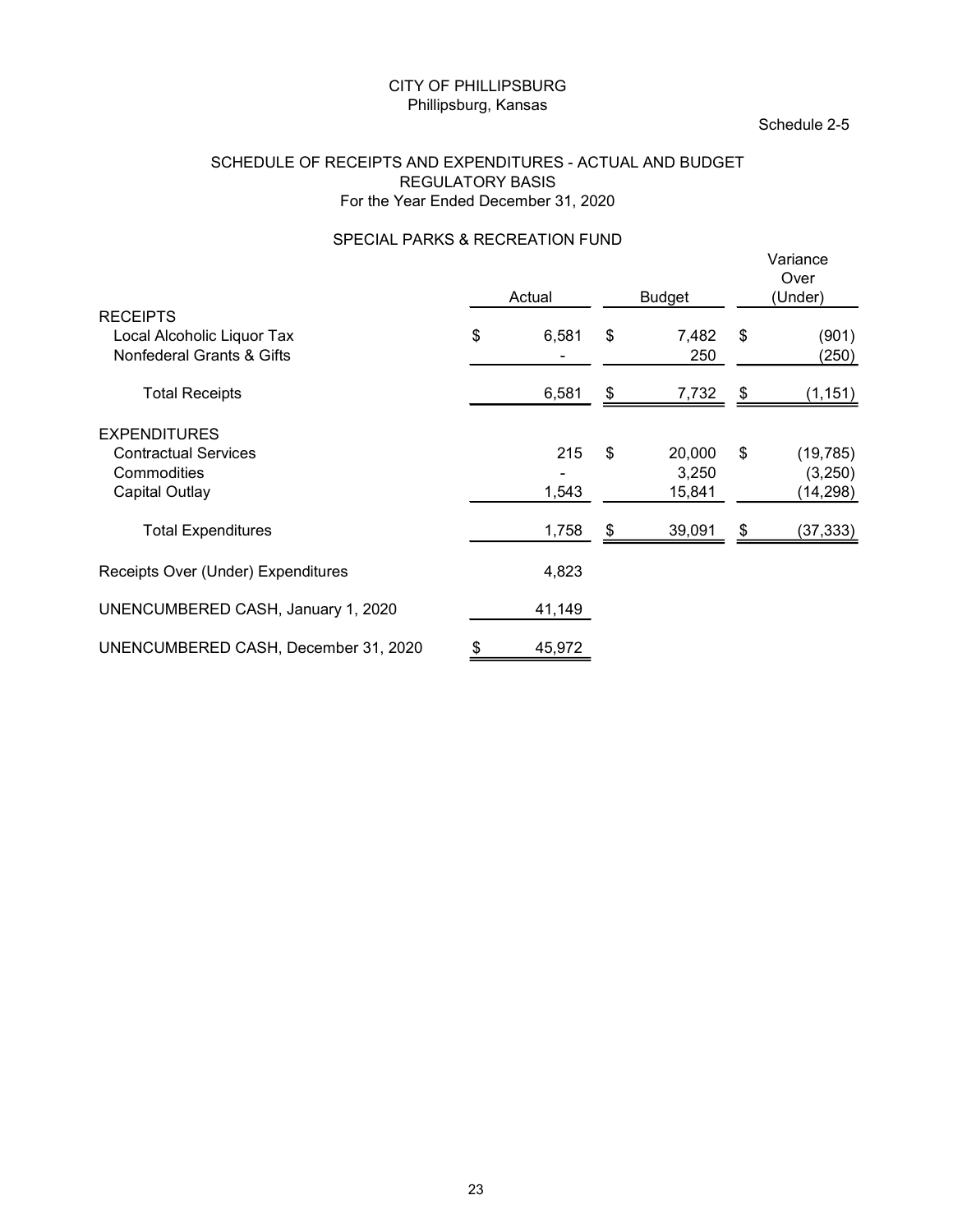#### SCHEDULE OF RECEIPTS AND EXPENDITURES - ACTUAL AND BUDGET REGULATORY BASIS For the Year Ended December 31, 2020

### LAW ENFORCEMENT FUND

|                                                                       | CITY OF PHILLIPSBURG<br>Phillipsburg, Kansas                    |           |                                | Schedule 2-6                |
|-----------------------------------------------------------------------|-----------------------------------------------------------------|-----------|--------------------------------|-----------------------------|
| SCHEDULE OF RECEIPTS AND EXPENDITURES - ACTUAL AND BUDGET             | <b>REGULATORY BASIS</b><br>For the Year Ended December 31, 2020 |           |                                |                             |
|                                                                       | LAW ENFORCEMENT FUND                                            | Actual    |                                | Variance<br>Over<br>(Under) |
| <b>RECEIPTS</b><br>Incoming Transfer<br><b>General Operating Fund</b> |                                                                 | 284,984   | \$<br><b>Budget</b><br>284,984 | \$                          |
| <b>EXPENDITURES</b><br><b>Contractual Services</b>                    |                                                                 | 297,208   | \$<br>297,208                  | \$                          |
| Receipts Over (Under) Expenditures                                    |                                                                 | (12, 224) |                                |                             |
| UNENCUMBERED CASH, January 1, 2020                                    |                                                                 | 12,224    |                                |                             |
| UNENCUMBERED CASH, December 31, 2020                                  | \$                                                              |           |                                |                             |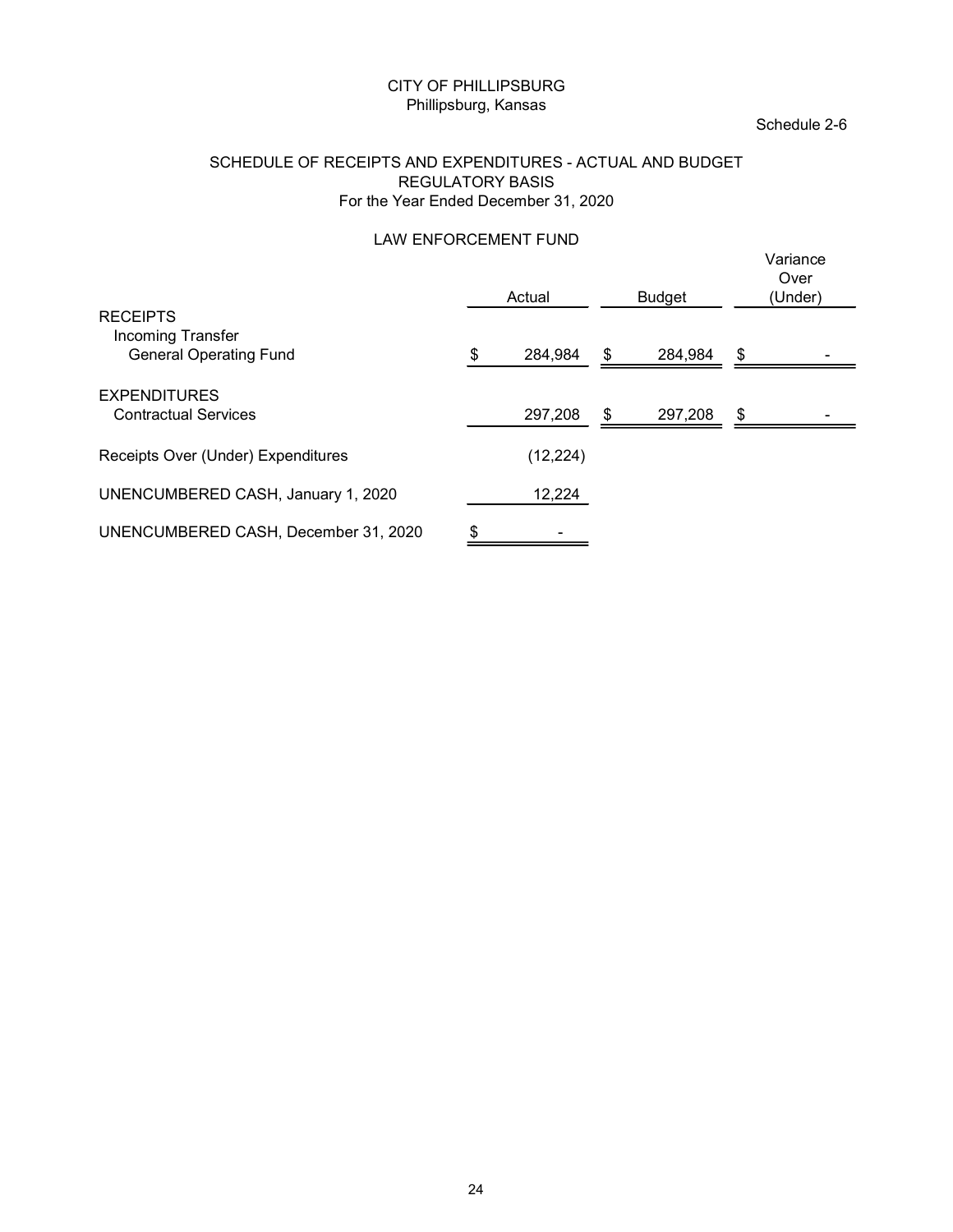#### SCHEDULE OF RECEIPTS AND EXPENDITURES - ACTUAL AND BUDGET REGULATORY BASIS For the Year Ended December 31, 2020

### FIRE DEPARTMENT FUND<br>
Veric

|                                                                                                                                                                                       | Phillipsburg, Kansas | <b>CITY OF PHILLIPSBURG</b>                |                                 | Schedule 2-7                                  |
|---------------------------------------------------------------------------------------------------------------------------------------------------------------------------------------|----------------------|--------------------------------------------|---------------------------------|-----------------------------------------------|
| SCHEDULE OF RECEIPTS AND EXPENDITURES - ACTUAL AND BUDGET<br>For the Year Ended December 31, 2020                                                                                     |                      | <b>REGULATORY BASIS</b>                    |                                 |                                               |
|                                                                                                                                                                                       |                      | FIRE DEPARTMENT FUND<br>Actual             | <b>Budget</b>                   | Variance<br>Over<br>(Under)                   |
| <b>RECEIPTS</b><br><b>Rural Fire Contracts</b><br>Office & Building Rent                                                                                                              | \$                   | 21,138                                     | \$<br>19,000<br>1,700           | \$<br>2,138<br>(1,700)                        |
| Incoming Transfer<br><b>General Operating Fund</b>                                                                                                                                    |                      | 55,000                                     | 55,000                          |                                               |
| <b>Total Receipts</b>                                                                                                                                                                 |                      | 76,138                                     | \$<br>75,700                    | \$<br>438                                     |
| <b>EXPENDITURES</b><br><b>City Fire Department</b><br><b>Personal Services</b><br><b>Contractual Services</b><br>Commodities<br><b>Capital Outlay</b><br><b>Rural Fire Department</b> |                      | 3,323<br>7,000<br>13,628<br>$\overline{a}$ | \$<br>16,000<br>16,000<br>8,000 | \$<br>3,323<br>(9,000)<br>(2, 372)<br>(8,000) |
| <b>Contractual Services</b><br>Commodities<br><b>Capital Outlay</b>                                                                                                                   |                      | 9,390<br>13,252<br>$\blacksquare$          | 11,000<br>21,314<br>17,000      | (1,610)<br>(8,062)<br>(17,000)                |
| <b>Total Expenditures</b>                                                                                                                                                             |                      | 46,593                                     | \$<br>89,314                    | \$<br>(42, 721)                               |
| Receipts Over (Under) Expenditures                                                                                                                                                    |                      | 29,545                                     |                                 |                                               |
| UNENCUMBERED CASH, January 1, 2020                                                                                                                                                    |                      | 57,584                                     |                                 |                                               |
| UNENCUMBERED CASH, December 31, 2020                                                                                                                                                  | \$                   | 87,129                                     |                                 |                                               |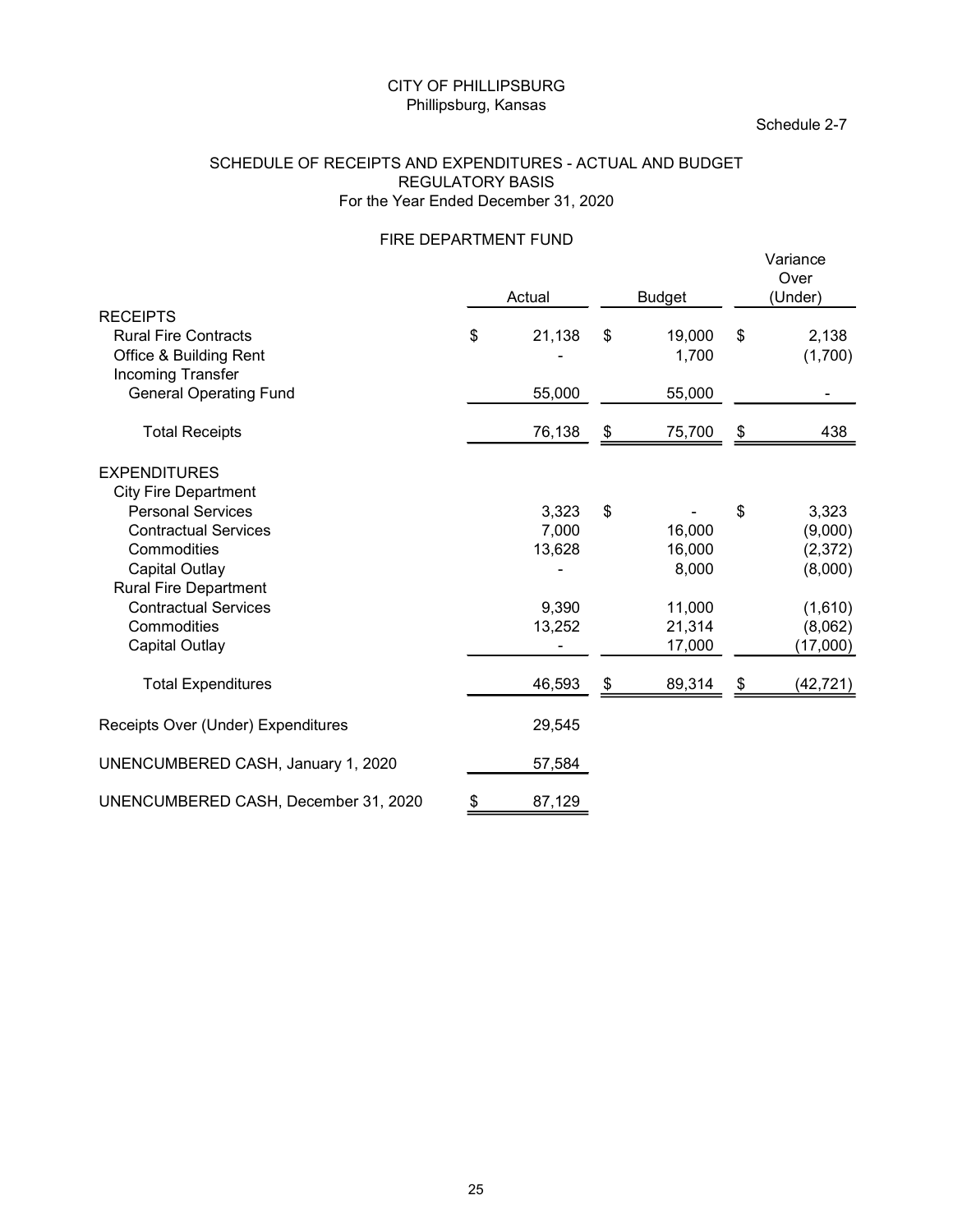#### SCHEDULE OF RECEIPTS AND EXPENDITURES - ACTUAL AND BUDGET REGULATORY BASIS For the Year Ended December 31, 2020

#### SPECIAL HIGHWAY FUND

|                                                                                                                                                                              | Phillipsburg, Kansas    | <b>CITY OF PHILLIPSBURG</b>                     |      |                                                           | Schedule 2-8                                                                |
|------------------------------------------------------------------------------------------------------------------------------------------------------------------------------|-------------------------|-------------------------------------------------|------|-----------------------------------------------------------|-----------------------------------------------------------------------------|
| SCHEDULE OF RECEIPTS AND EXPENDITURES - ACTUAL AND BUDGET                                                                                                                    | <b>REGULATORY BASIS</b> | For the Year Ended December 31, 2020            |      |                                                           |                                                                             |
|                                                                                                                                                                              |                         | SPECIAL HIGHWAY FUND<br>Actual                  |      | <b>Budget</b>                                             | Variance<br>Over<br>(Under)                                                 |
| <b>RECEIPTS</b><br><b>Highway Connecting Links</b><br>Special Highway Tax<br>Sale of Equipment<br><b>Sales Tax Collected</b><br>Miscellaneous<br>Incoming Transfer           | \$                      | 24,807<br>64,167<br>29<br>3                     | \$   | 18,000<br>68,510<br>5,000<br>300<br>5,000                 | \$<br>6,807<br>(4, 343)<br>(4, 971)<br>(297)<br>(5,000)                     |
| <b>General Operating Fund</b><br><b>Total Receipts</b>                                                                                                                       |                         | 100,000<br>189,006                              | \$   | 190,000<br>286,810                                        | \$<br>(90,000)<br>(97, 804)                                                 |
| <b>EXPENDITURES</b><br>Operating                                                                                                                                             |                         |                                                 |      |                                                           |                                                                             |
| <b>Personal Services</b><br><b>Contractual Services</b><br>Commodities<br><b>Capital Outlay</b><br>Administration<br><b>Personal Services</b><br><b>Contractual Services</b> |                         | 101,935<br>25,684<br>51,226<br>161,862<br>3,821 | \$   | 130,000<br>120,000<br>112,000<br>174,000<br>25,000<br>182 | \$<br>(28,065)<br>(94, 316)<br>(60, 774)<br>(12, 138)<br>(21, 179)<br>(182) |
| Commodities                                                                                                                                                                  |                         | 300                                             |      |                                                           | 300                                                                         |
| <b>Total Expenditures</b><br>Receipts Over (Under) Expenditures                                                                                                              |                         | 344,828<br>(155, 822)                           | - \$ | 561,182                                                   | \$<br>(216, 354)                                                            |
| UNENCUMBERED CASH, January 1, 2020                                                                                                                                           |                         | 267,768                                         |      |                                                           |                                                                             |
| UNENCUMBERED CASH, December 31, 2020                                                                                                                                         | \$                      | 111,946                                         |      |                                                           |                                                                             |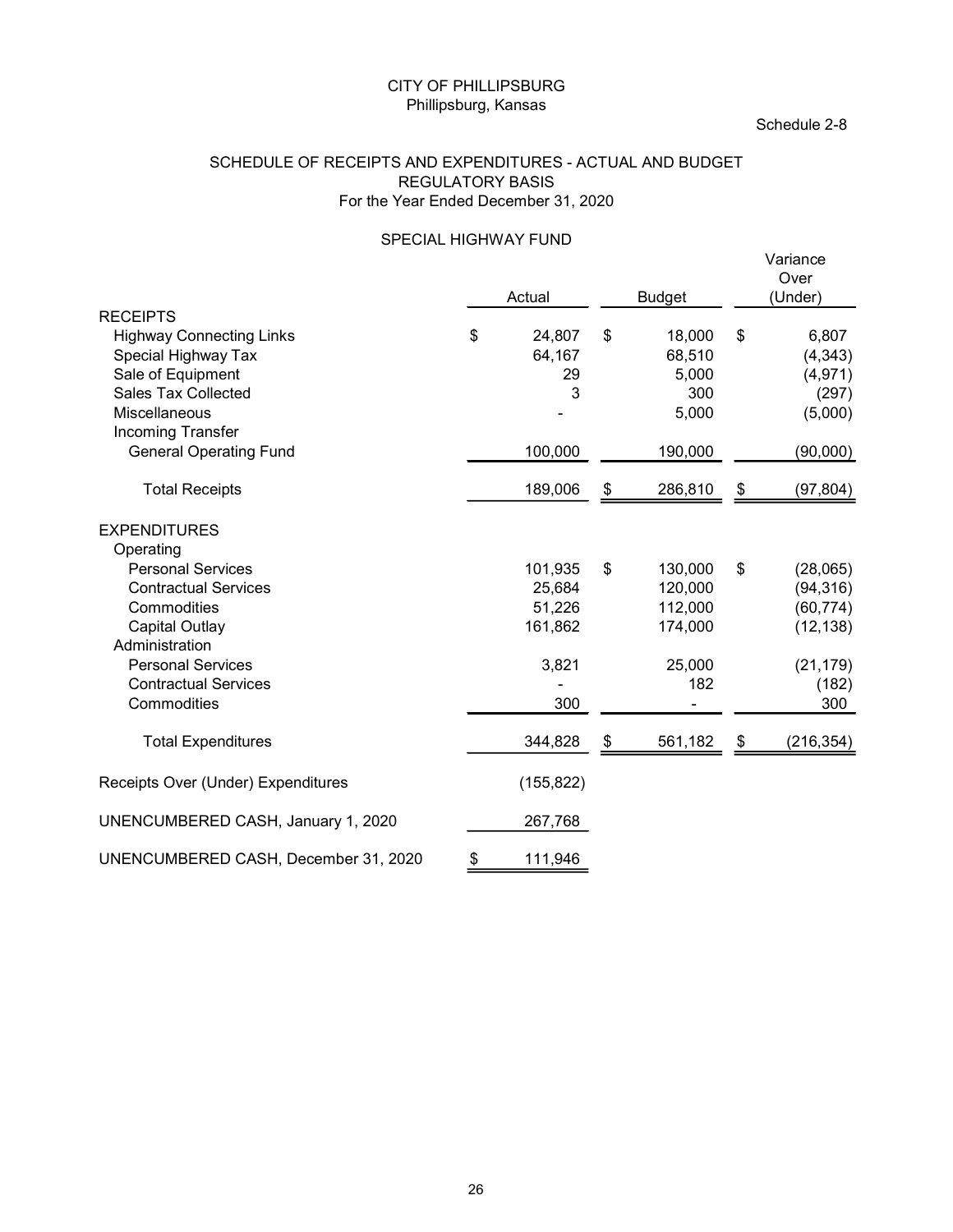#### SCHEDULE OF RECEIPTS AND EXPENDITURES - ACTUAL AND BUDGET REGULATORY BASIS For the Year Ended December 31, 2020

## FIRE EQUIPMENT CAPITAL OUTLAY FUND<br>Varian

|                                                                                                      | Phillipsburg, Kansas    | <b>CITY OF PHILLIPSBURG</b> |                                |      | Schedule 2-9                      |
|------------------------------------------------------------------------------------------------------|-------------------------|-----------------------------|--------------------------------|------|-----------------------------------|
| SCHEDULE OF RECEIPTS AND EXPENDITURES - ACTUAL AND BUDGET<br>For the Year Ended December 31, 2020    | <b>REGULATORY BASIS</b> |                             |                                |      |                                   |
| FIRE EQUIPMENT CAPITAL OUTLAY FUND                                                                   |                         | Actual                      |                                |      | Variance<br>Over<br>(Under)       |
| <b>RECEIPTS</b>                                                                                      |                         |                             | <b>Budget</b>                  |      |                                   |
| Ad Valorem Tax<br>Delinquent Tax<br>Motor Vehicle Tax                                                | \$                      | 22,661<br>746<br>4,221      | \$<br>23,153<br>1,100<br>2,877 | - \$ | (492)<br>(354)<br>1,344           |
| <b>Recreational Vehicle Tax</b><br>Excise Tax<br>16/20M Vehicle Tax<br><b>Commercial Vehicle Tax</b> |                         | 102<br>90<br>140            | 61<br>5<br>73<br>91            |      | 41<br>(5)<br>17<br>49             |
| <b>Watercraft Tax</b><br>Neighborhood Revitalization Rebate<br>Nonfederal Grants & Gifts             |                         | 24<br>(531)<br>150          | 22<br>(523)<br>5,000           |      | $\overline{2}$<br>(8)<br>(4, 850) |
| Miscellaneous                                                                                        |                         | $\sim$                      | 1,200                          |      | (1,200)                           |
| <b>Total Receipts</b>                                                                                |                         | 27,603                      | \$<br>33,059                   | \$   | (5, 456)                          |
| <b>EXPENDITURES</b><br><b>Capital Outlay</b>                                                         |                         |                             | \$<br>203,090                  | - \$ | (203,090)                         |
| Receipts Over (Under) Expenditures                                                                   |                         | 27,603                      |                                |      |                                   |
| UNENCUMBERED CASH, January 1, 2020                                                                   |                         | 271,995                     |                                |      |                                   |
| UNENCUMBERED CASH, December 31, 2020                                                                 | P                       | 299,598                     |                                |      |                                   |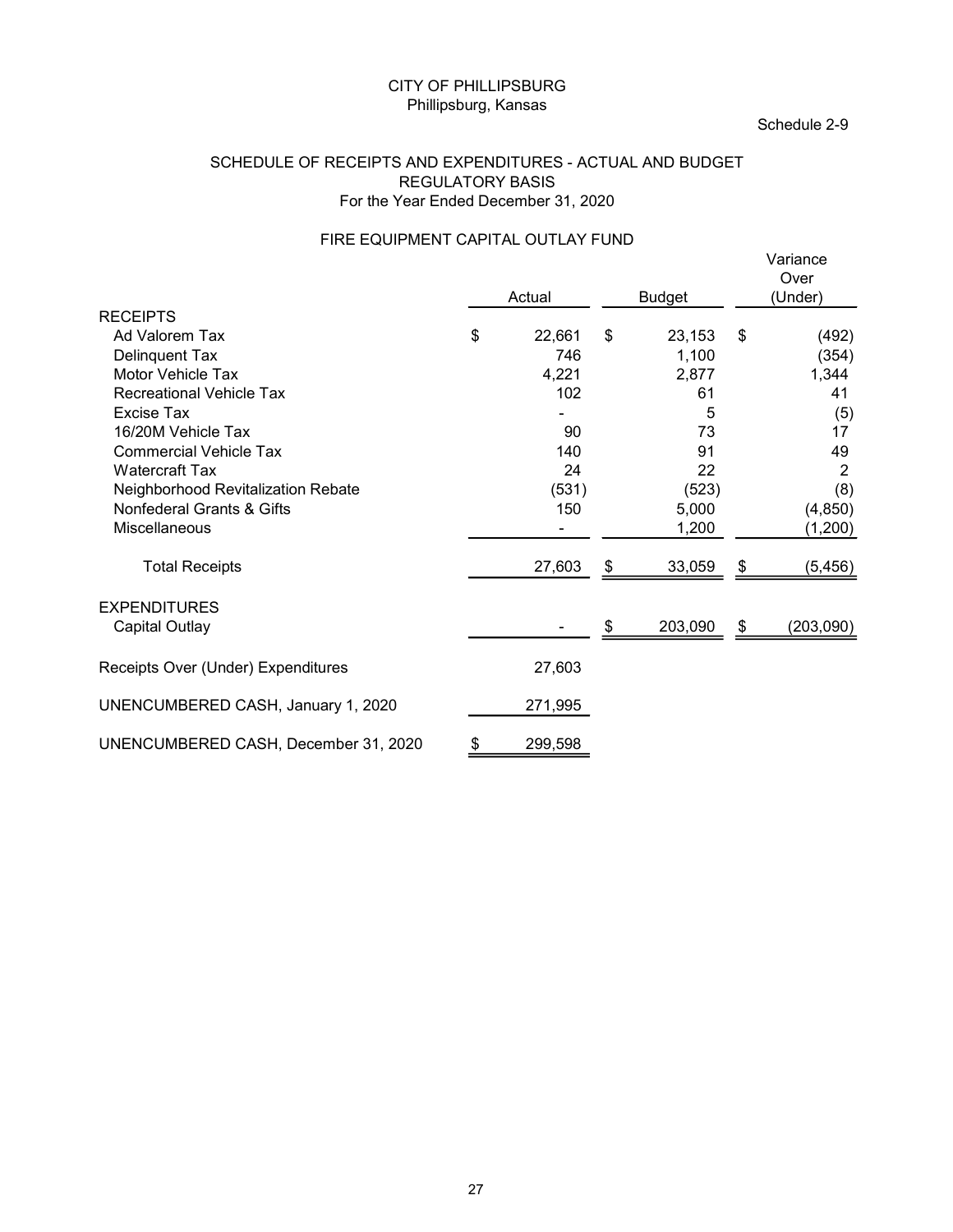#### SCHEDULE OF RECEIPTS AND EXPENDITURES - ACTUAL AND BUDGET REGULATORY BASIS For the Year Ended December 31, 2020

## INDUSTRIAL DEVELOPMENT FUND

| CITY OF PHILLIPSBURG                                                                                                                                                                                                                                                                                                              | Phillipsburg, Kansas |                                                                                     |          |                                                                                                    |          | Schedule 2-10                                                                                  |
|-----------------------------------------------------------------------------------------------------------------------------------------------------------------------------------------------------------------------------------------------------------------------------------------------------------------------------------|----------------------|-------------------------------------------------------------------------------------|----------|----------------------------------------------------------------------------------------------------|----------|------------------------------------------------------------------------------------------------|
| SCHEDULE OF RECEIPTS AND EXPENDITURES - ACTUAL AND BUDGET<br><b>REGULATORY BASIS</b><br>For the Year Ended December 31, 2020                                                                                                                                                                                                      |                      |                                                                                     |          |                                                                                                    |          |                                                                                                |
| INDUSTRIAL DEVELOPMENT FUND                                                                                                                                                                                                                                                                                                       |                      | Actual                                                                              |          | <b>Budget</b>                                                                                      |          | Variance<br>Over<br>(Under)                                                                    |
| <b>RECEIPTS</b><br>Ad Valorem Tax<br><b>Delinquent Tax</b><br>Motor Vehicle Tax<br><b>Recreational Vehicle Tax</b><br>Excise Tax<br>16/20M Vehicle Tax<br><b>Commercial Vehicle Tax</b><br><b>Watercraft Tax</b><br>Neighborhood Revitalization Rebate<br>Disaster Relief Program<br><b>Local Grants</b><br><b>Total Receipts</b> | \$                   | 11,331<br>373<br>2,111<br>51<br>45<br>70<br>12<br>(266)<br>3,125<br>1,500<br>18,352 | \$<br>\$ | 11,573<br>600<br>1,439<br>31<br>3<br>36<br>46<br>11<br>(261)<br>$\blacksquare$<br>$\sim$<br>13,478 | \$<br>\$ | (242)<br>(227)<br>672<br>20<br>(3)<br>9<br>24<br>$\mathbf 1$<br>(5)<br>3,125<br>1,500<br>4,874 |
| <b>EXPENDITURES</b><br><b>Contractual Services</b><br>Disaster Relief Program<br>Economic Stimulus                                                                                                                                                                                                                                |                      | 1,991<br>7,500<br>26,950                                                            | \$       | 70,600                                                                                             | \$       | (68, 609)<br>7,500<br>26,950                                                                   |
| <b>Total Expenditures</b>                                                                                                                                                                                                                                                                                                         |                      | 36,441                                                                              | \$       | 70,600                                                                                             | \$       | (34, 159)                                                                                      |
| Receipts Over (Under) Expenditures                                                                                                                                                                                                                                                                                                |                      | (18,089)                                                                            |          |                                                                                                    |          |                                                                                                |
| UNENCUMBERED CASH, January 1, 2020                                                                                                                                                                                                                                                                                                |                      | 86,766                                                                              |          |                                                                                                    |          |                                                                                                |
| UNENCUMBERED CASH, December 31, 2020                                                                                                                                                                                                                                                                                              | \$                   | 68,677                                                                              |          |                                                                                                    |          |                                                                                                |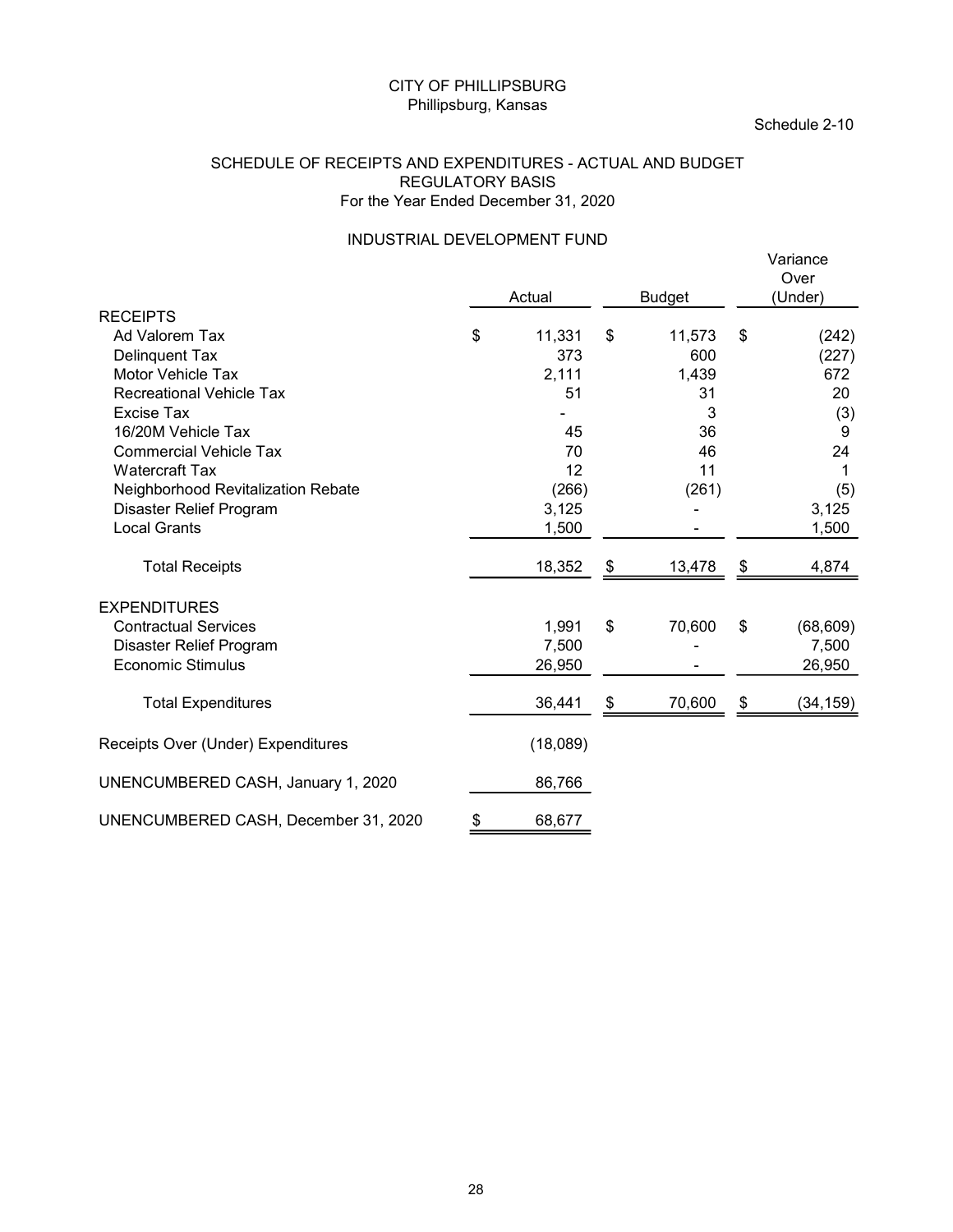#### Schedule 2-11

#### SCHEDULE OF RECEIPTS AND EXPENDITURES - ACTUAL REGULATORY BASIS For the Year Ended December 31, 2020

#### FOUNDATION GRANTS FUND

| <b>CITY OF PHILLIPSBURG</b><br>Phillipsburg, Kansas                                                               |     | Schedule 2-11 |
|-------------------------------------------------------------------------------------------------------------------|-----|---------------|
| SCHEDULE OF RECEIPTS AND EXPENDITURES - ACTUAL<br><b>REGULATORY BASIS</b><br>For the Year Ended December 31, 2020 |     |               |
| FOUNDATION GRANTS FUND                                                                                            |     |               |
|                                                                                                                   |     | Actual        |
| <b>RECEIPTS</b><br>Nonfederal Grant & Gifts                                                                       | \$. | 10,500        |
| <b>EXPENDITURES</b><br><b>Contractual Services</b>                                                                |     | 9,500         |
| Receipts Over (Under) Expenditures                                                                                |     | 1,000         |
| UNENCUMBERED CASH, January 1, 2020                                                                                |     | 7,629         |
| UNENCUMBERED CASH, December 31, 2020                                                                              | Ж   | 8,629         |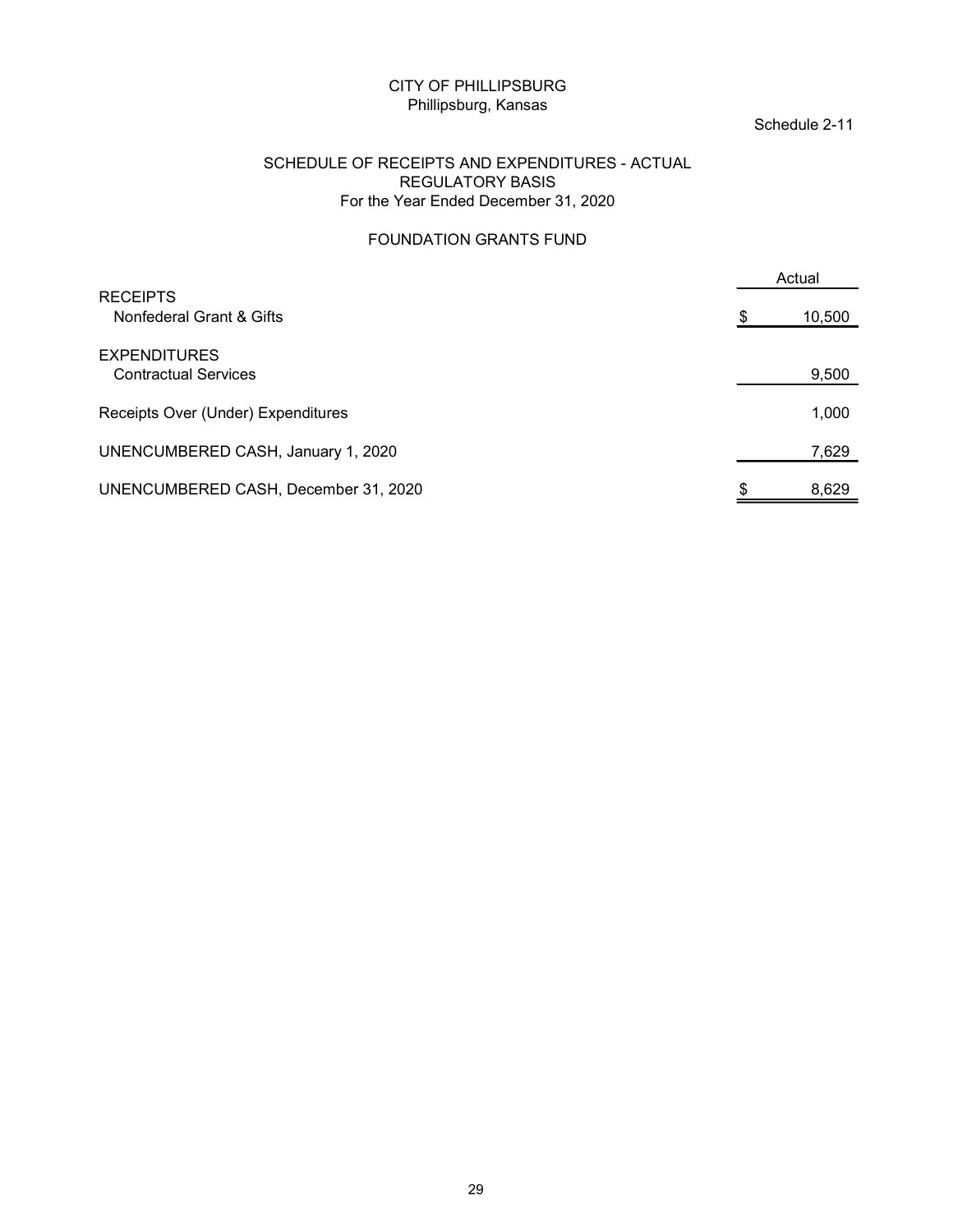#### Schedule 2-12

#### SCHEDULE OF RECEIPTS AND EXPENDITURES - ACTUAL AND BUDGET REGULATORY BASIS For the Year Ended December 31, 2020

#### CAPITAL IMPROVEMENT FUND

| <b>CITY OF PHILLIPSBURG</b><br>Phillipsburg, Kansas                                                                          | Schedule 2-12  |
|------------------------------------------------------------------------------------------------------------------------------|----------------|
| SCHEDULE OF RECEIPTS AND EXPENDITURES - ACTUAL AND BUDGET<br><b>REGULATORY BASIS</b><br>For the Year Ended December 31, 2020 |                |
| CAPITAL IMPROVEMENT FUND                                                                                                     |                |
|                                                                                                                              | Actual         |
| <b>RECEIPTS</b><br>Local Retailer's Sales Tax                                                                                | 247,250<br>S   |
| <b>EXPENDITURES</b>                                                                                                          |                |
| Street                                                                                                                       |                |
| <b>Contractual Services</b><br>Commodities                                                                                   | 4,703<br>1,219 |
| <b>Capital Outlay</b>                                                                                                        | 18,528         |
| <b>Water Production</b>                                                                                                      |                |
| <b>Capital Outlay</b>                                                                                                        | 970            |
| <b>Water Distribution</b>                                                                                                    |                |
| <b>Capital Outlay</b>                                                                                                        | 2,696          |
| Sewer                                                                                                                        |                |
| Commodities                                                                                                                  | 23,780         |
| <b>Capital Outlay</b>                                                                                                        | 54,479         |
| <b>Total Expenditures</b>                                                                                                    | 106,375        |
| Receipts Over (Under) Expenditures                                                                                           | 140,875        |
| UNENCUMBERED CASH, January 1, 2020                                                                                           | 224,699        |
| UNENCUMBERED CASH, December 31, 2020                                                                                         | 365,574        |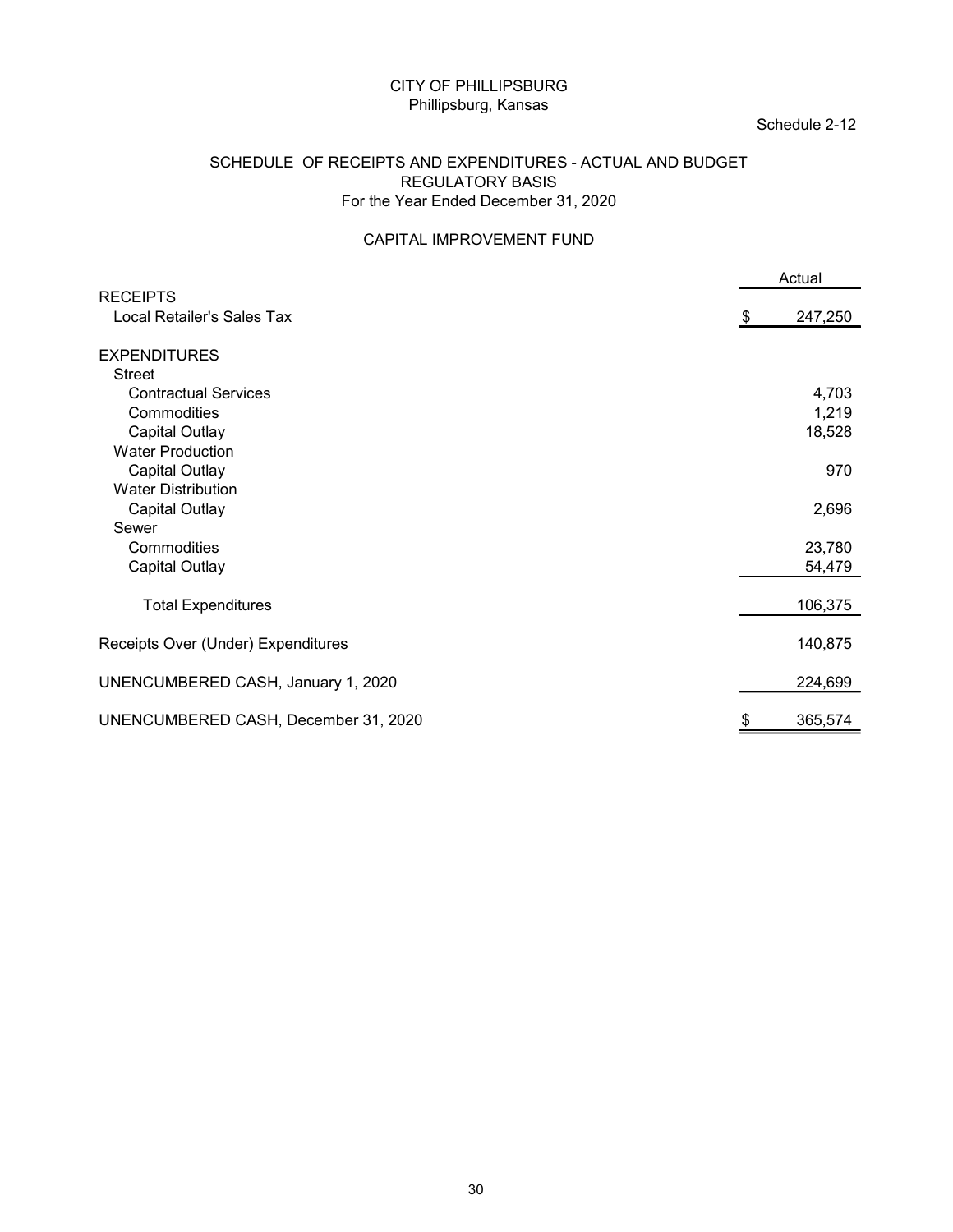#### SCHEDULE OF RECEIPTS AND EXPENDITURES - ACTUAL AND BUDGET REGULATORY BASIS For the Year Ended December 31, 2020

### BOND & INTEREST FUND<br>
Varia

|                                                                                                                                                                                                                                                           | <b>CITY OF PHILLIPSBURG</b><br>Phillipsburg, Kansas |                                                               |      |                                                                       | Schedule 2-13                                                 |
|-----------------------------------------------------------------------------------------------------------------------------------------------------------------------------------------------------------------------------------------------------------|-----------------------------------------------------|---------------------------------------------------------------|------|-----------------------------------------------------------------------|---------------------------------------------------------------|
| SCHEDULE OF RECEIPTS AND EXPENDITURES - ACTUAL AND BUDGET<br>For the Year Ended December 31, 2020                                                                                                                                                         | <b>REGULATORY BASIS</b>                             |                                                               |      |                                                                       |                                                               |
|                                                                                                                                                                                                                                                           | <b>BOND &amp; INTEREST FUND</b>                     | Actual                                                        |      | <b>Budget</b>                                                         | Variance<br>Over<br>(Under)                                   |
| <b>RECEIPTS</b><br>Ad Valorem Tax<br>Delinquent Tax<br>Motor Vehicle Tax<br><b>Recreational Vehicle Tax</b><br>Excise Tax<br>16/20M Vehicle Tax<br><b>Commercial Vehicle Tax</b><br><b>Watercraft Tax</b><br>Neighborhood Revitalization Rebate           | \$                                                  | 14,930<br>1,103<br>3,563<br>81<br>186<br>102<br>16<br>(349)   | \$   | 15,238<br>1,800<br>1,922<br>41<br>4<br>49<br>61<br>15<br>(349)        | \$<br>(308)<br>(697)<br>1,641<br>40<br>(4)<br>137<br>41<br>-1 |
| Incoming Transfer<br>Water & Sewer Utility Fund                                                                                                                                                                                                           |                                                     | 62,000                                                        |      | 62,000                                                                |                                                               |
| <b>Total Receipts</b>                                                                                                                                                                                                                                     |                                                     | 81,632                                                        | \$   | 80,781                                                                | \$<br>851                                                     |
| <b>EXPENDITURES</b><br><b>Commission &amp; Postage</b><br>Reserve for Cash<br><b>KLINK Bond Principal</b><br><b>KLINK Bond Interest</b><br>General Obligation Bond Principal Water<br>General Obligation Bond Interest Water<br><b>KDHE Loan Interest</b> |                                                     | $\overline{7}$<br>30,000<br>1,725<br>55,000<br>6,388<br>1,992 | $\,$ | 100<br>36,000<br>30,000<br>1,725<br>55,000<br>6,388<br>$\blacksquare$ | \$<br>(93)<br>(36,000)<br>1,992                               |
| <b>Total Expenditures</b>                                                                                                                                                                                                                                 |                                                     | 95,112                                                        | \$   | 129,213                                                               | \$<br>(34, 101)                                               |
| Receipts Over (Under) Expenditures                                                                                                                                                                                                                        |                                                     | (13, 480)                                                     |      |                                                                       |                                                               |
| UNENCUMBERED CASH, January 1, 2020                                                                                                                                                                                                                        |                                                     | 51,339                                                        |      |                                                                       |                                                               |
| UNENCUMBERED CASH, December 31, 2020                                                                                                                                                                                                                      |                                                     | 37,859                                                        |      |                                                                       |                                                               |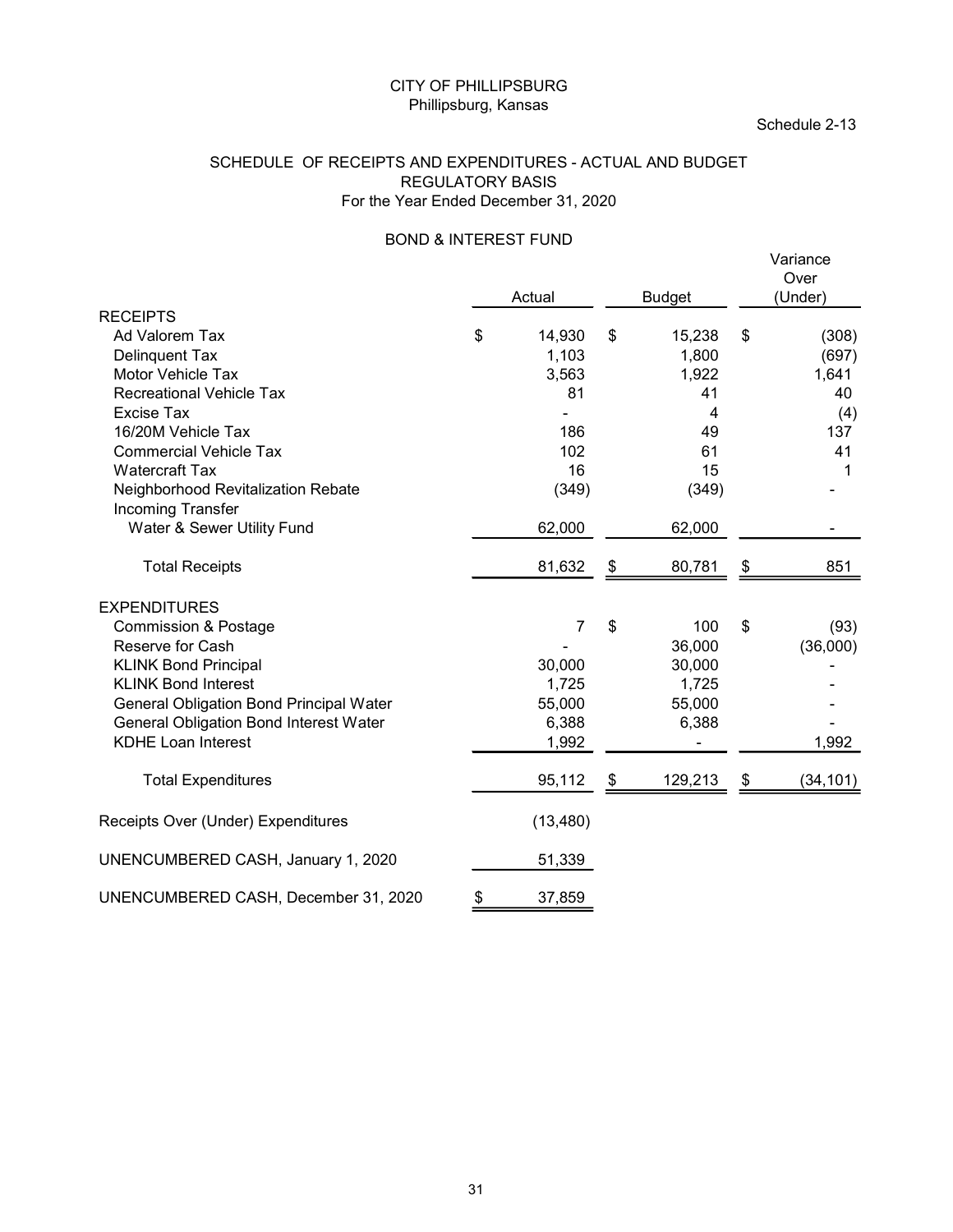#### Schedule 2-14

#### SCHEDULE OF RECEIPTS AND EXPENDITURES - ACTUAL AND BUDGET REGULATORY BASIS For the Year Ended December 31, 2020

#### KDOT AIRPORT PROJECT FUND

| <b>CITY OF PHILLIPSBURG</b><br>Phillipsburg, Kansas                                                                          |     | Schedule 2-14         |
|------------------------------------------------------------------------------------------------------------------------------|-----|-----------------------|
| SCHEDULE OF RECEIPTS AND EXPENDITURES - ACTUAL AND BUDGET<br><b>REGULATORY BASIS</b><br>For the Year Ended December 31, 2020 |     |                       |
| KDOT AIRPORT PROJECT FUND                                                                                                    |     |                       |
| <b>RECEIPTS</b>                                                                                                              |     | Actual                |
| <b>State Grant</b>                                                                                                           |     | 25,961                |
| <b>EXPENDITURES</b><br><b>Contractual Services</b>                                                                           |     | 332,422               |
| Receipts Over (Under) Expenditures                                                                                           |     | (306, 461)            |
| UNENCUMBERED CASH, January 1, 2020                                                                                           |     |                       |
| UNENCUMBERED CASH, December 31, 2020                                                                                         | SS. | (306, 461)<br>$\star$ |
|                                                                                                                              |     |                       |
|                                                                                                                              |     |                       |

<sup>\*</sup> See Note 3, Cash Basis Exceptions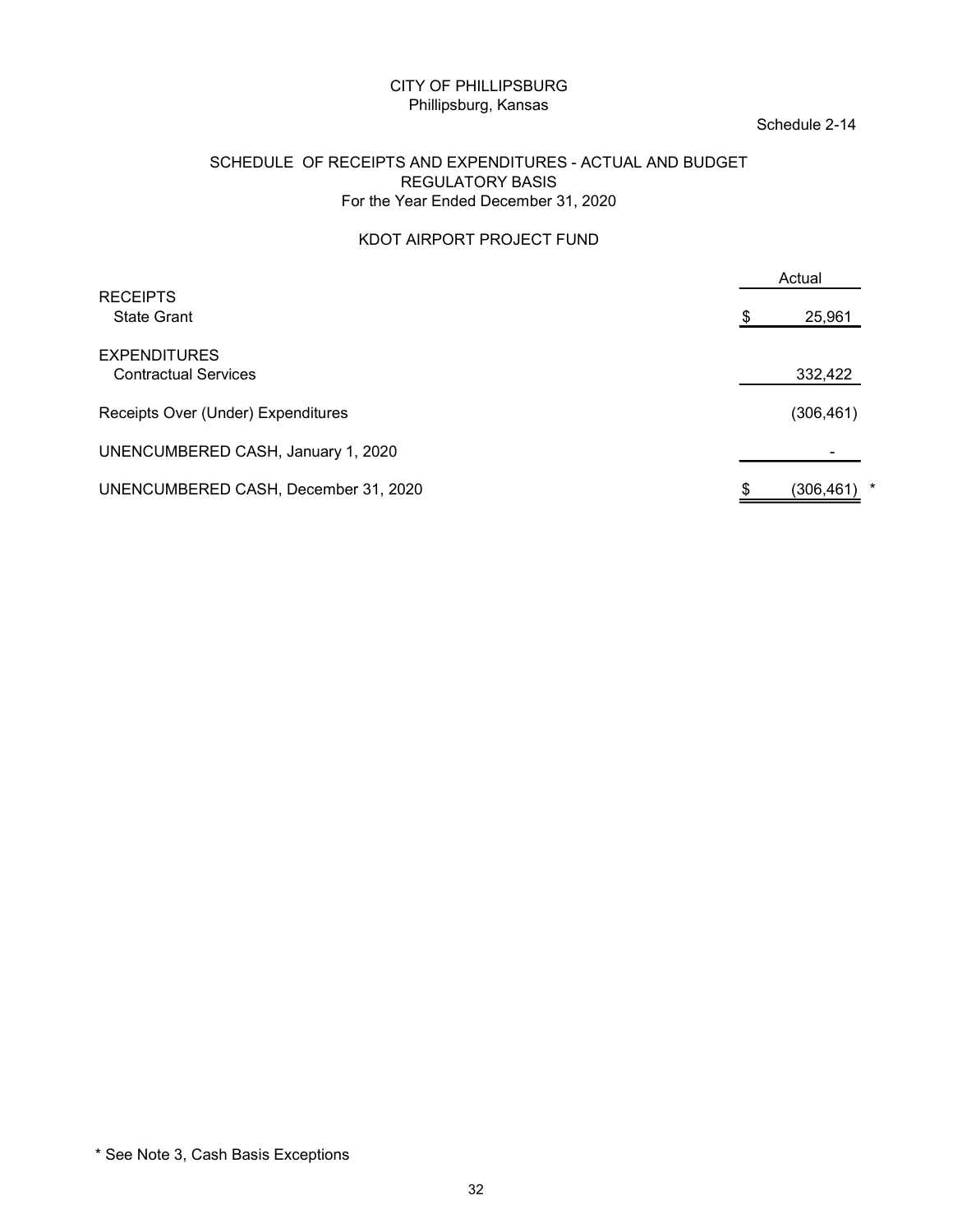#### Schedule 2-15

#### SCHEDULE OF RECEIPTS AND EXPENDITURES - ACTUAL AND BUDGET REGULATORY BASIS For the Year Ended December 31, 2020

#### AIRPORT GRANT FUND

| <b>CITY OF PHILLIPSBURG</b><br>Phillipsburg, Kansas                                                                          | Schedule 2-15 |
|------------------------------------------------------------------------------------------------------------------------------|---------------|
| SCHEDULE OF RECEIPTS AND EXPENDITURES - ACTUAL AND BUDGET<br><b>REGULATORY BASIS</b><br>For the Year Ended December 31, 2020 |               |
| AIRPORT GRANT FUND                                                                                                           |               |
| <b>RECEIPTS</b>                                                                                                              | Actual        |
| <b>Federal Grant</b>                                                                                                         | 50,424        |
| <b>EXPENDITURES</b><br><b>Contractual Services</b>                                                                           | 406,180       |
| Receipts Over (Under) Expenditures                                                                                           | (355, 756)    |
| UNENCUMBERED CASH, January 1, 2020                                                                                           | (47, 160)     |
| UNENCUMBERED CASH, December 31, 2020                                                                                         | $(402,916)$ * |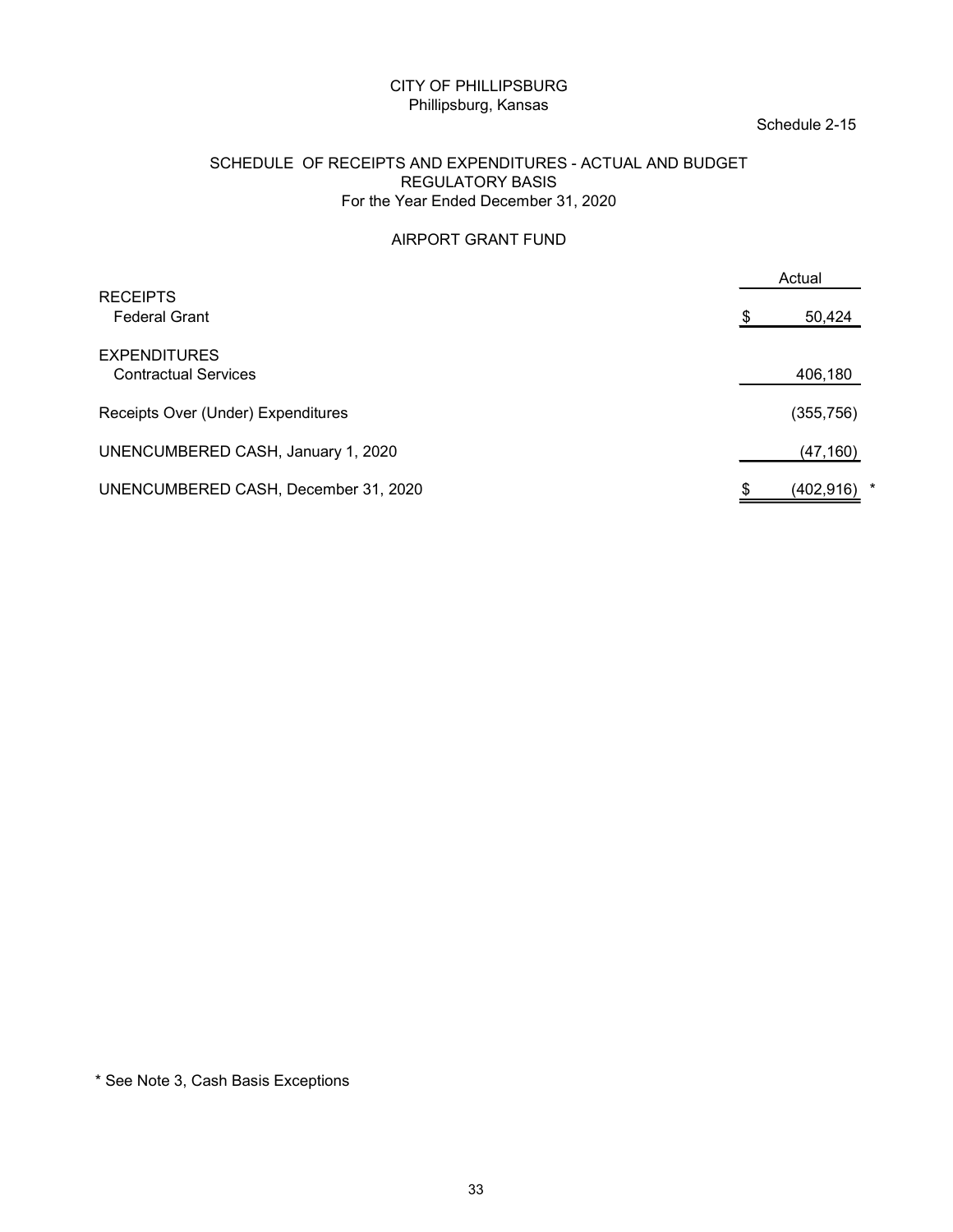#### Schedule 2-16

#### SCHEDULE OF RECEIPTS AND EXPENDITURES - ACTUAL AND BUDGET REGULATORY BASIS For the Year Ended December 31, 2020

#### KDOT STREET PROJECT FUND

| <b>CITY OF PHILLIPSBURG</b><br>Phillipsburg, Kansas                                                                          | Schedule 2-16 |  |
|------------------------------------------------------------------------------------------------------------------------------|---------------|--|
| SCHEDULE OF RECEIPTS AND EXPENDITURES - ACTUAL AND BUDGET<br><b>REGULATORY BASIS</b><br>For the Year Ended December 31, 2020 |               |  |
| KDOT STREET PROJECT FUND                                                                                                     |               |  |
|                                                                                                                              | Actual        |  |
| <b>RECEIPTS</b>                                                                                                              |               |  |
| <b>EXPENDITURES</b><br><b>Contractual Services</b>                                                                           | 81,753        |  |
| Receipts Over (Under) Expenditures                                                                                           | (81, 753)     |  |
| UNENCUMBERED CASH, January 1, 2020                                                                                           |               |  |
| UNENCUMBERED CASH, December 31, 2020                                                                                         | $(81,753)$ *  |  |
|                                                                                                                              |               |  |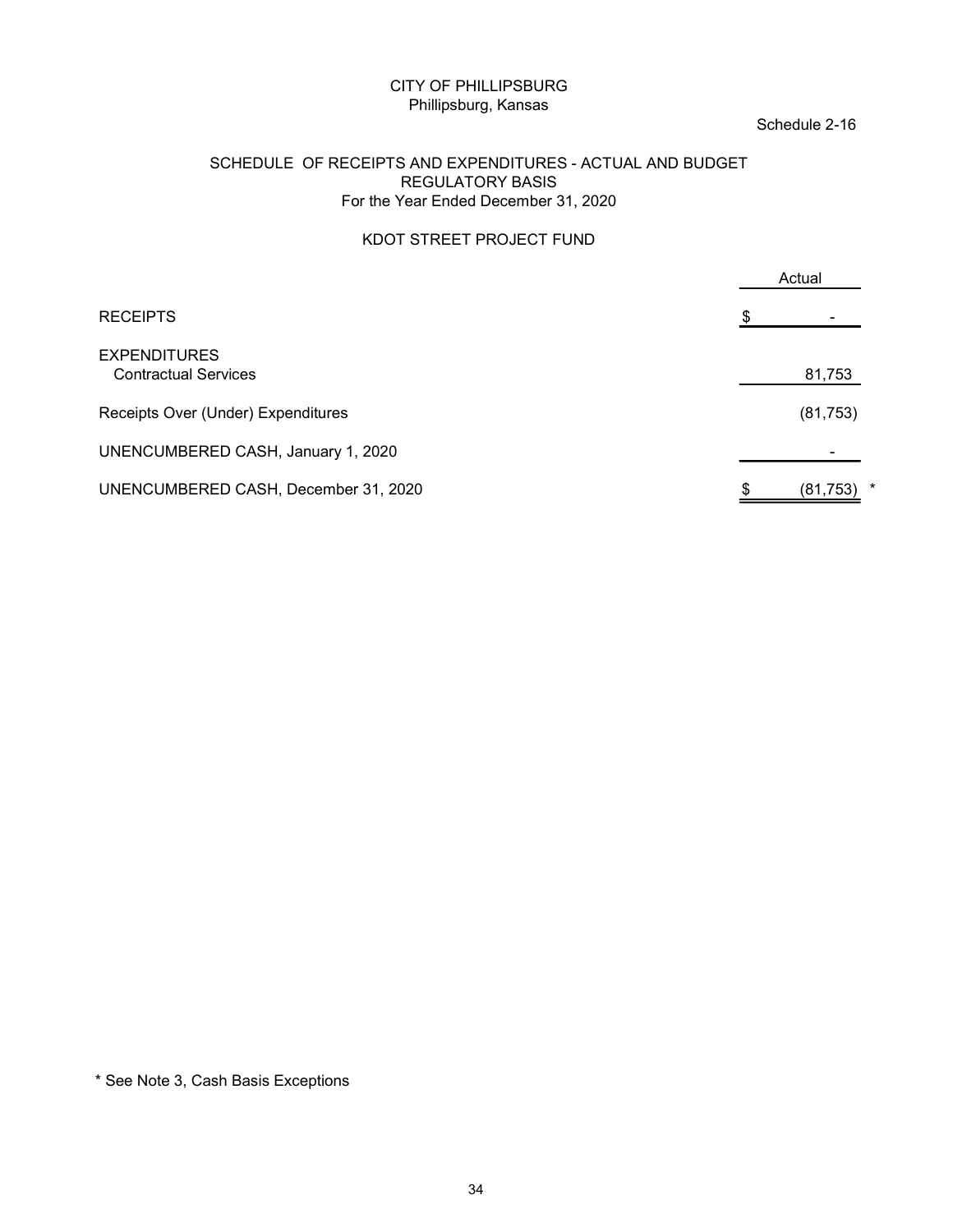#### Schedule 2-17

#### SCHEDULE OF RECEIPTS AND EXPENDITURES - ACTUAL AND BUDGET REGULATORY BASIS For the Year Ended December 31, 2020

#### QUANZ RESERVOIR PROJECT FUND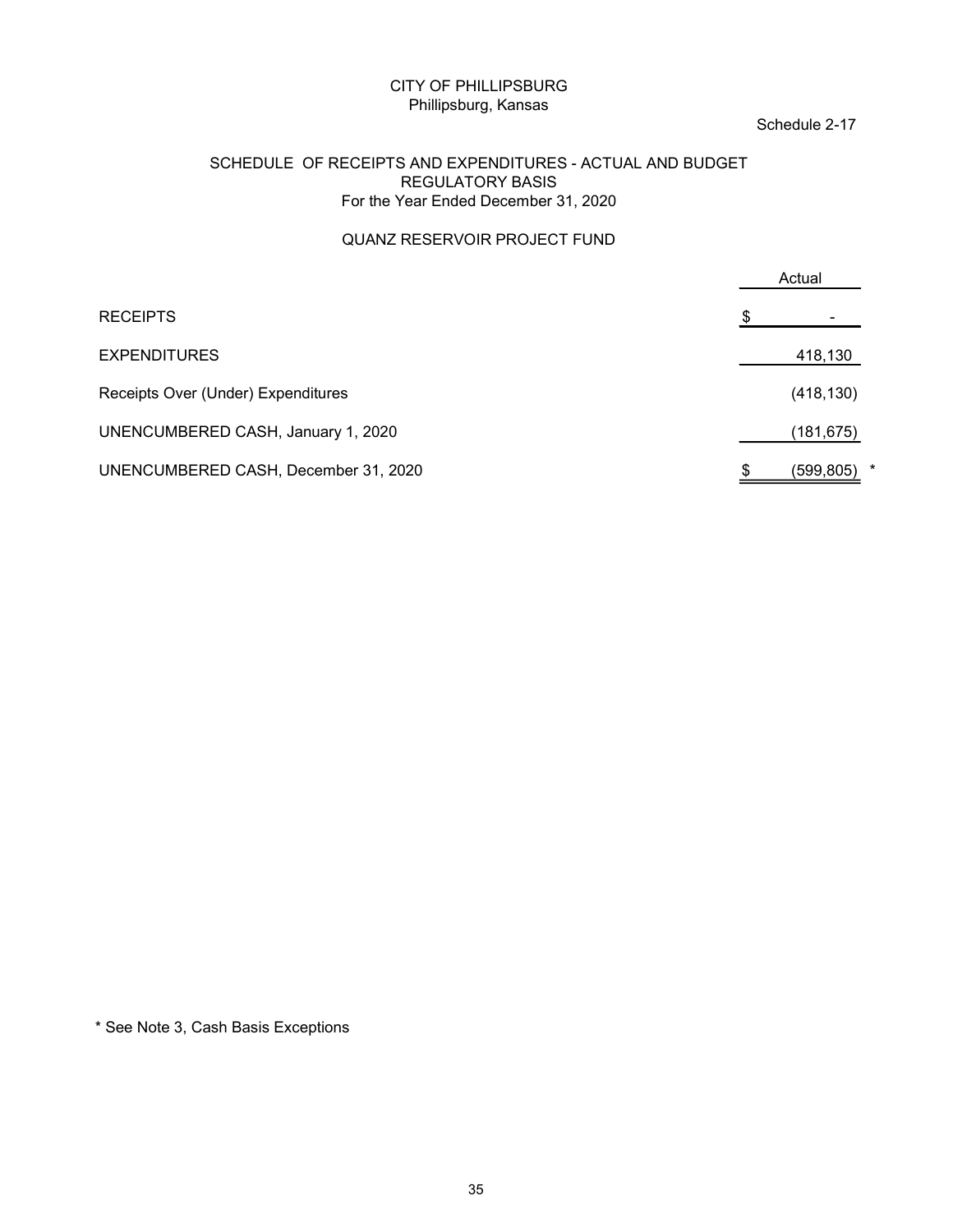#### Schedule 2-18

#### SCHEDULE OF RECEIPTS AND EXPENDITURES - ACTUAL AND BUDGET REGULATORY BASIS For the Year Ended December 31, 2020

#### CDBG WATER PROJECT FUND

| <b>CITY OF PHILLIPSBURG</b><br>Phillipsburg, Kansas                                                                          | Schedule 2-18               |
|------------------------------------------------------------------------------------------------------------------------------|-----------------------------|
| SCHEDULE OF RECEIPTS AND EXPENDITURES - ACTUAL AND BUDGET<br><b>REGULATORY BASIS</b><br>For the Year Ended December 31, 2020 |                             |
| CDBG WATER PROJECT FUND                                                                                                      |                             |
|                                                                                                                              | Actual                      |
| <b>RECEIPTS</b>                                                                                                              |                             |
| <b>EXPENDITURES</b><br><b>Contractual Services</b>                                                                           | 442,969                     |
| Receipts Over (Under) Expenditures                                                                                           | (442, 969)                  |
| UNENCUMBERED CASH, January 1, 2020                                                                                           | (19, 700)                   |
| UNENCUMBERED CASH, December 31, 2020                                                                                         | $\star$<br>(462, 669)<br>Ж. |
|                                                                                                                              |                             |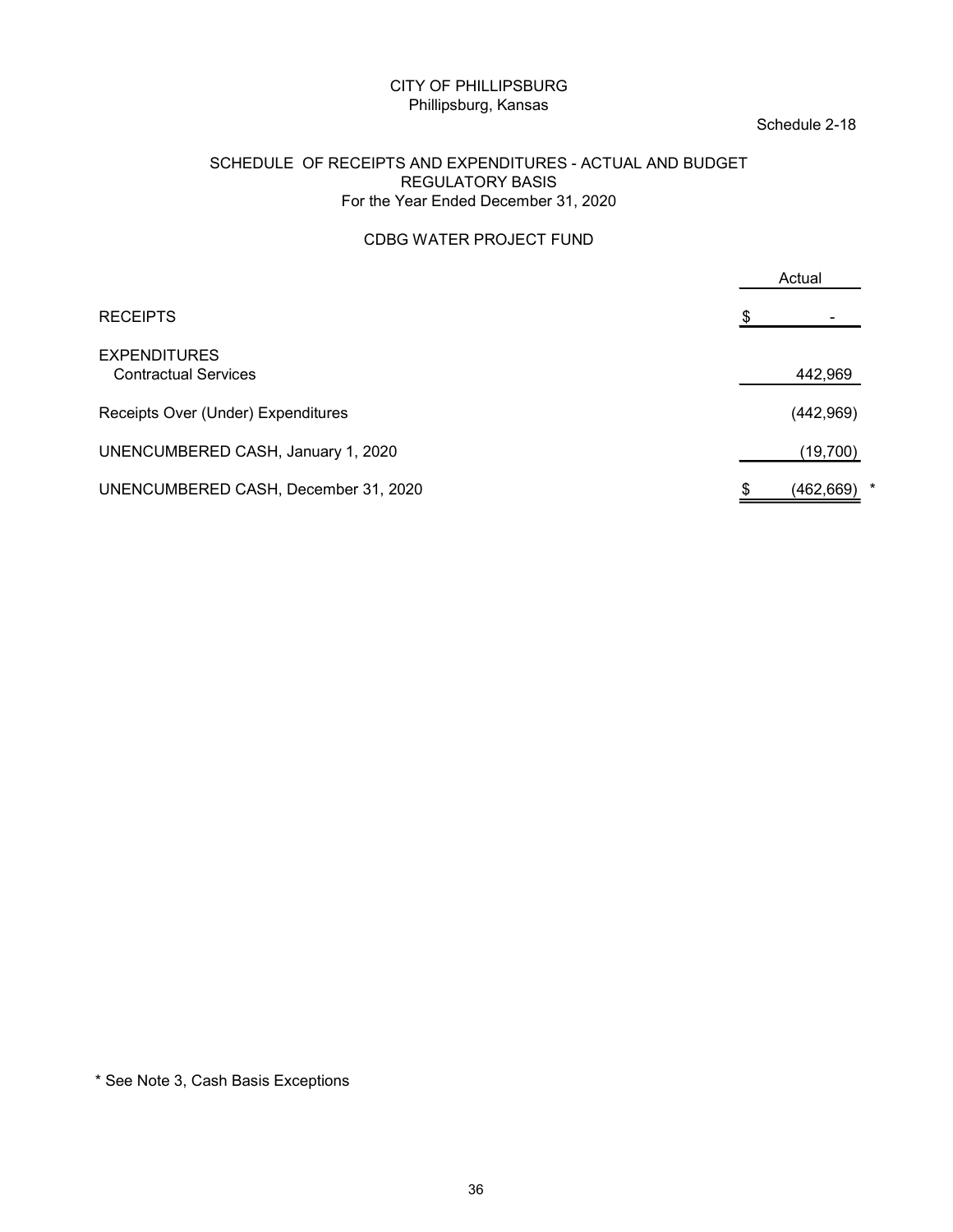#### Schedule 2-19

#### SCHEDULE OF RECEIPTS AND EXPENDITURES - ACTUAL AND BUDGET REGULATORY BASIS For the Year Ended December 31, 2020

#### AMR WATER METER FUND

| SCHEDULE OF RECEIPTS AND EXPENDITURES - ACTUAL AND BUDGET | Schedule 2-19 |
|-----------------------------------------------------------|---------------|
|                                                           |               |
|                                                           |               |
|                                                           |               |
|                                                           |               |
|                                                           |               |
|                                                           |               |
|                                                           | Actual        |
|                                                           | 443,364       |
|                                                           |               |
|                                                           | 443,364       |
|                                                           | (550, 660)    |
|                                                           | 23,911        |
|                                                           | (83, 385)     |
|                                                           |               |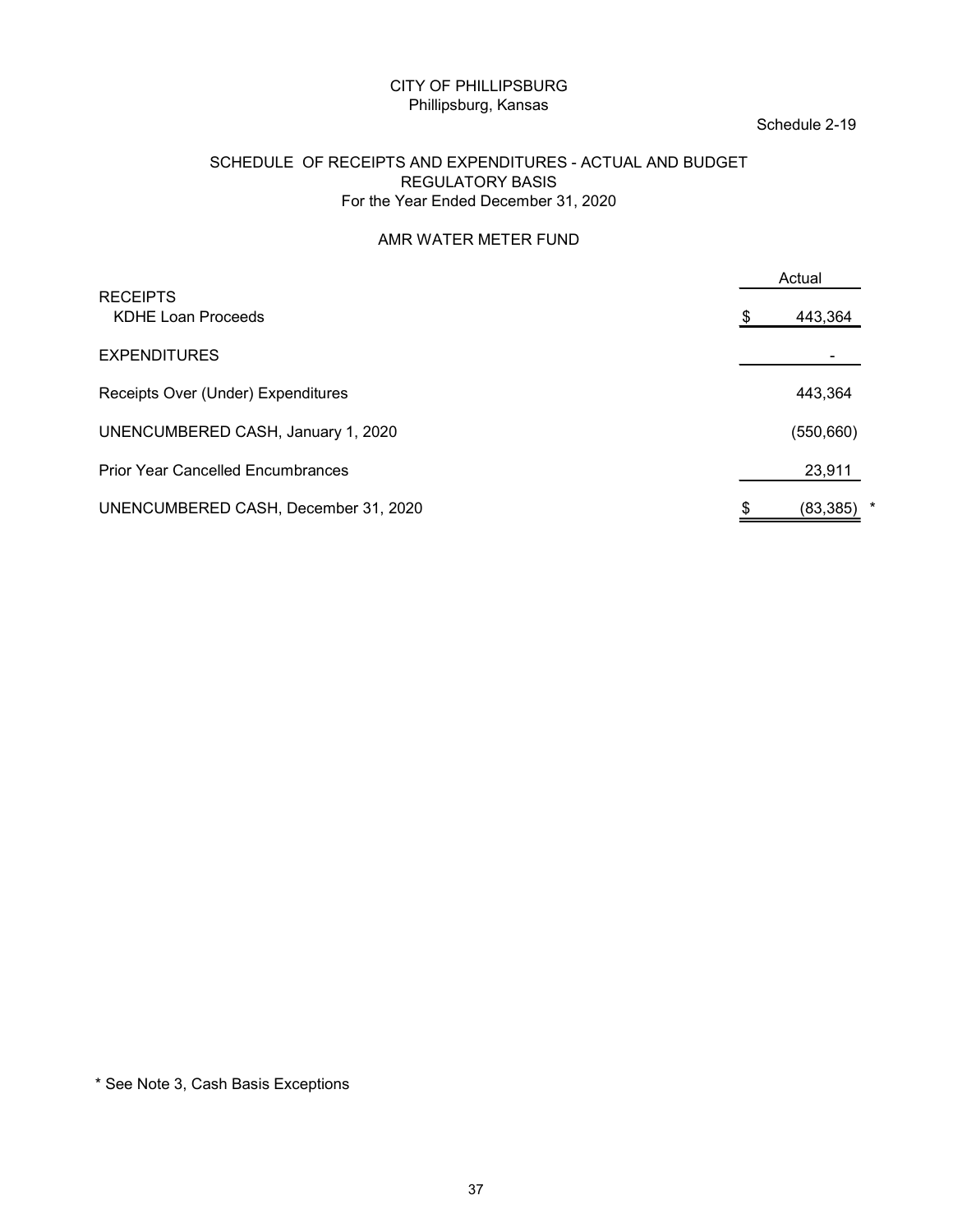Schedule 2-20 Page 1 of 2

#### SCHEDULE OF RECEIPTS AND EXPENDITURES - ACTUAL AND BUDGET REGULATORY BASIS For the Year Ended December 31, 2020

#### WATER & SEWER UTILITY FUND

|                                                    | Actual        | <b>Budget</b>   | Variance<br>Over<br>(Under) |
|----------------------------------------------------|---------------|-----------------|-----------------------------|
| <b>RECEIPTS</b>                                    |               |                 |                             |
| <b>Water Department</b>                            |               |                 |                             |
| <b>Water Sales</b>                                 | \$<br>850,899 | \$<br>905,000   | \$<br>(54, 101)             |
| <b>Penalties</b>                                   | 8,967         | 13,000          | (4,033)                     |
| <b>Sales Tax Collected</b>                         | 13,137        | 17,000          | (3,863)                     |
| Miscellaneous                                      | 646           | 50,000          | (49, 354)                   |
| <b>Coin Machine Water Sales</b>                    | 1,141         | 1,500           | (359)                       |
| <b>Water Protection Fee</b>                        | 4,226         | 5,500           | (1,274)                     |
| Sale of Equipment                                  | 135           | 1,500           | (1,365)                     |
| Return Check Charge                                | 140           | 1,500           | (1,360)                     |
| <b>Connects/Disconnects</b>                        | 9,970         | 10,500          | (530)                       |
|                                                    | 889,261       | 1,005,500       |                             |
| <b>Total Water Department</b>                      |               |                 | (116, 239)                  |
| Sewer Department                                   |               |                 |                             |
| Sewer Charges                                      | 418,811       | 430,000         | (11, 189)                   |
| Sewer Dump Station Fees                            | 2,391         | 3,500           | (1, 109)                    |
| Sale of Equipment                                  |               | 1,000           | (1,000)                     |
| <b>Total Sewer Department</b>                      | 421,202       | 434,500         | (13, 298)                   |
| <b>Total Receipts</b>                              | 1,310,463     | \$<br>1,440,000 | \$<br>(129, 537)            |
| <b>EXPENDITURES</b>                                |               |                 |                             |
| <b>Water Department</b>                            |               |                 |                             |
| <b>Water Production</b>                            |               |                 |                             |
| <b>Personal Services</b>                           | 33,592        | \$<br>28,000    | \$<br>5,592                 |
| <b>Contractual Services</b>                        | 94,782        | 240,000         | (145, 218)                  |
| Commodities                                        | 9,964         | 50,000          | (40, 036)                   |
| <b>Capital Outlay</b>                              | 75,078        | 125,000         | (49, 922)                   |
| <b>Total Water Production</b>                      | 213,416       | 443,000         | (229, 584)                  |
| Water Transmission & Distribution                  |               |                 |                             |
| <b>Personal Services</b>                           | 177,535       | 222,000         | (44, 465)                   |
| <b>Contractual Services</b>                        | 187,013       | 180,000         | 7,013                       |
| Commodities                                        | 99,483        | 155,000         | (55, 517)                   |
| <b>Capital Outlay</b>                              | 25,185        | 205,000         | (179, 815)                  |
| <b>Total Water Transmission &amp; Distribution</b> | 489,216       | 762,000         | (272, 784)                  |
| Water Commercial & General                         |               |                 |                             |
| <b>Personal Services</b>                           | 29,529        | 45,000          | (15, 471)                   |
| <b>Contractual Services</b>                        | 45,397        | 65,000          | (19,603)                    |
| Commodities                                        | 1,659         | 5,000           |                             |
| <b>Capital Outlay</b>                              |               | 5,000           | (5,000)                     |
| <b>Total Water Commercial &amp; General</b>        | 76,585        | 120,000         | (40,074)                    |
|                                                    |               |                 |                             |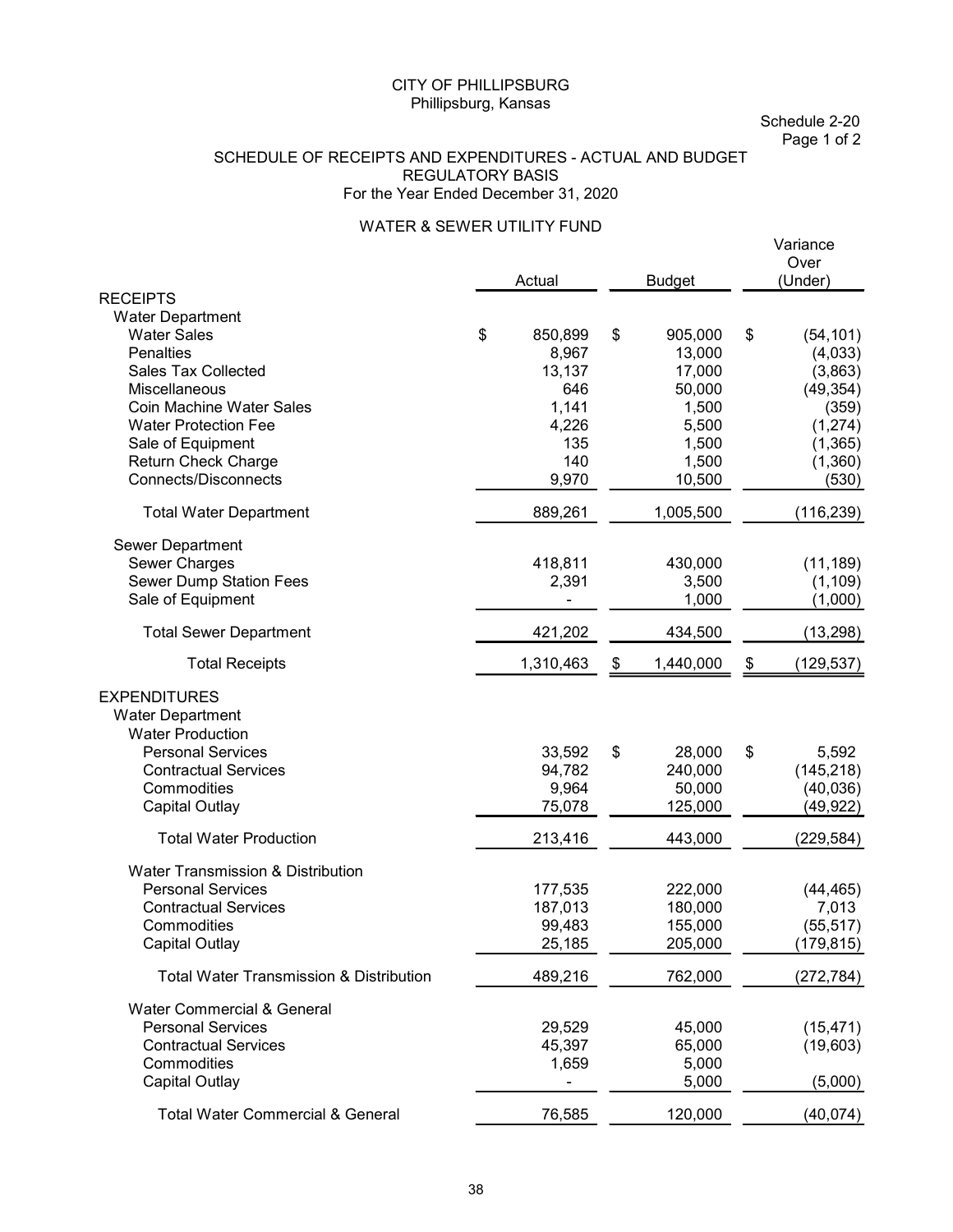Schedule 2-20 Page 2 of 2

#### SCHEDULE OF RECEIPTS AND EXPENDITURES - ACTUAL AND BUDGET REGULATORY BASIS For the Year Ended December 31, 2020

#### WATER & SEWER UTILITY FUND (Cont.)

|                                                                                                                                                   | Actual                                | <b>Budget</b>                             | Variance<br>Over<br>(Under)                      |
|---------------------------------------------------------------------------------------------------------------------------------------------------|---------------------------------------|-------------------------------------------|--------------------------------------------------|
| <b>EXPENDITURES (Cont.)</b><br>Water Department (Cont.)<br><b>Water Non-Operating</b>                                                             |                                       |                                           |                                                  |
| Sales Tax<br><b>State Water Fee</b><br>Kansas Clean Drinking Water Fee<br>Miscellaneous                                                           | \$<br>13,432<br>4,196<br>3,933        | \$<br>20,000<br>10,000<br>7,000<br>30,000 | \$<br>(6, 568)<br>(5,804)<br>(3,067)<br>(30,000) |
| <b>Total Water Non-Operating</b>                                                                                                                  | 21,561                                | 67,000                                    | (45, 439)                                        |
| <b>Total Water Department</b>                                                                                                                     | 800,778                               | 1,392,000                                 | (591, 222)                                       |
| Sewer Department<br>Sewer Commercial & General<br><b>Personal Services</b><br><b>Contractual Services</b><br>Commodities<br><b>Capital Outlay</b> | 64,229<br>121,306<br>57,205<br>28,500 | 75,000<br>150,000<br>64,100<br>126,391    | (10, 771)<br>(28, 694)<br>(6, 895)<br>(97, 891)  |
| <b>Total Sewer Commercial &amp; General</b>                                                                                                       | 271,240                               | 415,491                                   | (144, 251)                                       |
| <b>Sewer Administration</b><br><b>Personal Services</b><br><b>Contractual Services</b><br>Commodities<br>Capital Outlay                           | 18,009<br>18,583<br>854<br>÷,         | 25,000<br>25,000<br>5,000<br>5,000        | (6,991)<br>(6, 417)<br>(4, 146)<br>(5,000)       |
| <b>Total Sewer Administration</b>                                                                                                                 | 37,446                                | 60,000                                    | (22, 554)                                        |
| <b>Total Sewer Department</b>                                                                                                                     | 308,686                               | 475,491                                   | (166, 805)                                       |
| <b>Outgoing Transfers</b><br><b>Bond &amp; Interest Fund</b><br><b>Equipment Reserve Fund</b>                                                     | 62,000                                | 62,000<br>150,000                         | (150,000)                                        |
| <b>Total Outgoing Transfers</b>                                                                                                                   | 62,000                                | 212,000                                   | (150,000)                                        |
| <b>Total Expenditures</b>                                                                                                                         | 1,171,464                             | \$<br>2,079,491                           | \$<br>(908, 027)                                 |
| Receipts Over (Under) Expenditures                                                                                                                | 138,999                               |                                           |                                                  |
| UNENCUMBERED CASH, January 1, 2020                                                                                                                | 1,058,856                             |                                           |                                                  |
| UNENCUMBERED CASH, December 31, 2020                                                                                                              | \$<br>1,197,855                       |                                           |                                                  |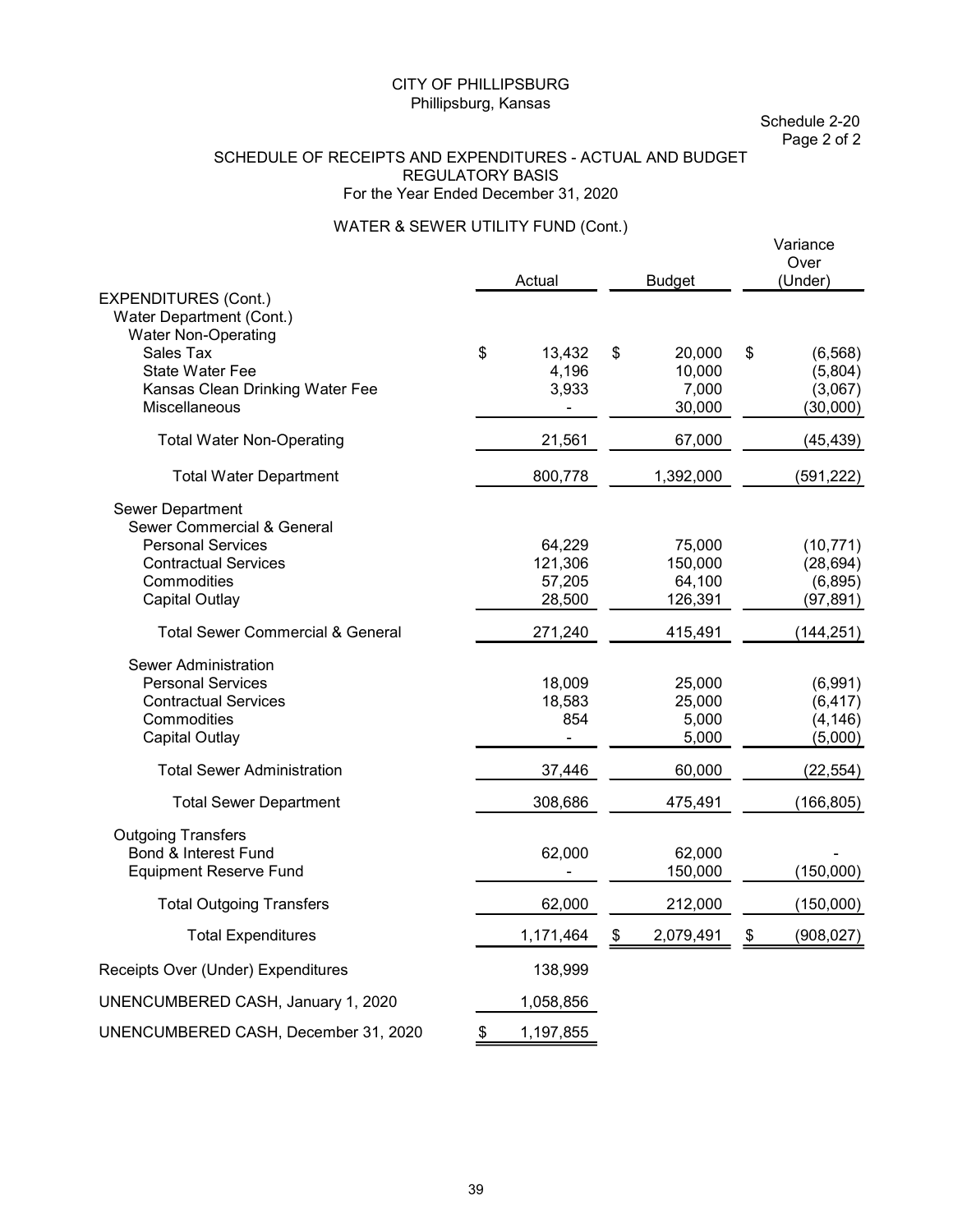#### SCHEDULE OF RECEIPTS AND EXPENDITURES - ACTUAL AND BUDGET REGULATORY BASIS For the Year Ended December 31, 2020

# SOLID WASTE FUND<br>
Variance

|                                                                                                                                                                                   | <b>CITY OF PHILLIPSBURG</b><br>Phillipsburg, Kansas             |                                                            |                            |                                                              |                         | Schedule 2-21                                           |
|-----------------------------------------------------------------------------------------------------------------------------------------------------------------------------------|-----------------------------------------------------------------|------------------------------------------------------------|----------------------------|--------------------------------------------------------------|-------------------------|---------------------------------------------------------|
| SCHEDULE OF RECEIPTS AND EXPENDITURES - ACTUAL AND BUDGET                                                                                                                         | <b>REGULATORY BASIS</b><br>For the Year Ended December 31, 2020 |                                                            |                            |                                                              |                         |                                                         |
|                                                                                                                                                                                   | SOLID WASTE FUND                                                |                                                            |                            |                                                              |                         | Variance<br>Over                                        |
| <b>RECEIPTS</b><br><b>Fees Collected</b><br><b>Sales Tax Collected</b><br>Sale of Dumpsters<br><b>Equipment Rental</b><br>Miscellaneous<br>Yard Waste Receipts                    | \$                                                              | Actual<br>384,935<br>146<br>1,620<br>1,925<br>804<br>6,012 | \$                         | <b>Budget</b><br>386,000<br>1,800<br>$\blacksquare$<br>6,000 | \$                      | (Under)<br>(1,065)<br>146<br>1,620<br>125<br>804<br>12  |
| <b>Total Receipts</b>                                                                                                                                                             |                                                                 | 395,442                                                    | \$                         | 393,800                                                      | \$                      | 1,642                                                   |
| <b>EXPENDITURES</b><br>Operating<br><b>Personal Services</b><br><b>Contractual Services</b><br>Commodities<br><b>Capital Outlay</b><br>Administration<br><b>Personal Services</b> |                                                                 | 77,754<br>155,288<br>13,194<br>21,383                      | $\boldsymbol{\mathcal{F}}$ | 86,000<br>211,042<br>60,000<br>30,000<br>20,000              | $\sqrt[6]{\frac{1}{2}}$ | (8, 246)<br>(55, 754)<br>(46, 806)<br>(30,000)<br>1,383 |
| <b>Contractual Services</b><br>Commodities<br><b>Capital Outlay</b><br><b>Outgoing Transfer</b><br><b>Equipment Reserve Fund</b>                                                  |                                                                 | 21,182<br>1,531<br>12,798                                  |                            | 30,000<br>5,000<br>20,000<br>25,000                          |                         | (8, 818)<br>(3, 469)<br>(20,000)<br>(12, 202)           |
| <b>Total Expenditures</b>                                                                                                                                                         |                                                                 | 303,130                                                    | \$                         | 487,042                                                      | \$                      | (183, 912)                                              |
| Receipts Over (Under) Expenditures                                                                                                                                                |                                                                 | 92,312                                                     |                            |                                                              |                         |                                                         |
| UNENCUMBERED CASH, January 1, 2020                                                                                                                                                |                                                                 | 127,418                                                    |                            |                                                              |                         |                                                         |
| UNENCUMBERED CASH, December 31, 2020                                                                                                                                              |                                                                 | 219,730                                                    |                            |                                                              |                         |                                                         |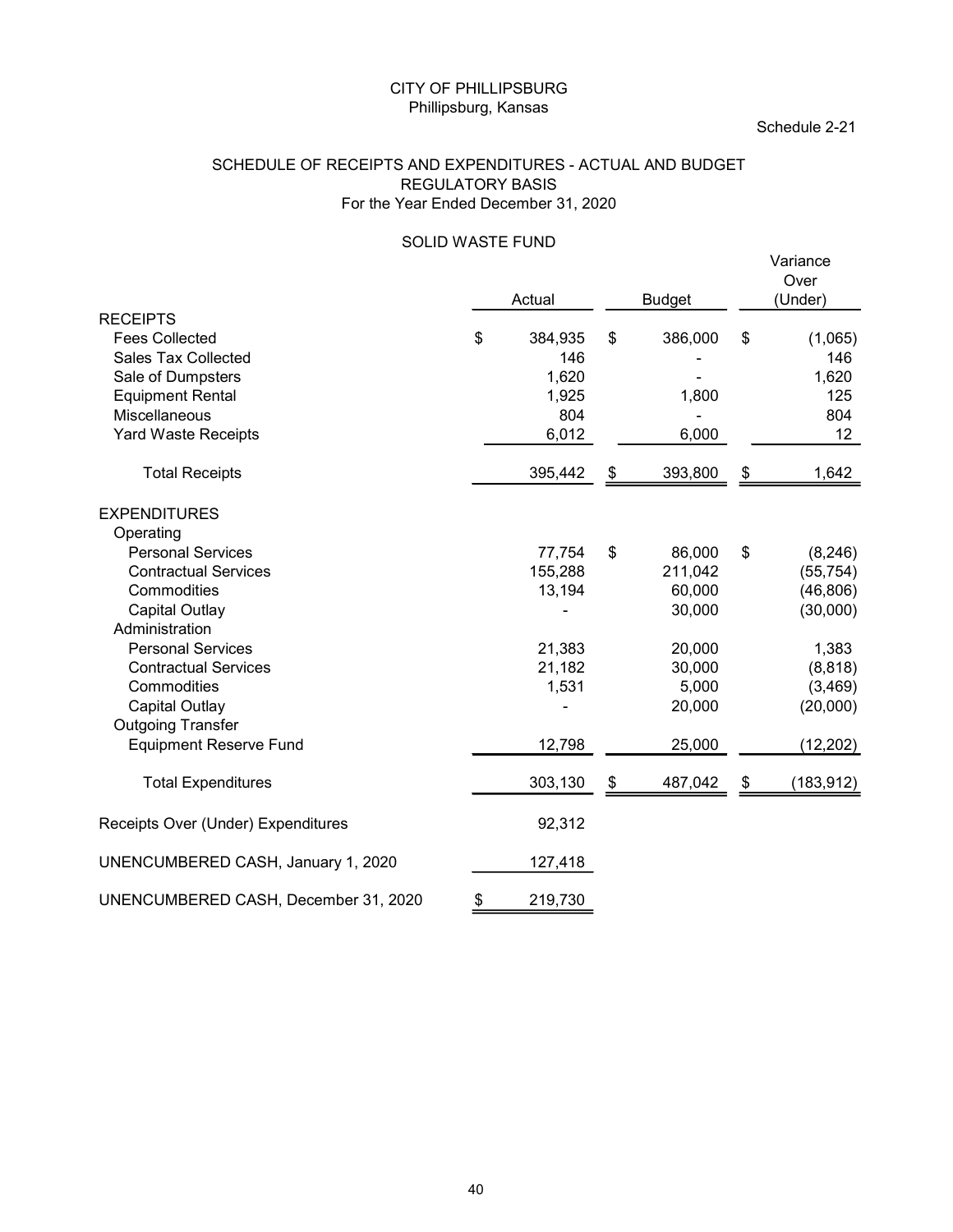#### SCHEDULE OF RECEIPTS AND EXPENDITURES - ACTUAL AND BUDGET REGULATORY BASIS For the Year Ended December 31, 2020

#### AQUATIC CENTER FUND

|                                                                                                                                                                                                   | <b>CITY OF PHILLIPSBURG</b><br>Phillipsburg, Kansas |                                                           |                                  |            | Schedule 2-22                                                |
|---------------------------------------------------------------------------------------------------------------------------------------------------------------------------------------------------|-----------------------------------------------------|-----------------------------------------------------------|----------------------------------|------------|--------------------------------------------------------------|
| SCHEDULE OF RECEIPTS AND EXPENDITURES - ACTUAL AND BUDGET                                                                                                                                         | <b>REGULATORY BASIS</b>                             | For the Year Ended December 31, 2020                      |                                  |            |                                                              |
|                                                                                                                                                                                                   | <b>AQUATIC CENTER FUND</b>                          |                                                           |                                  |            | Variance                                                     |
|                                                                                                                                                                                                   |                                                     | Actual                                                    | <b>Budget</b>                    |            | Over<br>(Under)                                              |
| <b>RECEIPTS</b><br>Local Retailer's Sales Tax<br><b>Swimming Pool Concessions</b><br>Swimming Lessons<br><b>Swimming Pool Tickets</b><br><b>Sales Tax Collected</b><br>Miscellaneous<br>Donations | \$                                                  | 494,500<br>10,481<br>3,710<br>20,111<br>943<br>403<br>455 | \$<br>480,000<br>36,500<br>1,000 | \$         | 14,500<br>10,481<br>3,710<br>(16, 389)<br>(57)<br>403<br>455 |
| <b>Total Receipts</b>                                                                                                                                                                             |                                                     | 530,603                                                   | \$<br>517,500                    | \$         | 13,103                                                       |
|                                                                                                                                                                                                   |                                                     |                                                           |                                  |            |                                                              |
| <b>EXPENDITURES</b><br>Administration                                                                                                                                                             |                                                     |                                                           |                                  |            |                                                              |
| <b>Personal Services</b><br><b>Contractual Services</b>                                                                                                                                           |                                                     | 20,122<br>8,037                                           | \$<br>50,000<br>30,000           | $\sqrt{3}$ | (29, 878)<br>(21, 963)                                       |
| Commodities                                                                                                                                                                                       |                                                     | 222                                                       | 2,000                            |            | (1,778)                                                      |
| <b>Capital Outlay</b>                                                                                                                                                                             |                                                     | ÷.                                                        | 5,000                            |            | (5,000)                                                      |
| Lease Payment<br>Indoor Pool                                                                                                                                                                      |                                                     | 221,679                                                   | 230,000                          |            | (8,321)                                                      |
| <b>Personal Services</b>                                                                                                                                                                          |                                                     | 48,661                                                    | 47,000                           |            | 1,661                                                        |
| <b>Contractual Services</b>                                                                                                                                                                       |                                                     | 43,098                                                    | 93,500                           |            | (50, 402)                                                    |
| Commodities                                                                                                                                                                                       |                                                     | 21,595                                                    | 27,553                           |            | (5,958)                                                      |
| <b>Capital Outlay</b>                                                                                                                                                                             |                                                     |                                                           | 10,000                           |            | (10,000)                                                     |
| <b>Outdoor Pool</b>                                                                                                                                                                               |                                                     |                                                           |                                  |            |                                                              |
| <b>Personal Services</b><br><b>Contractual Services</b>                                                                                                                                           |                                                     | 67,278<br>22,625                                          | 52,000<br>32,500                 |            | 15,278<br>(9,875)                                            |
| Commodities                                                                                                                                                                                       |                                                     | 32,432                                                    | 30,453                           |            | 1,979                                                        |
| <b>Capital Outlay</b>                                                                                                                                                                             |                                                     | 4,250                                                     | 5,000                            |            | (750)                                                        |
| <b>Total Expenditures</b>                                                                                                                                                                         |                                                     | 489,999                                                   | \$<br>615,006                    | \$         | (125,007)                                                    |
| Receipts Over (Under) Expenditures                                                                                                                                                                |                                                     | 40,604                                                    |                                  |            |                                                              |
| UNENCUMBERED CASH, January 1, 2020                                                                                                                                                                |                                                     | 177,448                                                   |                                  |            |                                                              |
| UNENCUMBERED CASH, December 31, 2020                                                                                                                                                              | P.                                                  | 218,052                                                   |                                  |            |                                                              |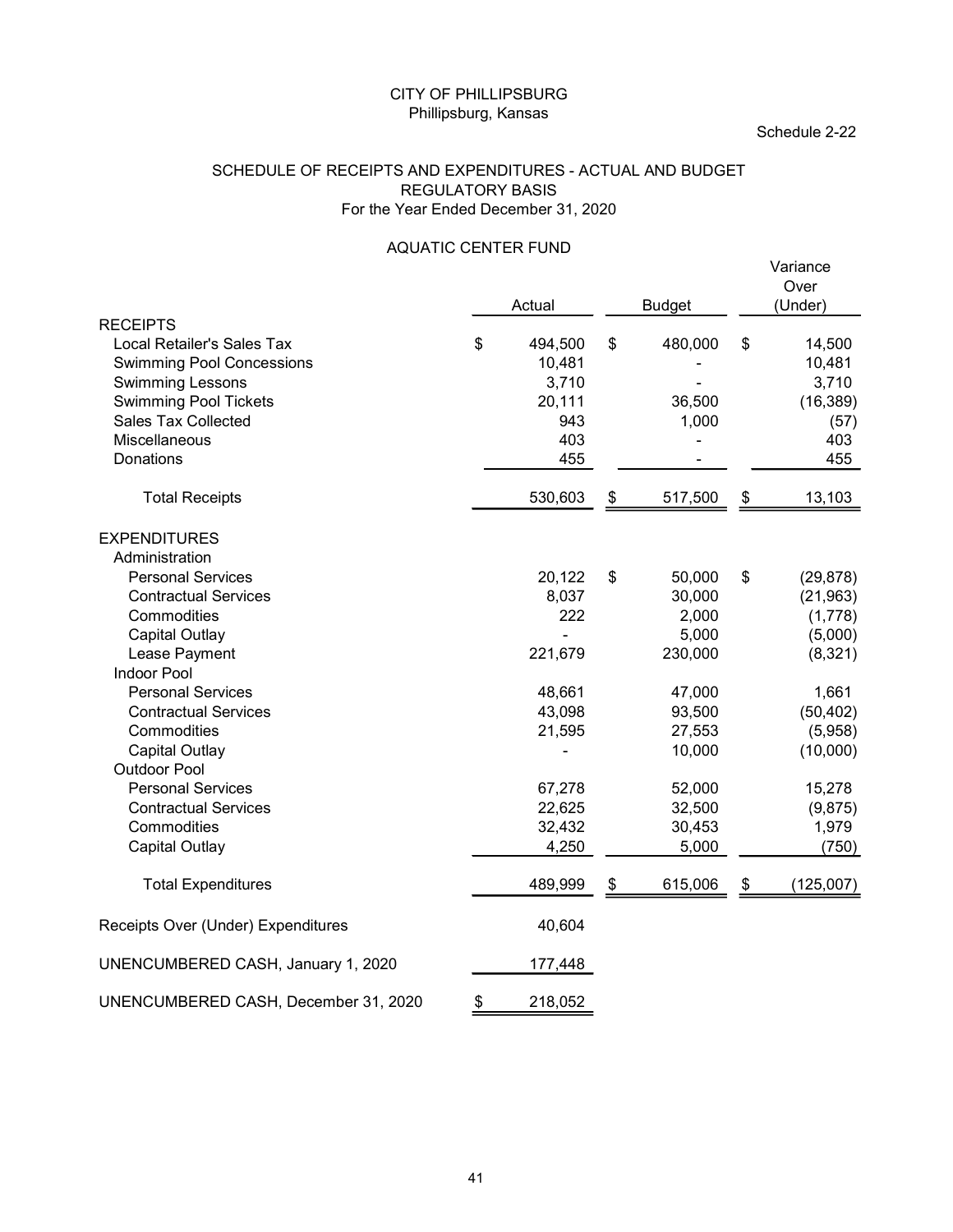#### Schedule 2-23

#### SCHEDULE OF RECEIPTS AND EXPENDITURES - ACTUAL REGULATORY BASIS For the Year Ended December 31, 2020

#### ENDOWMENT FUND

| <b>CITY OF PHILLIPSBURG</b><br>Phillipsburg, Kansas                                                               |               |  |
|-------------------------------------------------------------------------------------------------------------------|---------------|--|
|                                                                                                                   | Schedule 2-23 |  |
| SCHEDULE OF RECEIPTS AND EXPENDITURES - ACTUAL<br><b>REGULATORY BASIS</b><br>For the Year Ended December 31, 2020 |               |  |
| <b>ENDOWMENT FUND</b>                                                                                             |               |  |
|                                                                                                                   | Actual        |  |
| <b>RECEIPTS</b><br>Interest on Idle Funds                                                                         | 61            |  |
| <b>EXPENDITURES</b>                                                                                               |               |  |
| Receipts Over (Under) Expenditures                                                                                | 61            |  |
| UNENCUMBERED CASH, January 1, 2020                                                                                | 10,268        |  |
| UNENCUMBERED CASH, December 31, 2020                                                                              | 10,329        |  |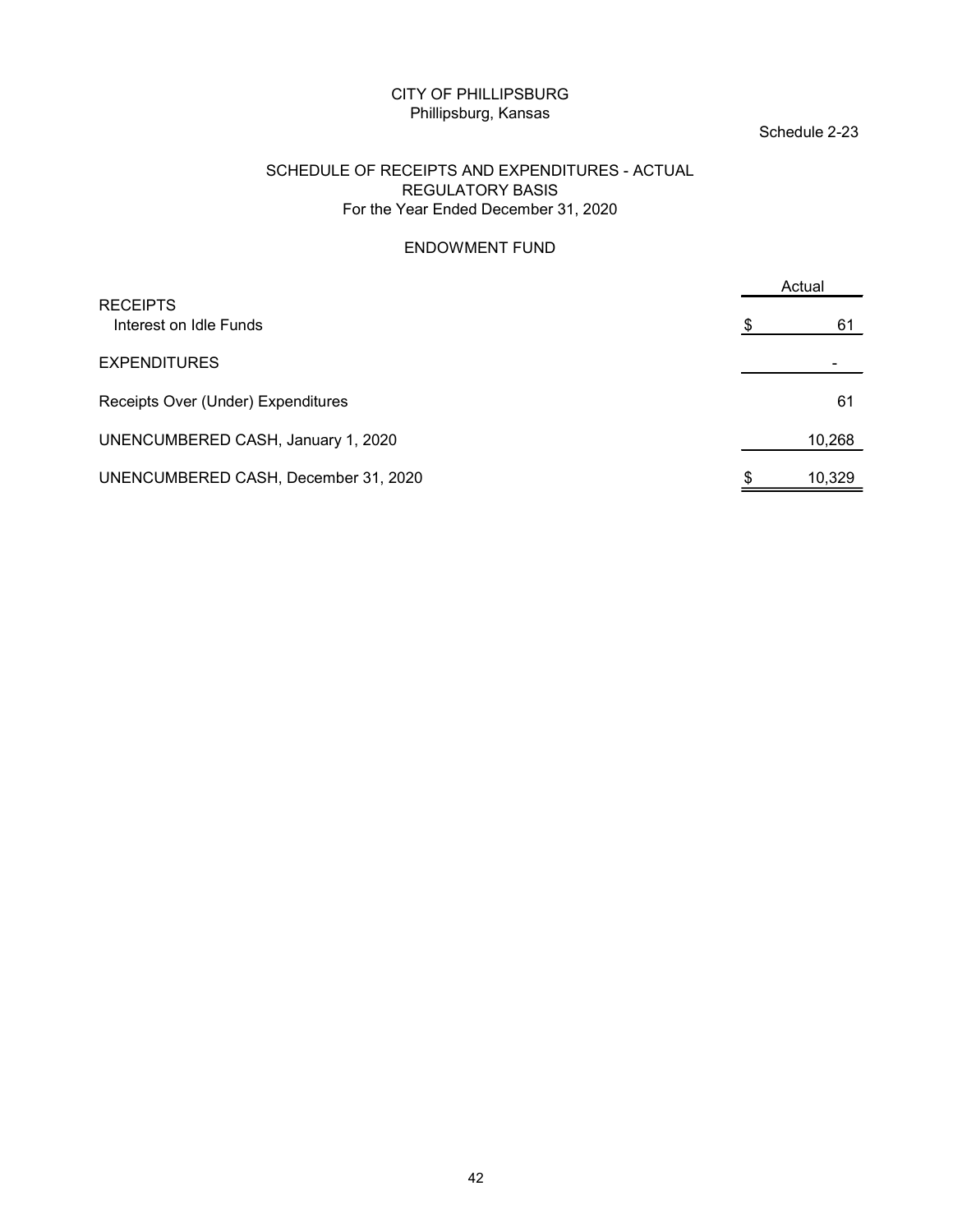#### Schedule 3

#### SCHEDULE OF RECEIPTS AND DISBURSEMENTS REGULATORY BASIS For the Year Ended December 31, 2020

#### AGENCY FUNDS

|                                                                                |               |                                   |                           | CITY OF PHILLIPSBURG<br>Phillipsburg, Kansas                                                              |                           |                          |      | Schedule 3              |
|--------------------------------------------------------------------------------|---------------|-----------------------------------|---------------------------|-----------------------------------------------------------------------------------------------------------|---------------------------|--------------------------|------|-------------------------|
|                                                                                |               |                                   |                           | SCHEDULE OF RECEIPTS AND DISBURSEMENTS<br><b>REGULATORY BASIS</b><br>For the Year Ended December 31, 2020 |                           |                          |      |                         |
|                                                                                |               |                                   |                           | <b>AGENCY FUNDS</b>                                                                                       |                           |                          |      |                         |
| <b>FUNDS</b>                                                                   |               | Beginning<br>Cash Balance         |                           | Receipts                                                                                                  |                           | Disbursements            |      | Ending<br>Cash Balance  |
| <b>Municipal Court Bonds</b><br><b>Employee Flex Benefits</b><br>Meter Deposit | $\frac{1}{2}$ | $\blacksquare$<br>6,184<br>20,770 | $\boldsymbol{\mathsf{S}}$ | 5,251<br>78,487<br>6,020                                                                                  | $\boldsymbol{\mathsf{S}}$ | 5,151<br>72,745<br>6,220 | - \$ | 100<br>11,926<br>20,570 |
| Total                                                                          |               | 26,954                            | \$                        | 89,758                                                                                                    | \$                        | 84,116                   | -S   | 32,596                  |
|                                                                                |               |                                   |                           |                                                                                                           |                           |                          |      |                         |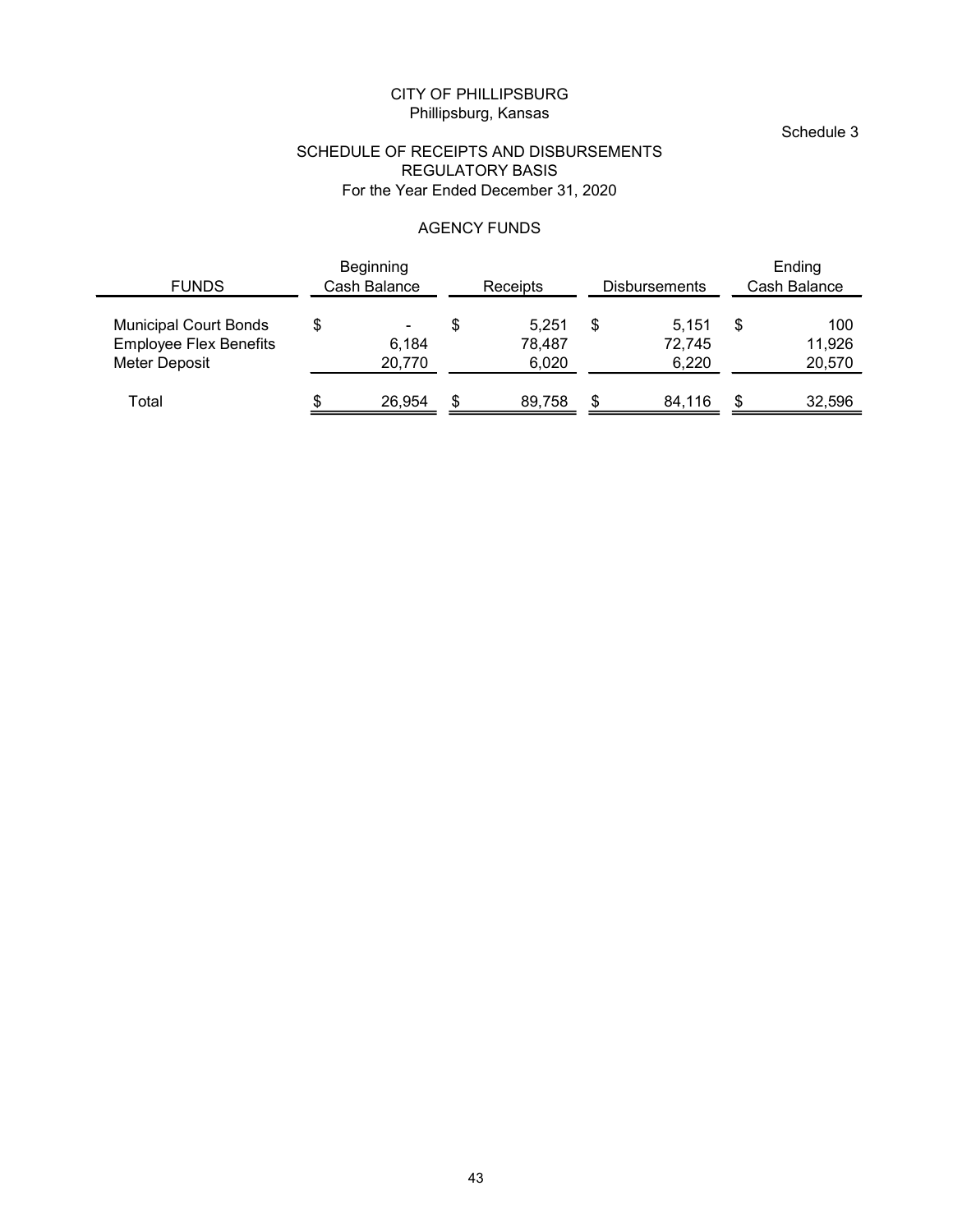#### Schedule 4-1

#### RELATED MUNICIPAL ENTITY SCHEDULE OF RECEIPTS AND EXPENDITURES - ACTUAL REGULATORY BASIS For the Year Ended December 31, 2020

#### PUBLIC BUILDING COMMISSION AQUATIC CENTER BOND & INTEREST FUND

| CITY OF PHILLIPSBURG<br>Phillipsburg, Kansas<br>RELATED MUNICIPAL ENTITY<br>SCHEDULE OF RECEIPTS AND EXPENDITURES - ACTUAL<br><b>REGULATORY BASIS</b><br>For the Year Ended December 31, 2020 | Schedule 4-1                                                      |
|-----------------------------------------------------------------------------------------------------------------------------------------------------------------------------------------------|-------------------------------------------------------------------|
| PUBLIC BUILDING COMMISSION<br>AQUATIC CENTER BOND & INTEREST FUND                                                                                                                             |                                                                   |
|                                                                                                                                                                                               | Actual                                                            |
| <b>RECEIPTS</b><br>Lease Income<br><b>Bond Premium</b><br><b>Bond Proceeds</b><br>Interest on Idle Funds                                                                                      | \$<br>221,679<br>114,749<br>1,875,000<br>1,584                    |
| <b>Total Receipts</b>                                                                                                                                                                         | 2,213,012                                                         |
|                                                                                                                                                                                               |                                                                   |
| <b>EXPENDITURES</b><br><b>Principal Payment</b><br>Interest Expense<br><b>Financial Advisor</b><br>Legal<br>Miscellaneous<br><b>Registration Fees</b><br><b>Underwriters Discount</b>         | 2,080,000<br>83,352<br>19,721<br>345<br>14,520<br>2,674<br>10,912 |
| <b>Total Expenditures</b>                                                                                                                                                                     | 2,211,524                                                         |
| Receipts Over (Under) Expenditures                                                                                                                                                            | 1,488                                                             |
| UNENCUMBERED CASH, January 1, 2020                                                                                                                                                            | 84,130                                                            |
| UNENCUMBERED CASH, December 31, 2020                                                                                                                                                          | 85,618                                                            |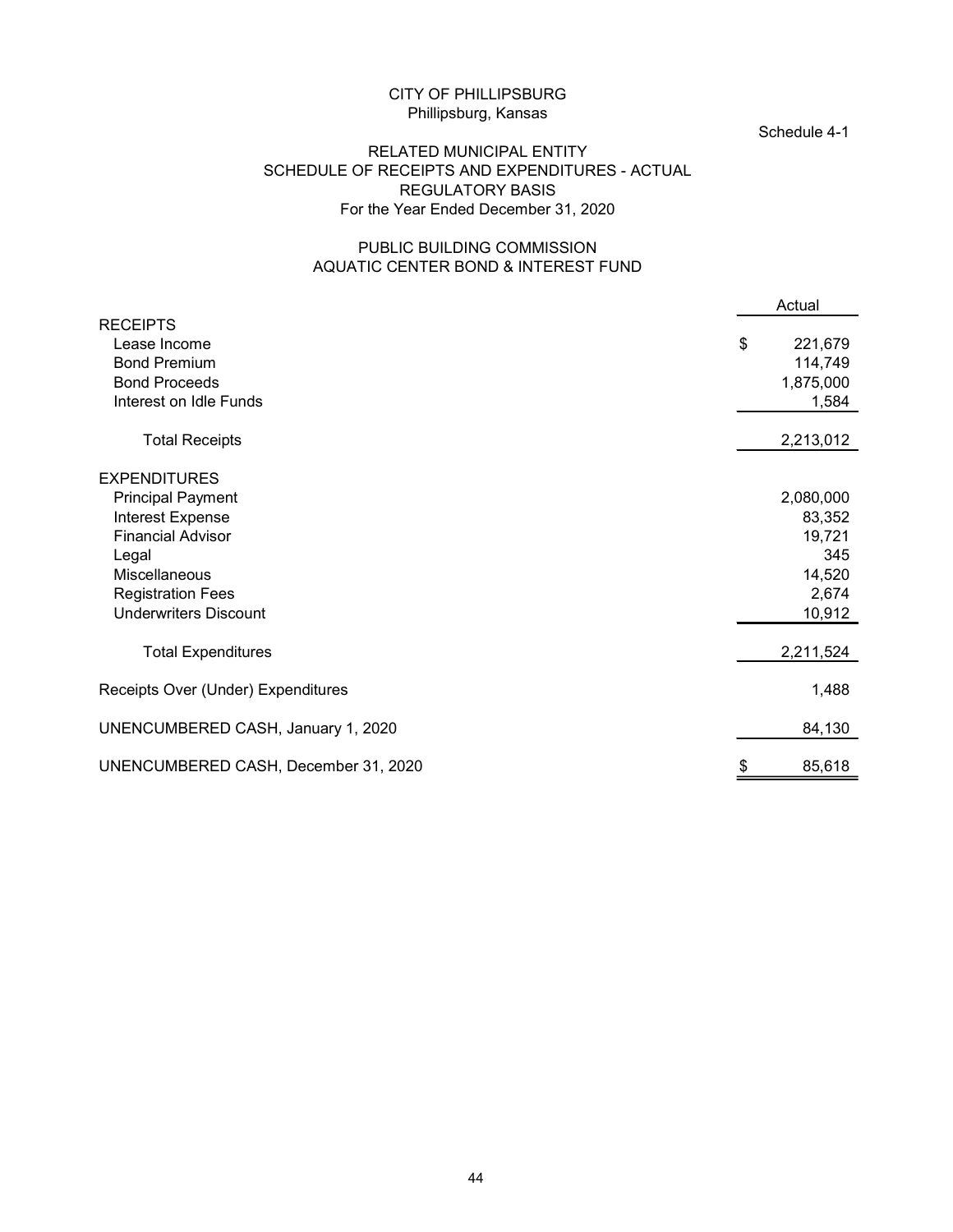#### Schedule 4-2

#### RELATED MUNICIPAL ENTITY SCHEDULE OF RECEIPTS AND EXPENDITURES - ACTUAL REGULATORY BASIS For the Year Ended December 31, 2020

#### PUBLIC BUILDING COMMISSION AQUATIC CENTER CAPITAL PROJECTS FUND

|   | Schedule 4-2 |
|---|--------------|
|   | Actual       |
| S |              |
|   |              |
|   |              |
|   | 138,555      |
|   | 138,555      |
|   |              |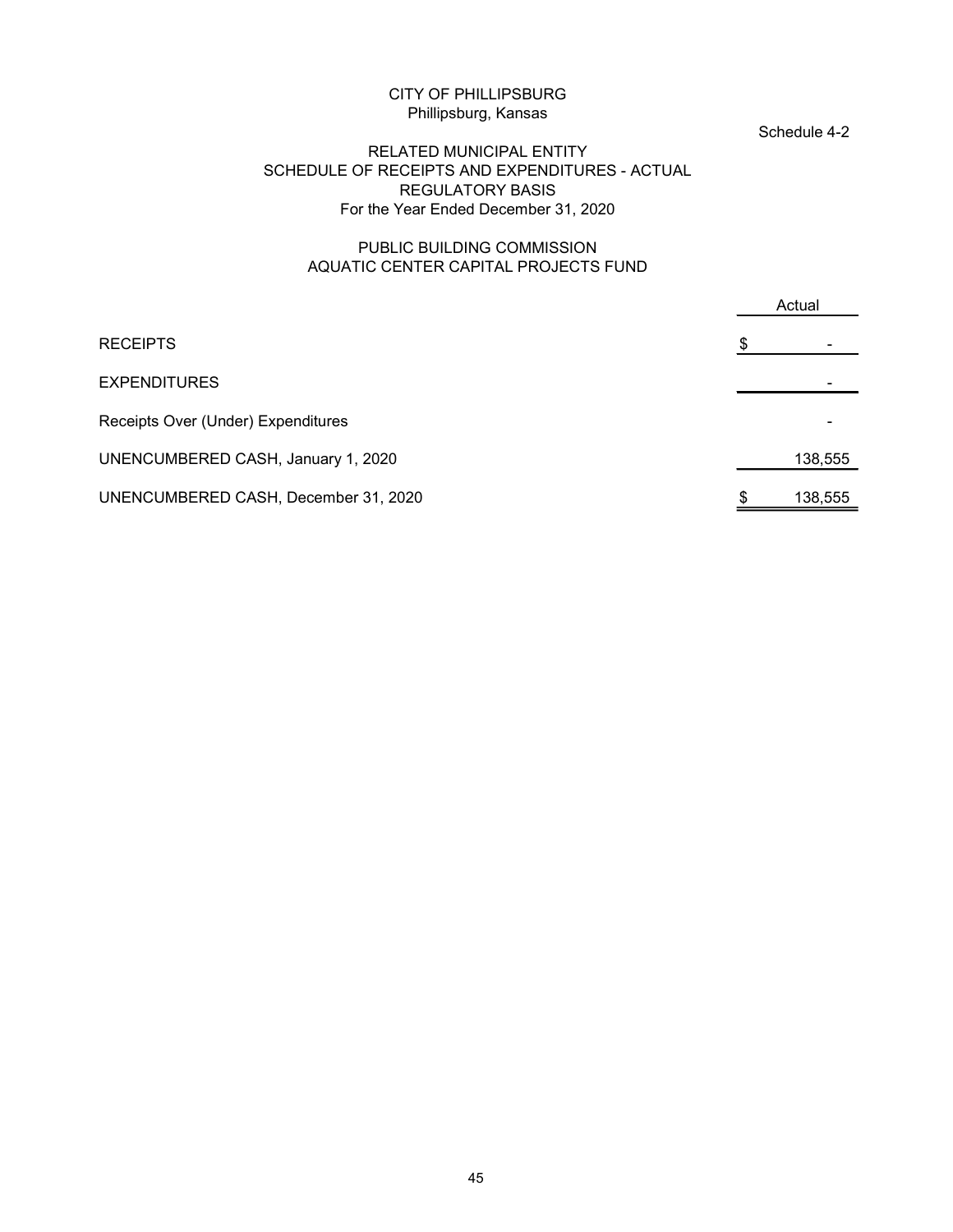CITY OF PHILLIPSBURG, KANSAS ADDITIONAL SUPPLEMENTARY INFORMATION FOR THE YEAR ENDED DECEMBER 31, 2020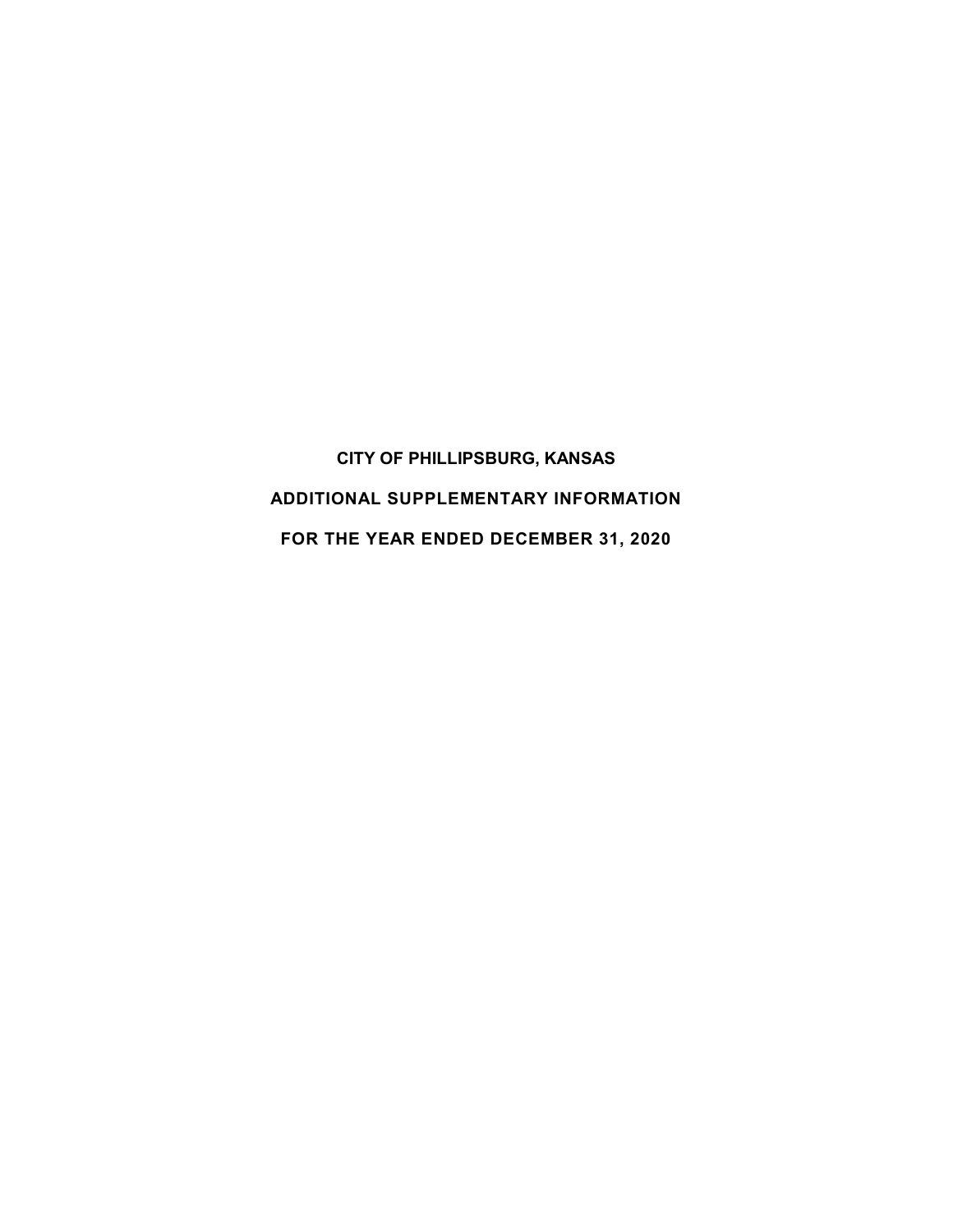#### Schedule 5

#### WATER AND SEWER UTILITY ALLOCATION For the Year Ended December 31, 2020

#### SUMMARY FROM WATER & SEWER UTILITY FUND

|                                                                            | Phillipsburg, Kansas | <b>CITY OF PHILLIPSBURG</b> |               |         |                 |
|----------------------------------------------------------------------------|----------------------|-----------------------------|---------------|---------|-----------------|
|                                                                            |                      |                             |               |         | Schedule 5      |
| WATER AND SEWER UTILITY ALLOCATION<br>For the Year Ended December 31, 2020 |                      |                             |               |         |                 |
|                                                                            | <b>SUMMARY FROM</b>  | WATER & SEWER UTILITY FUND  |               |         |                 |
|                                                                            |                      | Water                       |               | Sewer   | Total           |
| <b>RECEIPTS</b>                                                            | S.                   | 889,261                     | $\frac{1}{2}$ | 421,202 | \$<br>1,310,463 |
| <b>EXPENDITURES</b>                                                        |                      | 862,778                     |               | 308,686 | 1,171,464       |
| Receipts Over (Under) Expenditures                                         |                      | 26,483                      |               | 112,516 | 138,999         |
| UNENCUMBERED CASH, January 1, 2020                                         |                      | 421,778                     |               | 637,078 | 1,058,856       |
| UNENCUMBERED CASH, December 31, 2020                                       |                      | 448,261                     | \$            | 749,594 | \$<br>1,197,855 |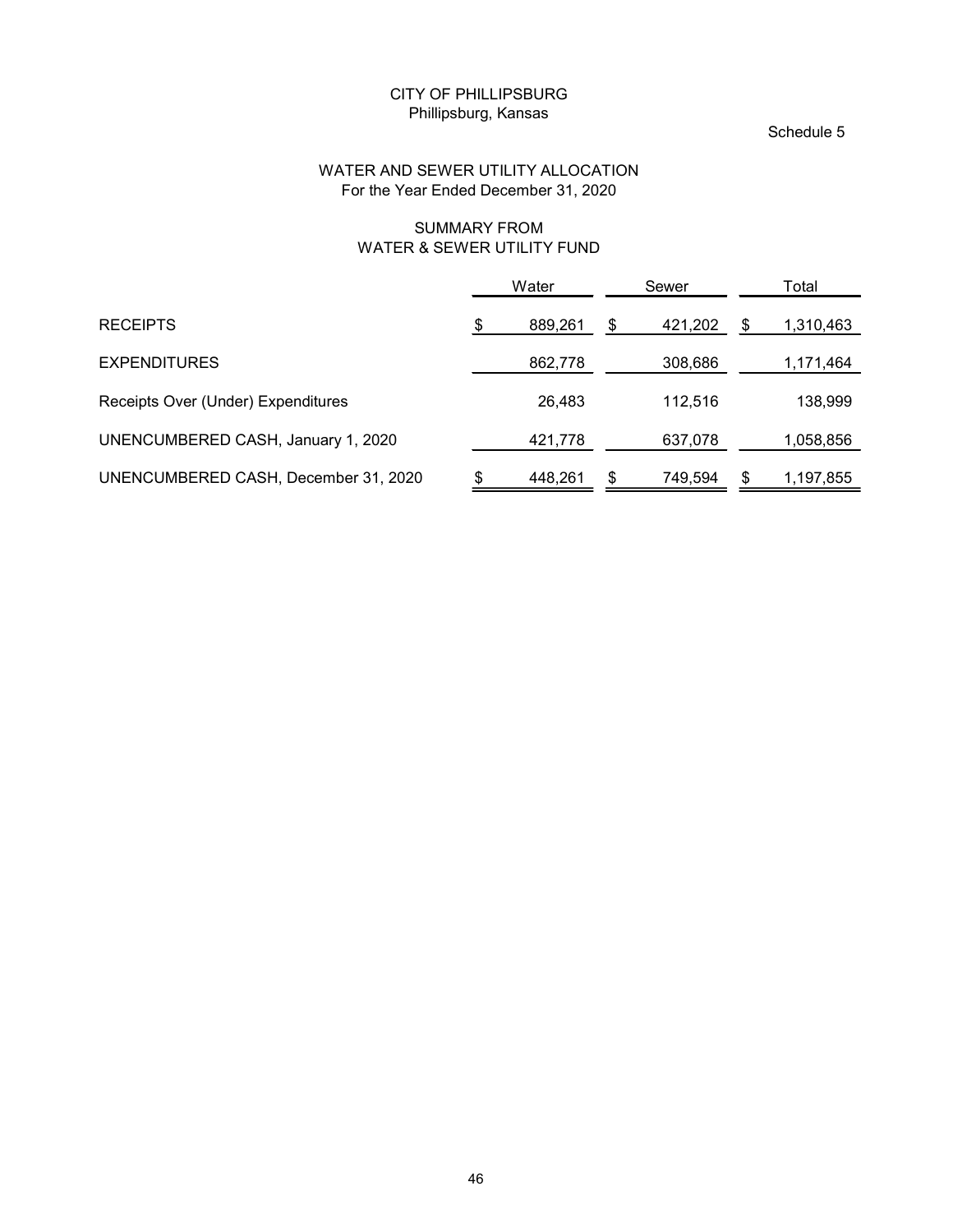#### EQUIPMENT RESERVE ALLOCATION

#### For the Year Ended December 31, 2020

|                                      |                |                           | <b>CITY OF PHILLIPSBURG</b> |                            |                                      |                |                   |                      |      |            |
|--------------------------------------|----------------|---------------------------|-----------------------------|----------------------------|--------------------------------------|----------------|-------------------|----------------------|------|------------|
|                                      |                |                           | Phillipsburg, Kansas        |                            |                                      |                |                   |                      |      | Schedule 6 |
|                                      |                |                           |                             |                            | EQUIPMENT RESERVE ALLOCATION         |                |                   |                      |      |            |
|                                      |                |                           |                             |                            | For the Year Ended December 31, 2020 |                |                   |                      |      |            |
|                                      | Office         |                           | Solid<br>Waste              |                            | Water                                | Sewer          | Aquatic<br>Center | Undesignated         |      | Total      |
| Receipts                             | $\blacksquare$ | $\boldsymbol{\mathsf{S}}$ | 12,798                      | $\boldsymbol{\mathsf{\$}}$ | $\sim$                               | \$             |                   | \$<br>$\blacksquare$ |      | 12,798     |
| Expenditures                         | $\sim$         |                           | 4,138                       |                            | 27,859                               | $\blacksquare$ | $\blacksquare$    | 17,050               |      | 49,047     |
| Receipts Over (Under) Expenditures   | $\blacksquare$ |                           | 8,660                       |                            | (27, 859)                            |                | $\blacksquare$    | (17,050)             |      | (36, 249)  |
| UNENCUMBERED CASH, January 1, 2020   | 67,426         |                           | 6,763                       |                            | 234,151                              | 139,337        | 50,000            | 303,910              |      | 801,587    |
| UNENCUMBERED CASH, December 31, 2020 | \$<br>67,426   | \$                        | 15,423                      | \$                         | 206,292                              | \$<br>139,337  | \$<br>50,000      | \$<br>286,860        | - 35 | 765,338    |
|                                      |                |                           |                             |                            |                                      |                |                   |                      |      |            |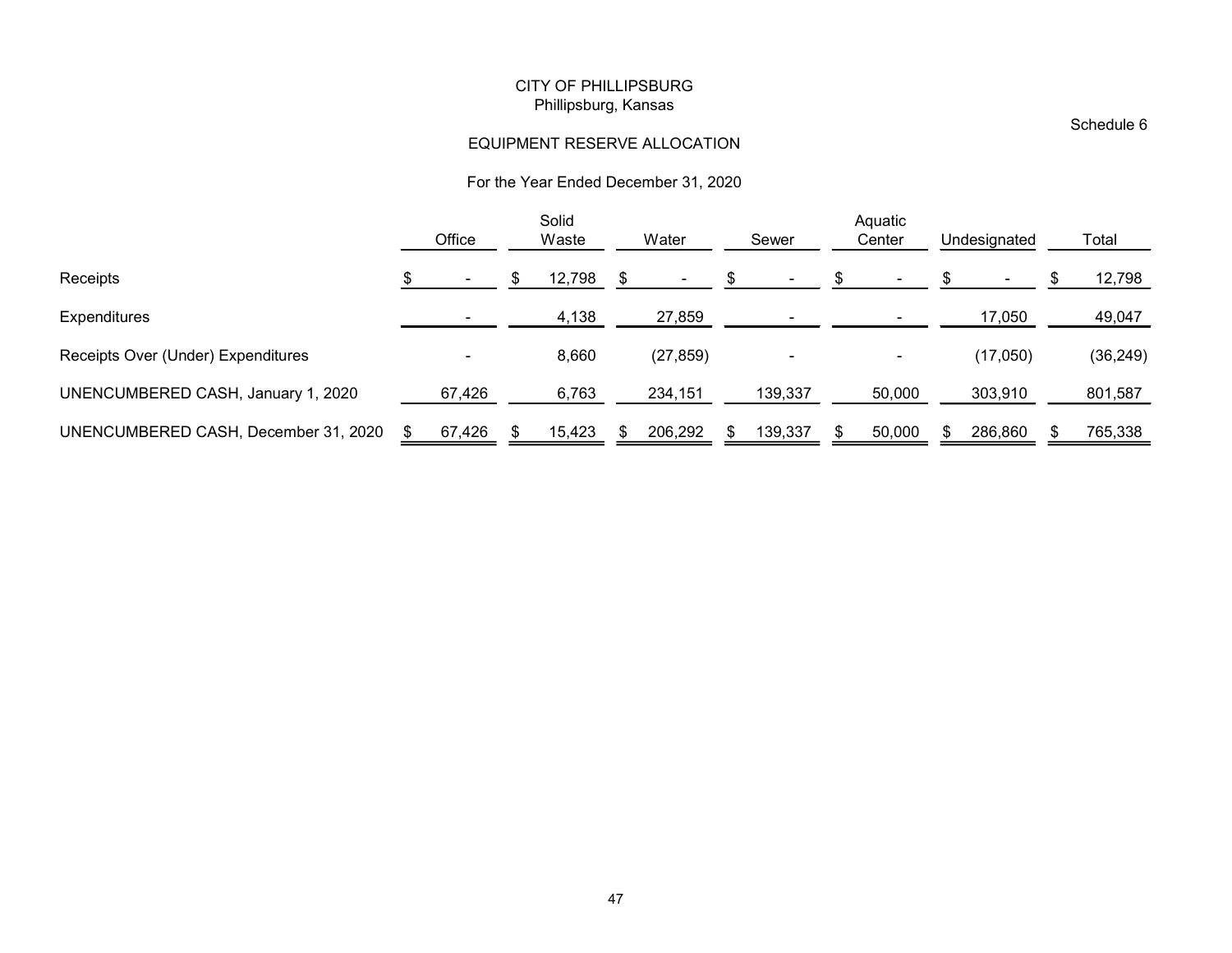CITY OF PHILLIPSBURG, KANSAS UNAUDITED ADDITIONAL INFORMATION FOR THE YEAR ENDED DECEMBER 31, 2020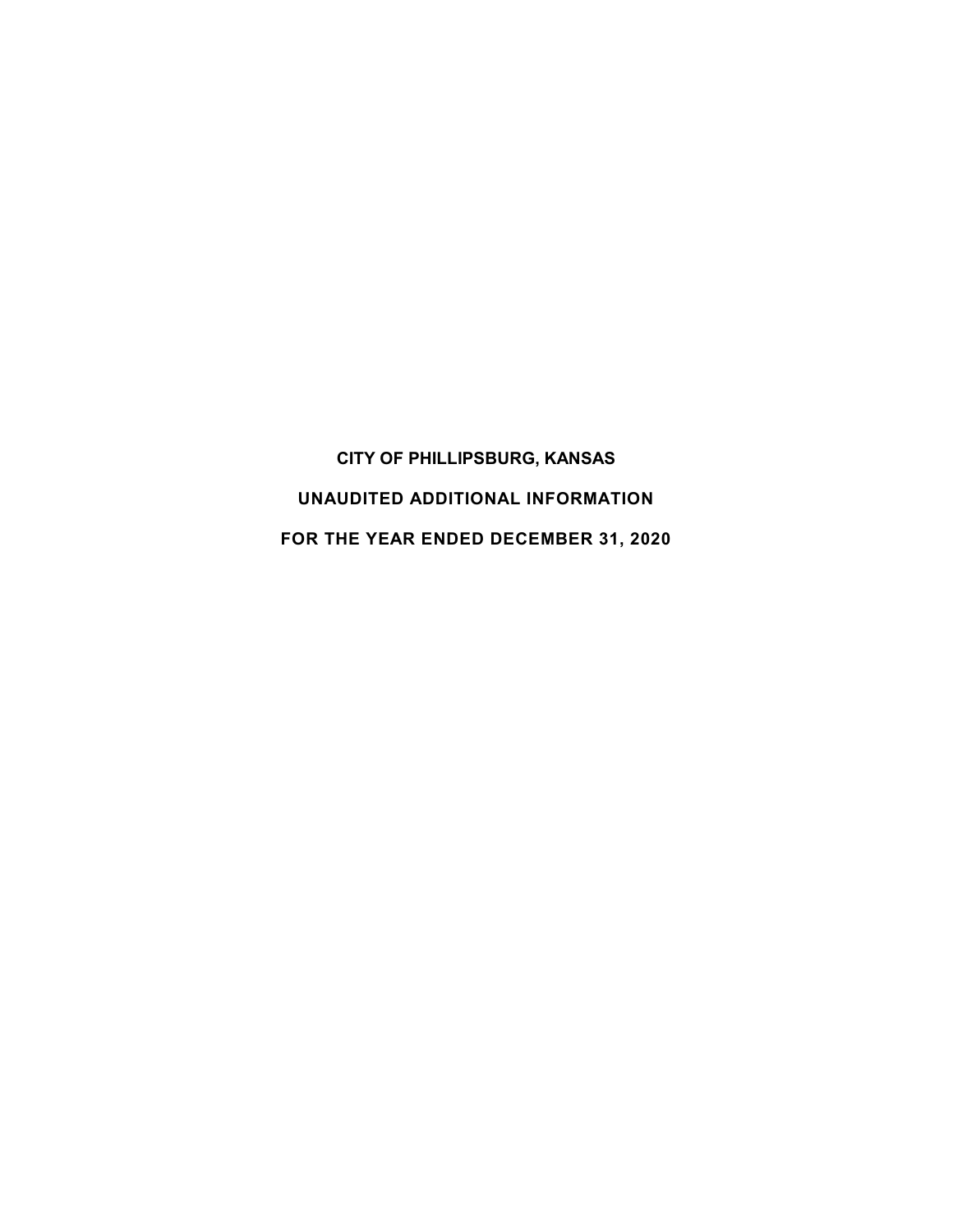Exhibit 1

#### UNAUDITED ADDITIONAL INFORMATION December 31, 2020

Phillipsburg is a municipal corporation incorporated in 1872 and a city of the second class organized and existing under and pursuant to the Constitution and Laws of the State of Kansas. The City has a Mayor/Council form of government consisting of a Mayor and a six-member City Council who are elected by ward to four-year terms of office. The Mayor and Council set policy covering municipal governmental and administrative services and operations.

#### THE CITY

#### EDUCATIONAL FACILITIES

#### ECONOMIC AND DEMOGRAPHIC INFORMATION

#### LOCATION (City of Phillipsburg)

| office. The Mayor and Council set policy covering municipal governmental and administrative services and<br>operations.                                                                                                                                         |                                                          |                            |       |                                               |                            |       |
|-----------------------------------------------------------------------------------------------------------------------------------------------------------------------------------------------------------------------------------------------------------------|----------------------------------------------------------|----------------------------|-------|-----------------------------------------------|----------------------------|-------|
| THE CITY                                                                                                                                                                                                                                                        |                                                          |                            |       |                                               |                            |       |
| The City of Phillipsburg, Kansas (the "City") is situated in the northwest region of the State of Kansas. The City is<br>approximately 240 miles northwest of Wichita and 150 miles northwest of Salina. Phillipsburg is the County seat of<br>Phillips County. |                                                          |                            |       |                                               |                            |       |
| <b>EDUCATIONAL FACILITIES</b>                                                                                                                                                                                                                                   |                                                          |                            |       |                                               |                            |       |
| Phillipsburg is the site of the offices of Unified School District No. 325 which provides a comprehensive curriculum<br>for students in pre-school through grade twelve.                                                                                        |                                                          |                            |       |                                               |                            |       |
| Post-secondary education is provided to the area by Fort Hays State University, as well as the North Central Area<br>Vocational and Technical School in Beloit. Colby Community College also provides post-secondary education<br>through outreach programs.    |                                                          |                            |       |                                               |                            |       |
|                                                                                                                                                                                                                                                                 |                                                          |                            |       | ECONOMIC AND DEMOGRAPHIC INFORMATION          |                            |       |
| <b>LOCATION (City of Phillipsburg)</b>                                                                                                                                                                                                                          |                                                          |                            |       |                                               |                            |       |
| Distance in miles from:                                                                                                                                                                                                                                         | Chicago:<br>Los Angeles:<br>Kansas City:<br>Minneapolis: | 754<br>1,356<br>325<br>647 |       | Denver:<br>New York:<br>Dallas:<br>St. Louis: | 338<br>1,527<br>610<br>581 |       |
| <b>POPULATION</b>                                                                                                                                                                                                                                               | 2020                                                     | 2010                       | 2000  | 1990                                          | 1980                       | 1970  |
| City of Phillipsburg:                                                                                                                                                                                                                                           | 2,420                                                    | 2,581                      | 2,668 | 2,828                                         | 3,229                      | 3,241 |
| Phillips County:                                                                                                                                                                                                                                                | 5,181                                                    | 5,642                      | 6,001 | 6,590                                         | 7,406                      | 7,888 |
| <b>PUBLIC SAFETY</b>                                                                                                                                                                                                                                            |                                                          |                            |       |                                               |                            |       |
| The City of Phillipsburg contracts with Phillips County for law enforcement.                                                                                                                                                                                    |                                                          |                            |       |                                               |                            |       |
|                                                                                                                                                                                                                                                                 |                                                          |                            |       |                                               |                            |       |

#### PUBLIC SAFETY

The City of Phillipsburg provides fire protection through a volunteer fire department.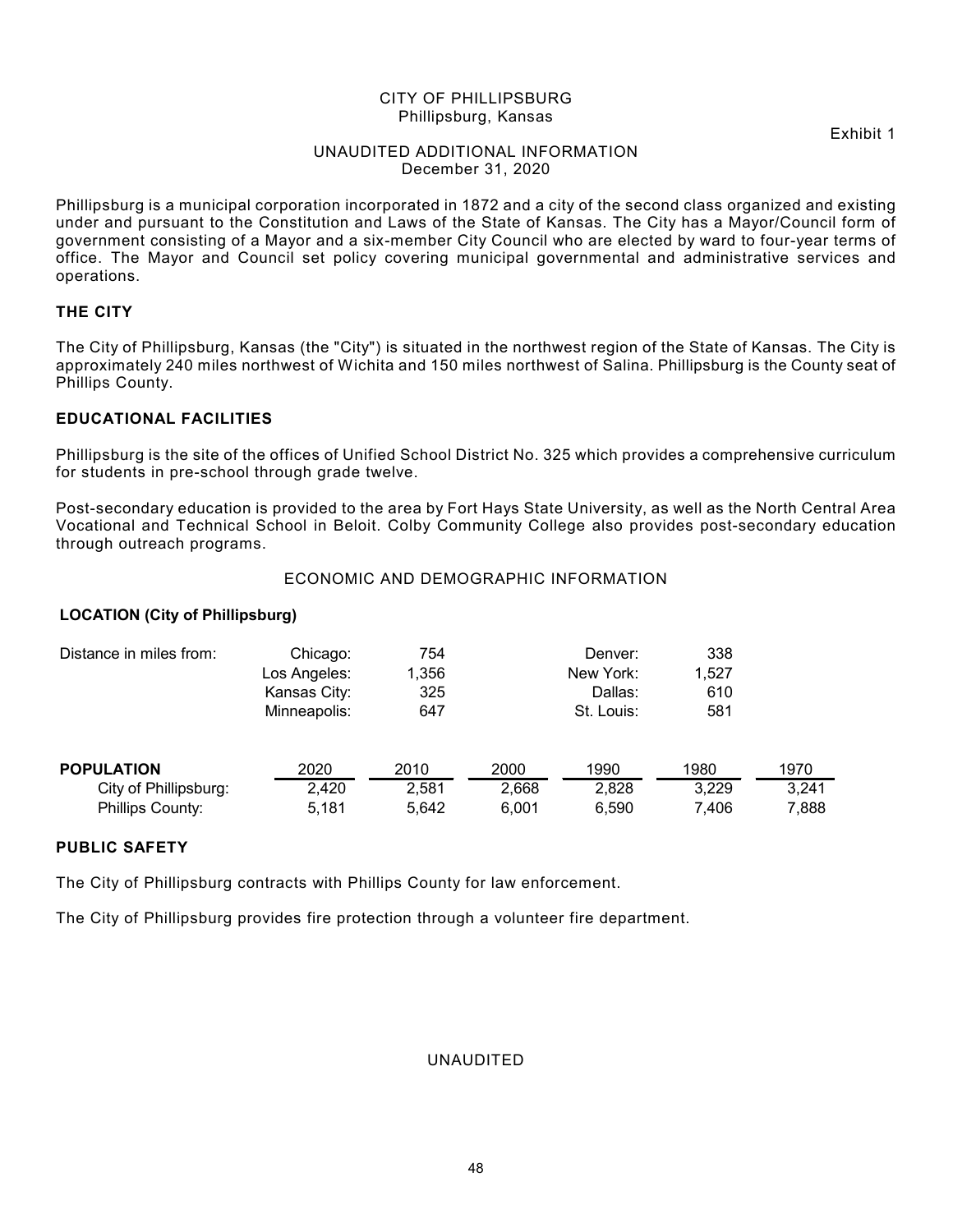#### **UTILITIES**

Electric service is provided to the area by Prairie Land Electric, with the electric utility an interconnected utility.

Natural gas is provided to the area by Midwest Energy, Inc.

The City of Phillipsburg owns and operates municipal water and waste water utilities. The City also owns and operates the refuse collection service.

#### EMPLOYMENT HISTORY - Phillips County

|      |                                             |          |                          | Exhibit 2                                                                                              |
|------|---------------------------------------------|----------|--------------------------|--------------------------------------------------------------------------------------------------------|
|      |                                             |          |                          |                                                                                                        |
|      |                                             |          |                          | is provided to the area by Prairie Land Electric, with the electric utility an interconnected utility. |
|      | rovided to the area by Midwest Energy, Inc. |          |                          |                                                                                                        |
|      |                                             |          |                          | lipsburg owns and operates municipal water and waste water utilities. The City also owns and           |
|      | use collection service.                     |          |                          |                                                                                                        |
|      | <b>HISTORY - Phillips County</b>            |          |                          |                                                                                                        |
|      |                                             |          | Average                  |                                                                                                        |
|      | Year                                        |          | <b>Unemployment Rate</b> |                                                                                                        |
|      | 2020                                        |          | 3.2%                     |                                                                                                        |
|      | 2019                                        |          | 2.3%                     |                                                                                                        |
|      | 2018                                        |          | 2.5%                     |                                                                                                        |
|      | 2017                                        |          | 2.7%                     |                                                                                                        |
|      | 2016                                        |          | 2.8%                     |                                                                                                        |
|      | 2015                                        |          | 3.1%                     |                                                                                                        |
|      | 2014                                        |          | 3.5%                     |                                                                                                        |
|      | 2013                                        |          | 4.2%                     |                                                                                                        |
|      | 2012                                        |          | 4.2%                     |                                                                                                        |
|      | 2011                                        |          | 4.9%                     |                                                                                                        |
|      | Civilian                                    | Total    |                          |                                                                                                        |
|      | Work force                                  | Employed | Unemployed               |                                                                                                        |
| 2020 | 2,743                                       | 2,655    | 88                       |                                                                                                        |
| 2019 | 2,662                                       | 2,601    | 61                       |                                                                                                        |
| 2018 | 2,862                                       | 2,790    | 72                       |                                                                                                        |
| 2017 | 2,811                                       | 2,728    | 83                       |                                                                                                        |
| 2016 | 2,870                                       | 2,790    | 80                       |                                                                                                        |
| 2015 | 2,986                                       | 2,892    | 94                       |                                                                                                        |
|      |                                             |          |                          |                                                                                                        |
| 2014 | 2,951                                       | 2,848    | 103                      |                                                                                                        |

| <b>EMPLOYMENT HISTORY - Phillips County</b>                                                |            |          |                                       |
|--------------------------------------------------------------------------------------------|------------|----------|---------------------------------------|
|                                                                                            |            |          | Average                               |
|                                                                                            | Year       |          | <b>Unemployment Rate</b>              |
|                                                                                            | 2020       |          | 3.2%                                  |
|                                                                                            | 2019       |          | 2.3%                                  |
|                                                                                            | 2018       |          | 2.5%                                  |
|                                                                                            | 2017       |          | 2.7%                                  |
|                                                                                            | 2016       |          | 2.8%                                  |
|                                                                                            | 2015       |          | 3.1%                                  |
|                                                                                            | 2014       |          | 3.5%                                  |
|                                                                                            | 2013       |          | 4.2%                                  |
|                                                                                            | 2012       |          | 4.2%                                  |
|                                                                                            | 2011       |          | 4.9%                                  |
|                                                                                            | Civilian   | Total    |                                       |
|                                                                                            | Work force | Employed | Unemployed                            |
| 2020                                                                                       | 2,743      | 2,655    | 88                                    |
| 2019                                                                                       | 2,662      | 2,601    | 61                                    |
| 2018                                                                                       | 2,862      | 2,790    | 72                                    |
| 2017                                                                                       | 2,811      | 2,728    | 83                                    |
| 2016                                                                                       | 2,870      | 2,790    | 80                                    |
| 2015                                                                                       | 2,986      | 2,892    | 94                                    |
| 2014                                                                                       | 2,951      | 2,848    | 103                                   |
| 2013                                                                                       | 3,048      | 2,920    | 128                                   |
| 2012                                                                                       | 3,128      | 2,996    | 132                                   |
| 2011                                                                                       | 3,185      | 3,029    | 156                                   |
| Kansas Department of Commerce, Labor Market Info. Service (785-296-5000)<br>www.dol.ks.gov |            |          |                                       |
|                                                                                            |            |          |                                       |
| <b>MAJOR EMPLOYERS - Phillipsburg Area</b>                                                 |            |          |                                       |
| Some of the larger employers in the area include:                                          |            |          |                                       |
| Firm                                                                                       |            |          | Products/Service                      |
| <b>Tamko Asphalt Products</b>                                                              |            |          | Roofing Products                      |
| <b>Phillips County Hospital</b>                                                            |            |          | <b>Health Care</b>                    |
| Unified School District #325                                                               |            |          | Education                             |
| Phillips Co. Retirement Center                                                             |            |          | Long Term Care Facility               |
| <b>First National Bank</b>                                                                 |            |          | Banking                               |
| Kyle Railroad                                                                              |            |          | Transportation                        |
| Summit Sustainable Ingredients, LLC                                                        |            |          | <b>Ethanol &amp; Distillers Grain</b> |
| Coomes, Inc.                                                                               |            |          | Transportation                        |
|                                                                                            |            |          |                                       |
|                                                                                            |            |          | <b>UNAUDITED</b>                      |
|                                                                                            |            |          |                                       |

#### MAJOR EMPLOYERS - Phillipsburg Area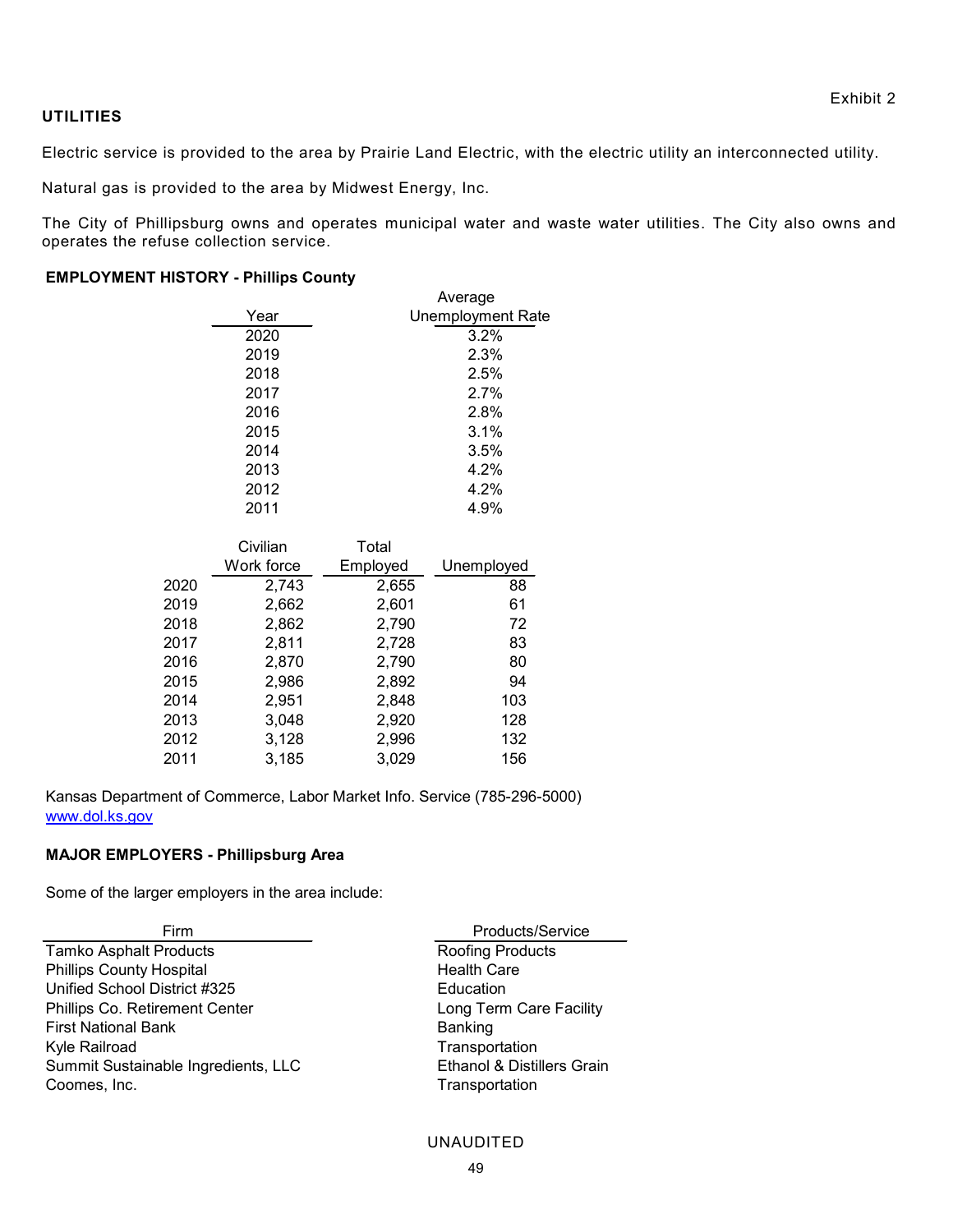#### Exhibit 3

#### CLIMATE

Average daily temperature:

| January:                      | 30 degrees  |  |
|-------------------------------|-------------|--|
| April:                        | 53 degrees  |  |
| Julv:                         | 80 degrees  |  |
| October:                      | 56 degrees  |  |
| Average annual precipitation: | 7.09 inches |  |
| Average annual snowfall:      | 21 inches   |  |

Source: www.timeanddate.com/weather

#### BANK DEPOSITS - Phillipsburg - December 31

| Year | Amount      | Year | Amount      |
|------|-------------|------|-------------|
| 2011 | 297,256,081 | 2016 | 301,091,132 |
| 2012 | 286,758,309 | 2017 | 330.979.720 |
| 2013 | 298,336,493 | 2018 | 313.959.643 |
| 2014 | 212.760.900 | 2019 | 355.145.072 |
| 2015 | 304,136,850 | 2020 | 369.420.262 |

Source: Local banks - First National Bank, Farmers National Bank, & Farmers State Bank

#### GROSS RETAIL SALES - Phillips County

| Year | Amount      | Year | Amount        |
|------|-------------|------|---------------|
| 2011 | 175,612,706 | 2016 | 136,503,301   |
| 2012 | 151.371.873 | 2017 | 132.002.610   |
| 2013 | 160.523.074 | 2018 | 146, 155, 180 |
| 2014 | 158,619,485 | 2019 | 131.619.545   |
| 2015 | 141,058,549 | 2020 | 126,482,218   |

#### PHILLIPSBURG CITY SALES TAX COLLECTED BY STATE OF KANSAS

| Year | Amount  | Year | Amount  |
|------|---------|------|---------|
| 2011 | 435,662 | 2016 | 762,991 |
| 2012 | 853,802 | 2017 | 789,280 |
| 2013 | 834,992 | 2018 | 808,424 |
| 2014 | 822,148 | 2019 | 819,954 |
| 2015 | 799,621 | 2020 | 804,957 |

#### TAXABLE RETAIL SALES - Phillipsburg City

| Year | Amount     | Year | Amount     |
|------|------------|------|------------|
| 2011 | 43,566,227 | 2016 | 38,149,566 |
| 2012 | 40,690,111 | 2017 | 39,464,021 |
| 2013 | 37.754.811 | 2018 | 40.421.212 |
| 2014 | 41,107,400 | 2019 | 40.947.676 |
| 2015 | 38,740,396 | 2020 | 40,247,874 |
|      |            |      |            |

#### TAXABLE RETAIL SALES - Phillips County

| Year | Amount     | Year | Amount     |
|------|------------|------|------------|
| 2011 | 60,623,600 | 2016 | 58.172.854 |
| 2012 | 59,716,108 | 2017 | 59,506,534 |
| 2013 | 55,559,592 | 2018 | 61.495.202 |
| 2014 | 63,141,600 | 2019 | 60,371,342 |
| 2015 | 59.971.708 | 2020 | 60,199,314 |

Source: Kansas Department of Revenue, Amy Kramer (785-291-3580 amy.Kramer@KS.gov)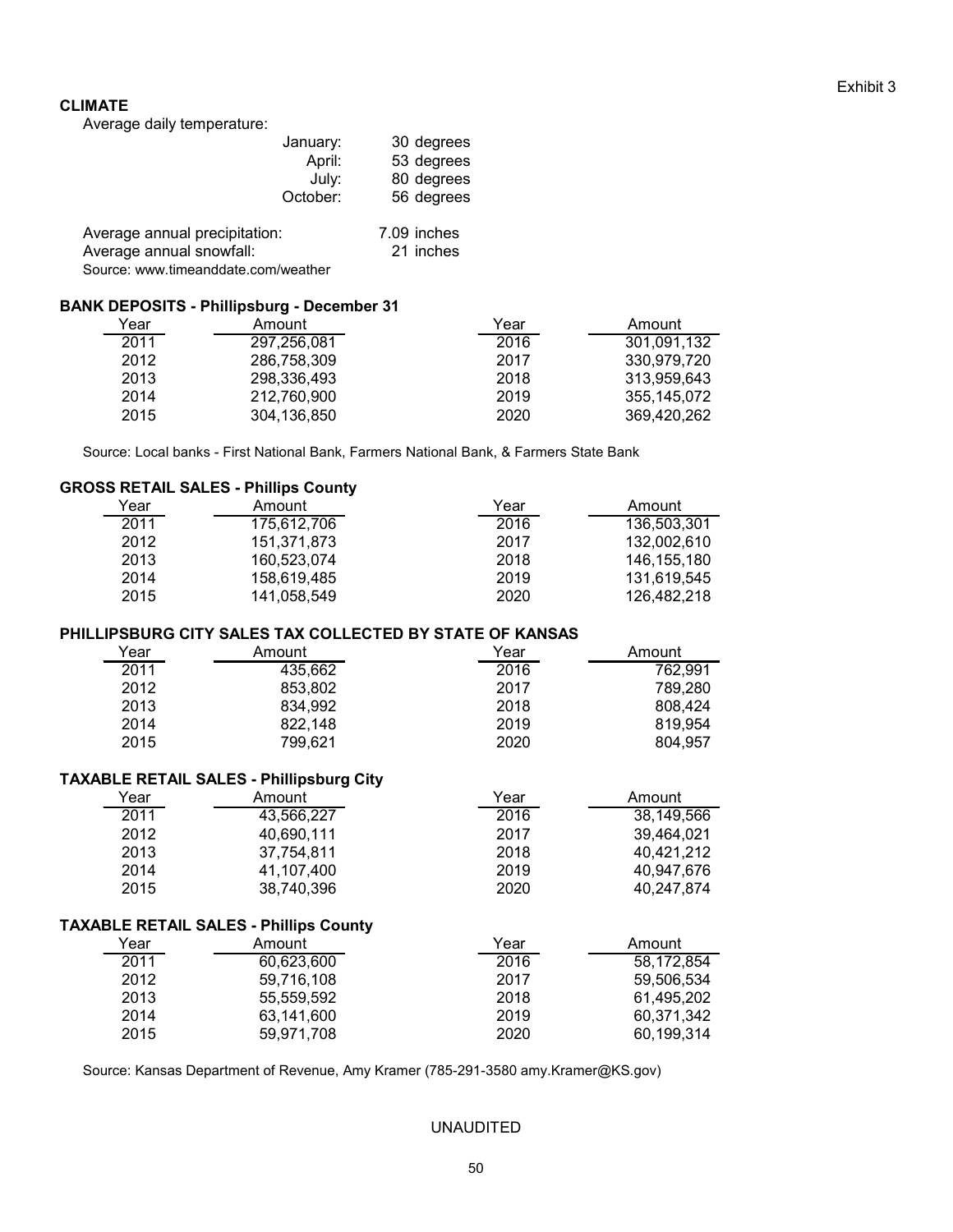#### TRANSPORTATION

The Kyle Railroad Co. serves the area. Highways serving the area include Interstate 70 and Interstate 80, located 62 miles to the south and 65 miles to the north respectively, and Kansas Highway 36 and Kansas Highway 183.

Air transportation is provided to the area through the Phillipsburg Municipal Airport which has a 4,500 foot asphalt runway. The airport is lighted and has private aircraft storage available.

Parcel service is provided by Federal Express, Pony Express, United Parcel Service, and the United States Post Office.

General Public Transportation in Phillips County is provided by the City of Phillipsburg as part of the Kansas Department of Transportation Program.

#### COMMUNITY SERVICES

The City of Phillipsburg is serviced by three banks and one credit union. Medical facilities are readily available through the twenty-five bed nonprofit Phillips County Hospital. There is one medical doctor, three certified physician assistants, two nurse practitioners, two dentists and one optometrist providing medical services to the City as well as visiting specialists.

There are fourteen religious institutions located in Phillipsburg.

Located in or near the City are public parks, a golf course, tennis courts and swimming pools. Kirwin Federal Wildlife Refuge is only fifteen miles from the City and provides fishing, hunting, and wildlife watching.

Phillipsburg has three motels with a total of one hundred three rooms.

Phillipsburg has two weekly newspapers, the Phillips County Review and the Advocate of Phillips County, as well as an online newspaper MyPhillipsCountyOnline.com. Area residents receive a high quality cable system and high speed internet access through a fiber network to the homes and businesses, provided by Nex-Tech, Inc. KKAN-KQMA serves the area with AM/FM radio.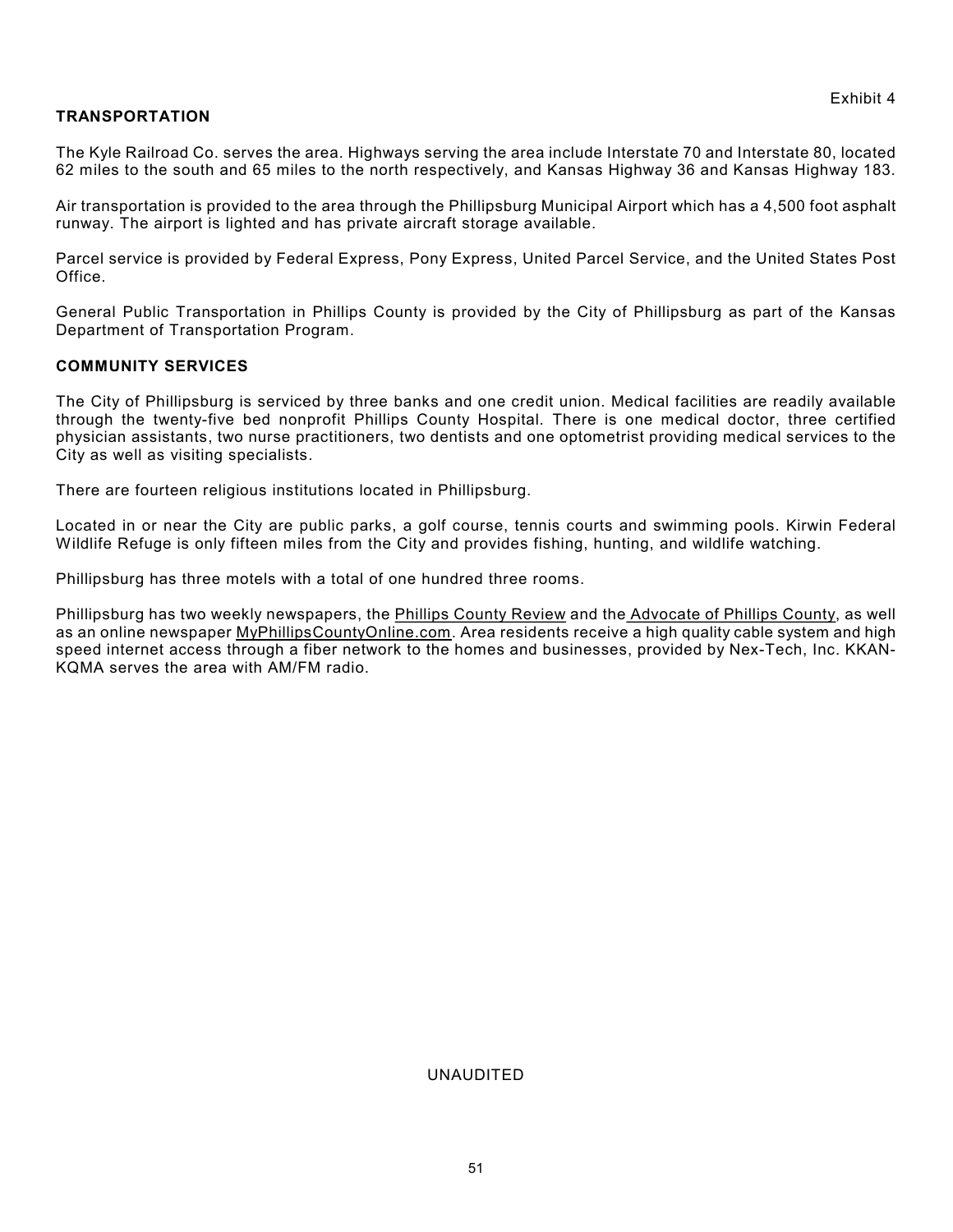#### TAX STRUCTURE

#### PROPERTY TAX MILL LEVY (Per \$1,000 Assessed Valuation )

| <b>TAX STRUCTURE</b> |               |                                   |                                                                                  |                            |                |                | Exhibit 5          |
|----------------------|---------------|-----------------------------------|----------------------------------------------------------------------------------|----------------------------|----------------|----------------|--------------------|
|                      |               |                                   | The total sales tax rate (city, county, state) effective July 1, 2018 was 9.00%. |                            |                |                |                    |
|                      |               |                                   | The property tax rate for various governmental entities is as follows:           |                            |                |                |                    |
|                      |               |                                   | PROPERTY TAX MILL LEVY (Per \$1,000 Assessed Valuation)                          |                            |                |                |                    |
|                      | <b>Budget</b> | City of                           |                                                                                  |                            |                |                |                    |
| Levy Year            | Year          | Phillipburg                       | <b>Phillips County</b>                                                           | <b>USD #325</b>            | Other          | State          | Total              |
| 2020                 | 2021          | 65.101                            | 91.610                                                                           | 42.066                     | 2.014          | 1.500          | 202.291            |
| 2019                 | 2020          | 61.024                            | 90.180                                                                           | 42.392                     | 2.016          | 1.500          | 197.112            |
| 2018                 | 2020          | 61.010                            | 92.097                                                                           | 43.921                     | 2.046          | 1.500          | 200.574            |
| 2017                 | 2018          | 62.801                            | 93.780                                                                           | 44.197                     | 2.032          | 1.500          | 204.310            |
| 2016                 | 2017          | 61.532                            | 97.609                                                                           | 43.704                     | 2.210          | 1.500          | 206.555            |
| 2015                 | 2016          | 58.606                            | 91.386                                                                           | 43.718                     | 1.792          | 1.500          | 197.002            |
| 2014<br>2013         | 2015<br>2014  | 55.979<br>54.045                  | 92.796<br>102.190                                                                | 42.854<br>49.445           | 1.501<br>1.452 | 1.500<br>1.500 | 194.630<br>208.632 |
| 2012                 | 2013          | 51.151                            | 115.701                                                                          | 48.769                     | 1.340          | 1.500          | 218.461            |
| 2011                 | 2012          | 50.820                            | 114.814                                                                          | 48.823                     | 1.453          | 1.500          | 217.410            |
|                      |               | <b>ASSESSED VALUATION HISTORY</b> |                                                                                  |                            |                |                |                    |
|                      |               | Assessed                          |                                                                                  |                            |                |                |                    |
|                      |               | Valuation of                      | Tangible                                                                         | <b>Equalized Assessed</b>  |                |                |                    |
|                      |               | Taxable Tangible                  | Valuation of                                                                     | Valuation of Taxable       |                |                |                    |
| Year                 |               | Property                          | Motor Vehicles                                                                   | <b>Tangible Property</b>   |                |                |                    |
| 2020                 | \$            | 12,047,745                        | \$<br>2,632,869                                                                  | $\boldsymbol{\mathsf{\$}}$ | 14,680,614     |                |                    |
| 2019                 | \$            | 11,574,213                        | 2,124,460<br>\$                                                                  | \$                         | 13,698,673     |                |                    |
| 2018                 | \$            | 11, 161, 384                      | 2,632,724<br>\$                                                                  | \$                         | 13,794,108     |                |                    |
| 2017                 | \$            | 10,510,208                        | 2,719,899<br>\$                                                                  | \$                         | 13,230,107     |                |                    |
| 2016                 | \$            | 10,409,798                        | 2,649,873<br>\$                                                                  | \$                         | 13,059,671     |                |                    |
|                      |               |                                   |                                                                                  |                            |                |                |                    |
| 2015                 | \$            | 10,196,292                        | 2,626,446<br>\$                                                                  | \$                         | 12,822,738     |                |                    |
| 2014                 | \$            | 10,065,188                        | 2,741,503<br>\$                                                                  | \$                         | 12,806,691     |                |                    |
| 2013                 | \$            | 10,047,051                        | 2,738,728<br>\$                                                                  | \$                         | 12,785,779     |                |                    |
| 2012                 | \$            | 10,005,718                        | 2,728,947<br>\$                                                                  | \$                         | 12,734,665     |                |                    |

| 2018 | 2020 | 61.010                            | 92.097          | 43.921                    | 2.046 | 1.500 | 200.574 |  |
|------|------|-----------------------------------|-----------------|---------------------------|-------|-------|---------|--|
| 2017 | 2018 | 62.801                            | 93.780          | 44.197                    | 2.032 | 1.500 | 204.310 |  |
| 2016 | 2017 | 61.532                            | 97.609          | 43.704                    | 2.210 | 1.500 | 206.555 |  |
| 2015 | 2016 | 58.606                            | 91.386          | 43.718                    | 1.792 | 1.500 | 197.002 |  |
| 2014 | 2015 | 55.979                            | 92.796          | 42.854                    | 1.501 | 1.500 | 194.630 |  |
| 2013 | 2014 | 54.045                            | 102.190         | 49.445                    | 1.452 | 1.500 | 208.632 |  |
| 2012 | 2013 | 51.151                            | 115.701         | 48.769                    | 1.340 | 1.500 | 218.461 |  |
| 2011 | 2012 | 50.820                            | 114.814         | 48.823                    | 1.453 | 1.500 | 217.410 |  |
|      |      |                                   |                 |                           |       |       |         |  |
|      |      | <b>ASSESSED VALUATION HISTORY</b> |                 |                           |       |       |         |  |
|      |      | Assessed                          |                 |                           |       |       |         |  |
|      |      | Valuation of                      | Tangible        | <b>Equalized Assessed</b> |       |       |         |  |
|      |      | Taxable Tangible                  | Valuation of    | Valuation of Taxable      |       |       |         |  |
| Year |      | Property                          | Motor Vehicles  | Tangible Property         |       |       |         |  |
| 2020 | \$   | 12,047,745                        | \$<br>2,632,869 | \$<br>14,680,614          |       |       |         |  |
| 2019 | \$   | 11,574,213                        | \$<br>2,124,460 | \$<br>13,698,673          |       |       |         |  |
| 2018 | \$   | 11,161,384                        | \$<br>2,632,724 | \$<br>13,794,108          |       |       |         |  |
| 2017 | \$   | 10,510,208                        | \$<br>2,719,899 | \$<br>13,230,107          |       |       |         |  |
| 2016 | \$   | 10,409,798                        | \$<br>2,649,873 | \$<br>13,059,671          |       |       |         |  |
| 2015 | \$   | 10,196,292                        | \$<br>2,626,446 | \$<br>12,822,738          |       |       |         |  |
| 2014 | \$   | 10,065,188                        | \$<br>2,741,503 | \$<br>12,806,691          |       |       |         |  |
| 2013 | \$   | 10,047,051                        | \$<br>2,738,728 | \$<br>12,785,779          |       |       |         |  |
| 2012 | \$   | 10,005,718                        | \$<br>2,728,947 | \$<br>12,734,665          |       |       |         |  |
| 2011 | \$   | 10,045,331                        | \$<br>2,690,621 | \$<br>12,735,952          |       |       |         |  |
|      |      |                                   |                 |                           |       |       |         |  |
|      |      |                                   |                 |                           |       |       |         |  |
|      |      |                                   |                 |                           |       |       |         |  |
|      |      |                                   |                 |                           |       |       |         |  |
|      |      |                                   |                 |                           |       |       |         |  |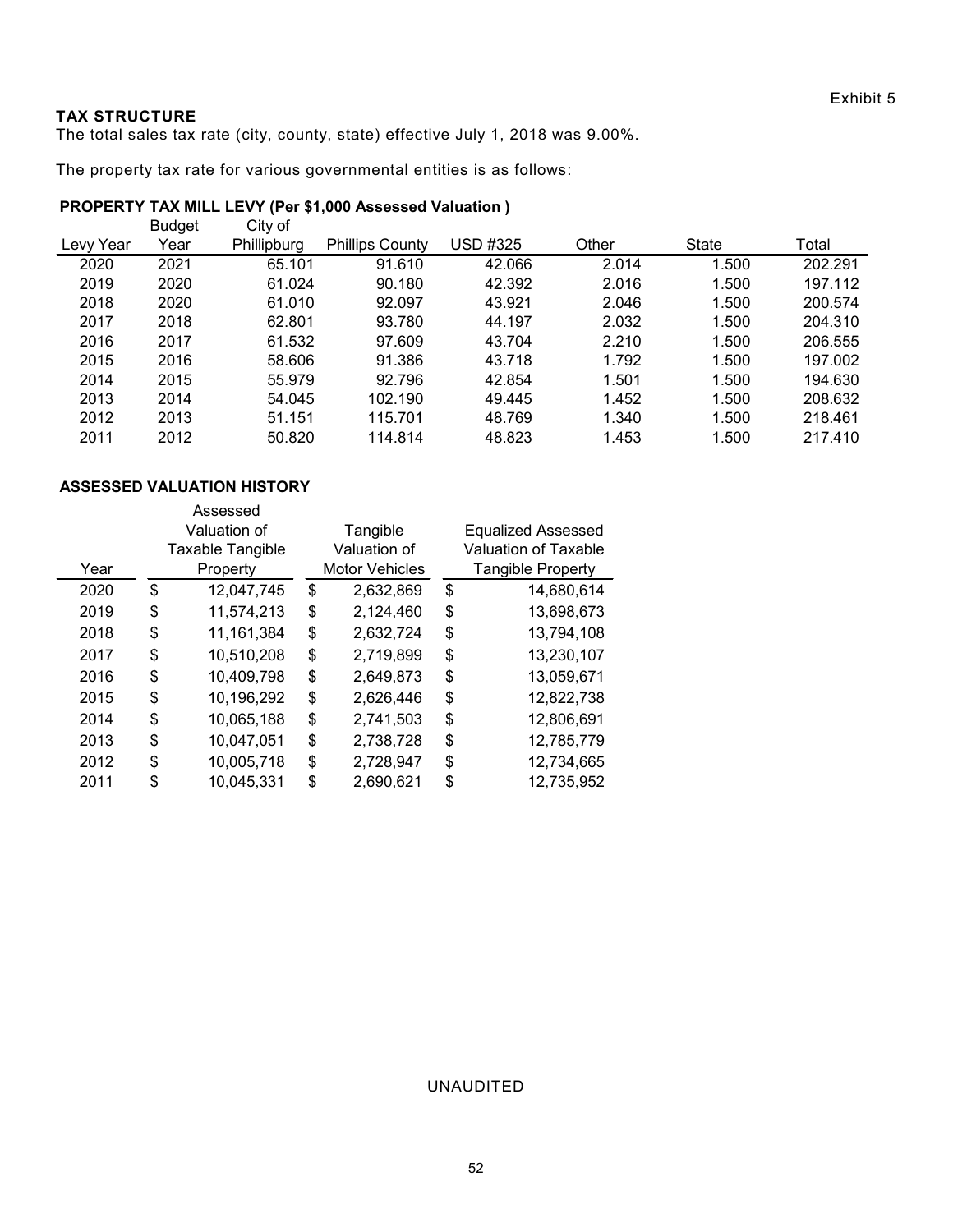#### Exhibit 6

#### CITY'S AUTHORITY TO INCUR DEBT

|                                                                                                                                                      |          |                | Exhibit 6 |
|------------------------------------------------------------------------------------------------------------------------------------------------------|----------|----------------|-----------|
| <b>CITY'S AUTHORITY TO INCUR DEBT</b>                                                                                                                |          |                |           |
| Equalized Assessed Valuation of Tangible Valuation For                                                                                               |          |                |           |
| <b>Computation of Bonded Debt Limitations</b>                                                                                                        | \$       | 14,680,614     |           |
| Legal limitation of Bonded Debt                                                                                                                      | \$       | 4,404,184      |           |
| Outstanding general obligation debt as of December 31, 2020                                                                                          | \$       | 245,000        |           |
| <b>Exempt Debt</b>                                                                                                                                   | \$       | 215,000        |           |
| Net Debt against Statutory Debt limit capacity                                                                                                       | \$       | 30,000         |           |
| Additional debt capacity                                                                                                                             | \$       | 4,374,184      |           |
| Direct debt per capita                                                                                                                               | \$       | 101            |           |
| Overlapping Indebtedness                                                                                                                             | \$       | 453,169        |           |
| Direct and overlapping debt<br>Direct and overlapping debt per capita                                                                                | \$<br>\$ | 698,169<br>288 |           |
| Direct debt as a percentage of Equalized Assessed Valuation                                                                                          |          | 1.67%          |           |
|                                                                                                                                                      |          | 4.76%          |           |
|                                                                                                                                                      |          |                |           |
| Direct and overlapping debt as a percentage of Equalized Assessed Valuation<br>Statutory direct debt as a percentage of Equalized Assessed Valuation |          | 0.20%          |           |